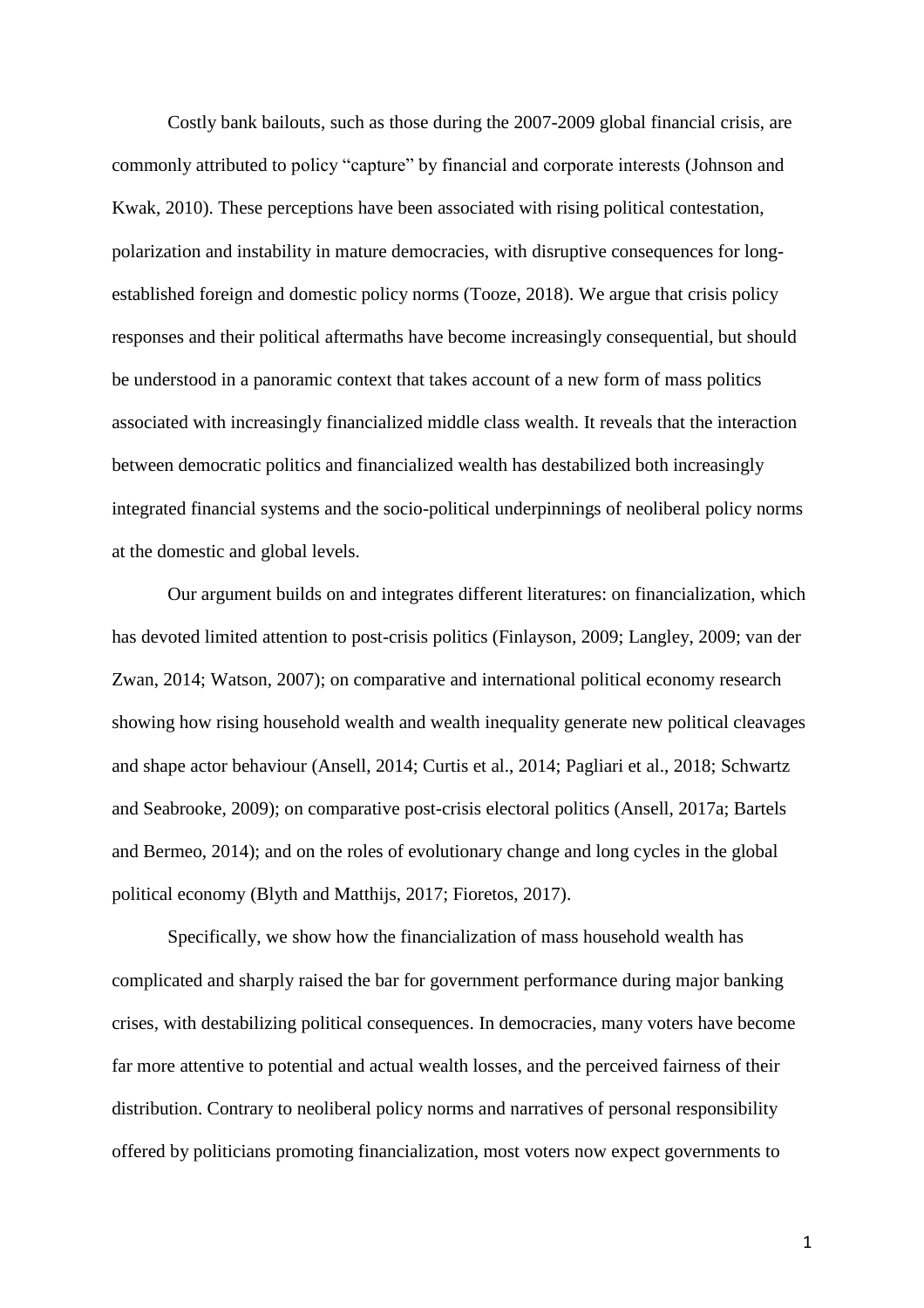protect their wealth during crises. Modern governments often accordingly intervene extensively to prevent catastrophic wealth destruction, offering bailouts that go far beyond the "Bagehot rule" of lending to normally solvent banks in return for good collateral (Bagehot, 1962; Rosas, 2006). Yet even modest wealth losses and perceived inequities of treatment can still be fatal for political incumbents and have powerful consequences for domestic and international politics.

Elsewhere, using a large cross-national dataset extending from the early nineteenth to the early twenty first centuries, we show that rising household wealth in democracies is strongly associated with more extensive bailouts and rising political instability (Chwieroth and Walter 2019). It is also essential to investigate causal mechanisms in particular contexts (Lieberman, 2005; Munck and Snyder, 2007). "Nested analysis" can provide one means of doing this, but it is methodologically challenging (Rohlfing, 2008). We therefore provide additional justifications for our case selection.

We compare long run developments in two major democracies – Britain and the United States – that are theoretically "typical" and "crucial" cases. Over the past two centuries, both exhibit large variation in our independent variables, democratization and the financialization of wealth and are at their leading edge (Lieberman 2005: 442-444). Until recently, they have also been prominently associated with global economic policy leadership and neoliberal policy norms. Within- and comparative case analysis allows us to gain deeper insight into the causal mechanisms shaping the policy and political outcomes of interest, enabling an assessment of our argument alongside alternative theories, for which both countries are often seen as crucial cases. We explore how the interaction between long run processes of democratization and the (more recent) financialization of mass wealth have reshaped policy interventions and the political aftermaths of systemic banking crises. We distinguish between an earlier era of "elite wealth dominance" and a more recent era of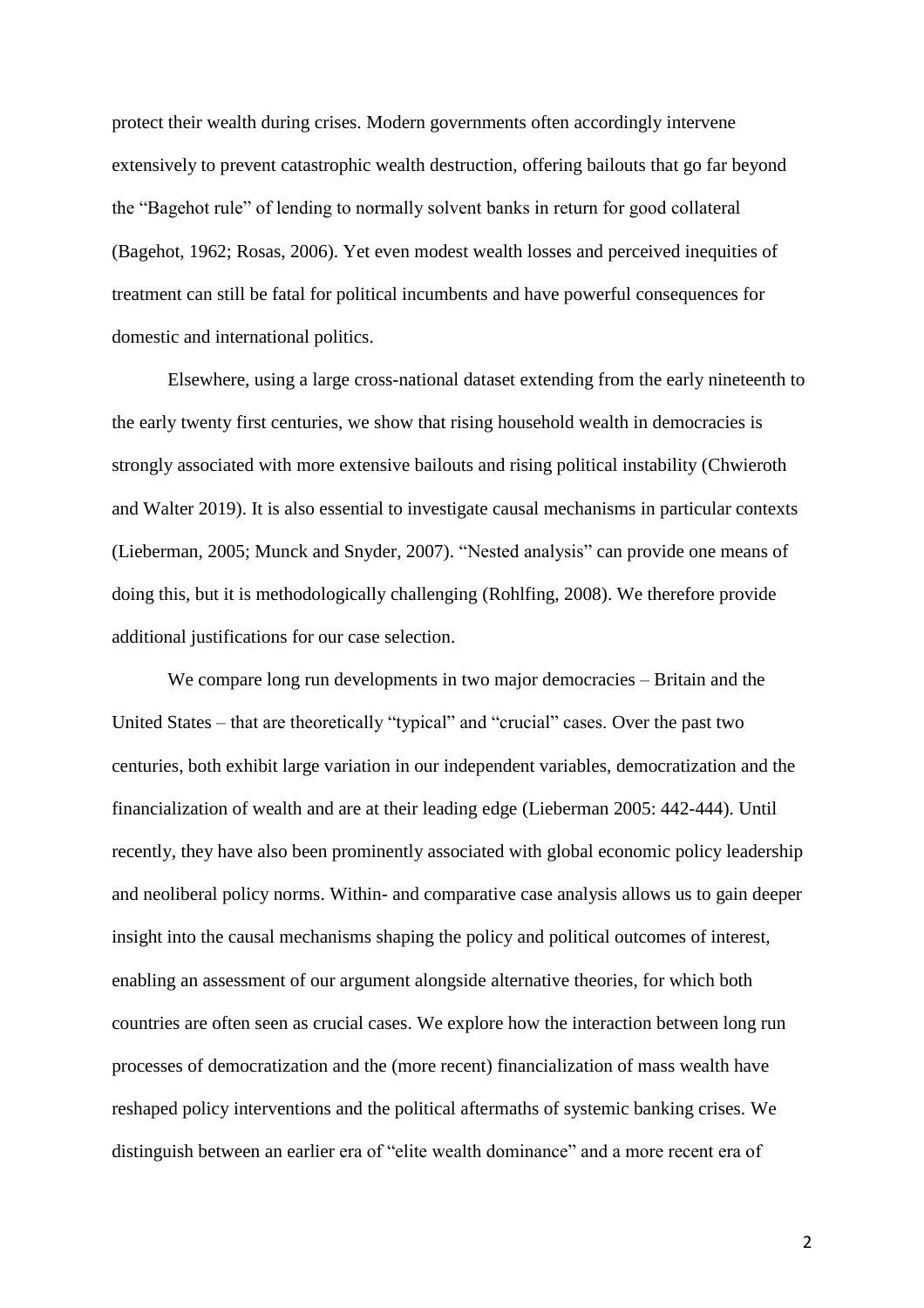"financialized mass wealth," corresponding to the "old" and "new" politics of banking crises. The high concentration of wealth among elites in pre-1914 Britain and America was associated both with limited crisis interventions and surprisingly tranquil political aftermaths. By contrast, the 2007-9 crises in both countries epitomise the policy and political dilemmas facing elected governments in a new era of mass financialized wealth. We also briefly discuss how the iconic US case in the Great Depression indicates the transitional nature of this era.

#### 1 Theory and method

We claim that evolutionary processes of democratization and the financialization of mass wealth have interacted to transform policy interventions and the political aftermaths of major banking crises in ways that have received insufficient attention (Bartels, 2014; Crespo-Tenorio et al., 2014). In modern crises, since no longer only the wealth of a narrow group of elites is at risk, governments face much greater pressure to protect wealth from a wider political coalition comprising the middle class and wealthy elites. Yet these processes also render such interventions fraught with political risk.

We follow others in defining the middle class as "those [households] 'comfortably' clear of being at-risk-of-poverty" but lacking sufficient wealth not to need to work (Atkinson and Brandolini, 2013: 79). We first briefly review evidence that middle class wealth grew to become substantial and financialized.

Real per adult wealth has grown exponentially since the 1950s (Figure 1). Despite recent increases in wealth inequality in some countries (notably the United States), this trend applies generally to middle class households, with substantial variation within this category (Kuhn et al., 2018; Wolff, 2017a, 2017b; World Wealth & Income Database, 2017). Furthermore, middle class wealth has become increasingly financialized, meaning that its value reflects "the increasing role of financial motives, financial markets, financial actors and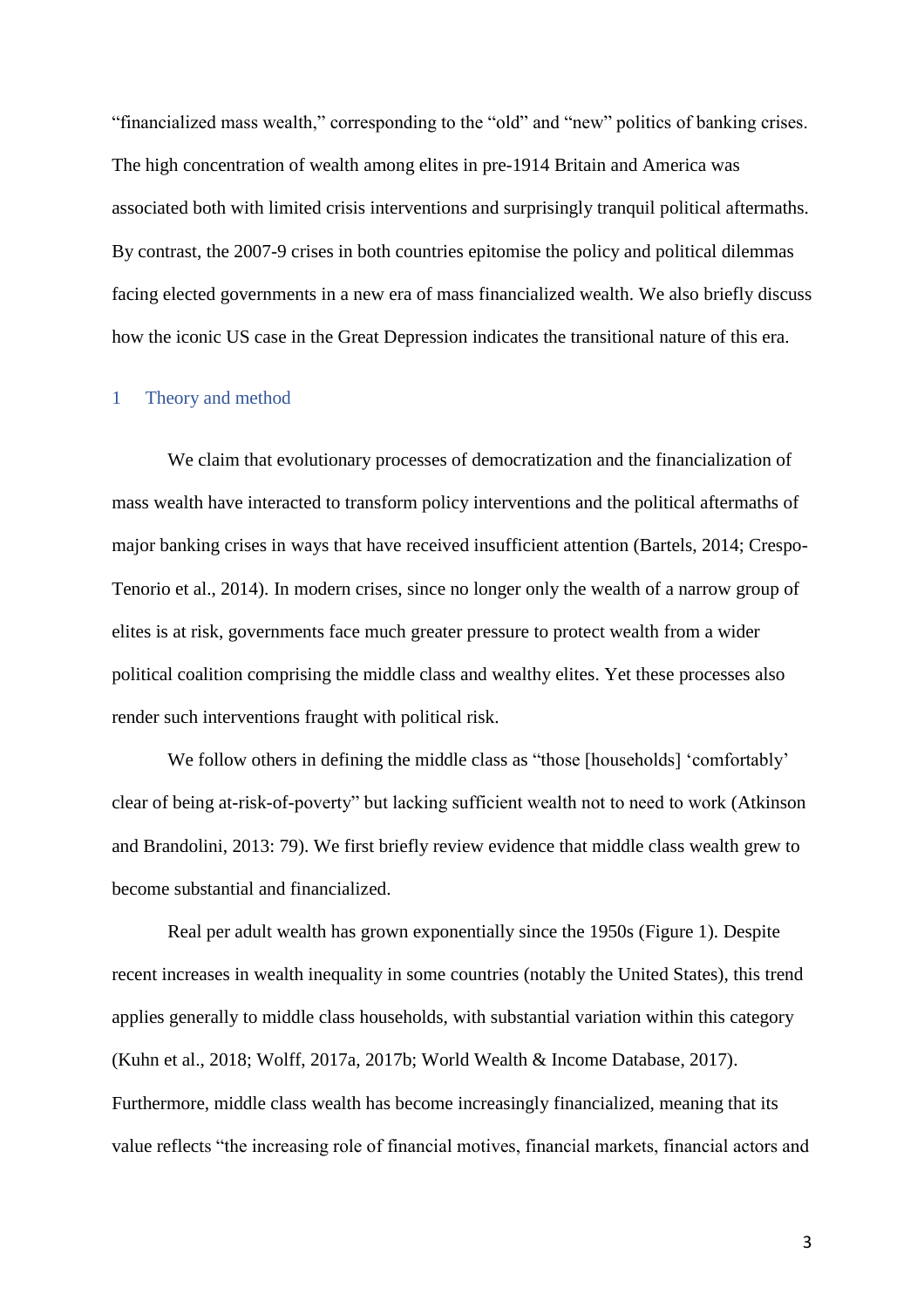financial institutions in the operation of the domestic and international economies" (Epstein, 2005b: 3). Housing equity now dominates middle class wealth portfolios, whereas a century ago only a minority of households were owner-occupiers (Domanski et al., 2016: 62; United Nations Human Settlements Program, 2006). This was facilitated by a boom in post-war mortgage lending, linking housing equity values to the availability and cost of credit (Jordà et al., 2016). Pension assets, now the second largest component of middle class wealth portfolios, have shown a similar post-war trajectory and become increasingly financialized due to pension privatization and a shift towards defined contribution (DC) schemes (Brooks, 2005).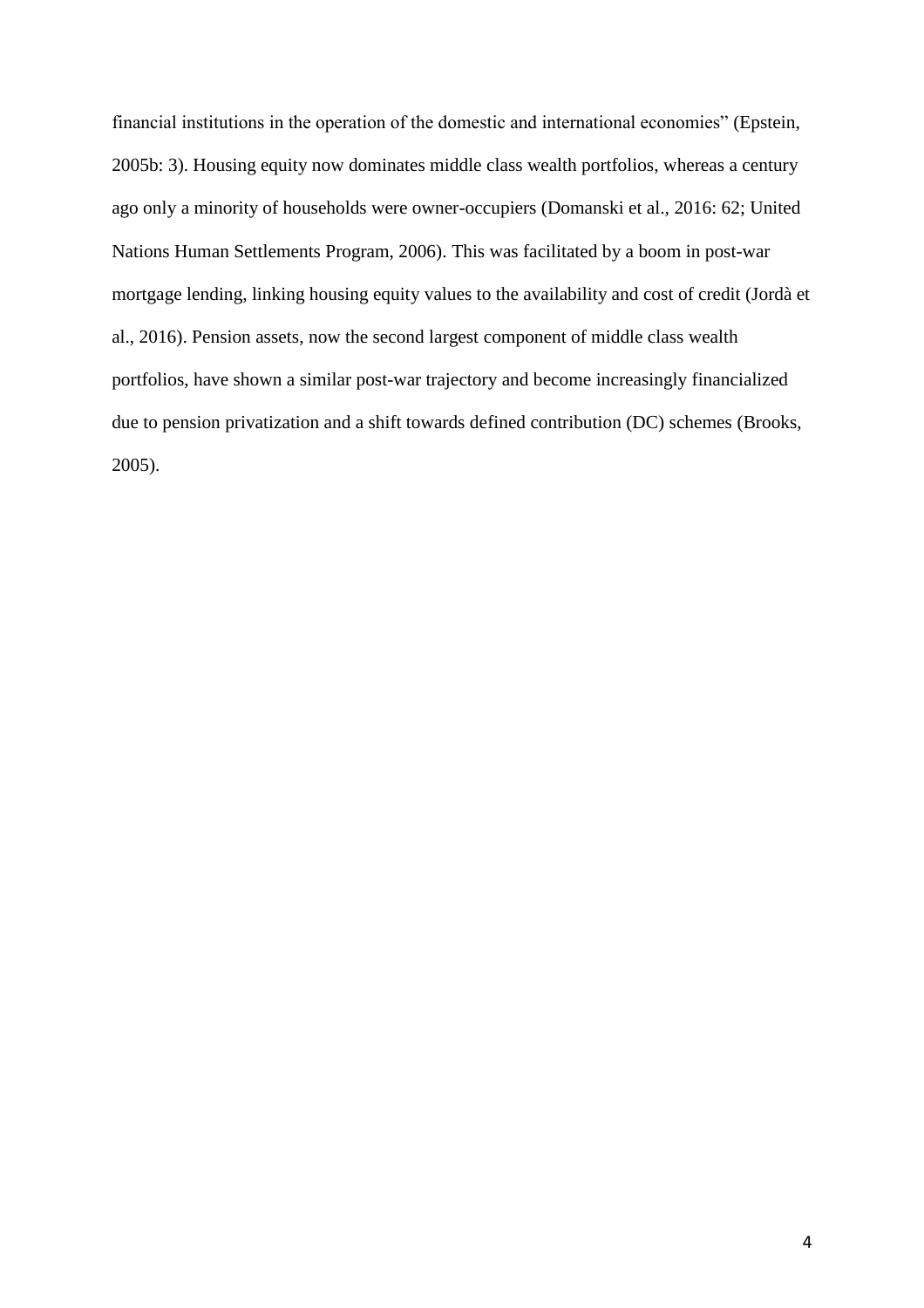Figure 1: Real net personal wealth per adult, selected countries 1850-2015, constant 2016 US dollars and PPP exchange rates



Source: (World Wealth & Income Database, 2017).

These core characteristics of mass wealth – its increased size, changing composition and rising exposure to financial markets – mean that many in the middle class have become more anxious about potential losses (Board of Governors of the Federal Reserve System, 2017: 10–14; Watson, 2007). This has generated the emergence of "great expectations" among this crucial group of voters regarding government responsibility for wealth protection when it is threatened by financial instability (Chwieroth and Walter 2019). Democratization and suffrage expansions over the nineteenth and early twentieth centuries have increased this group's ability to place electoral pressure on governments to meet these expectations.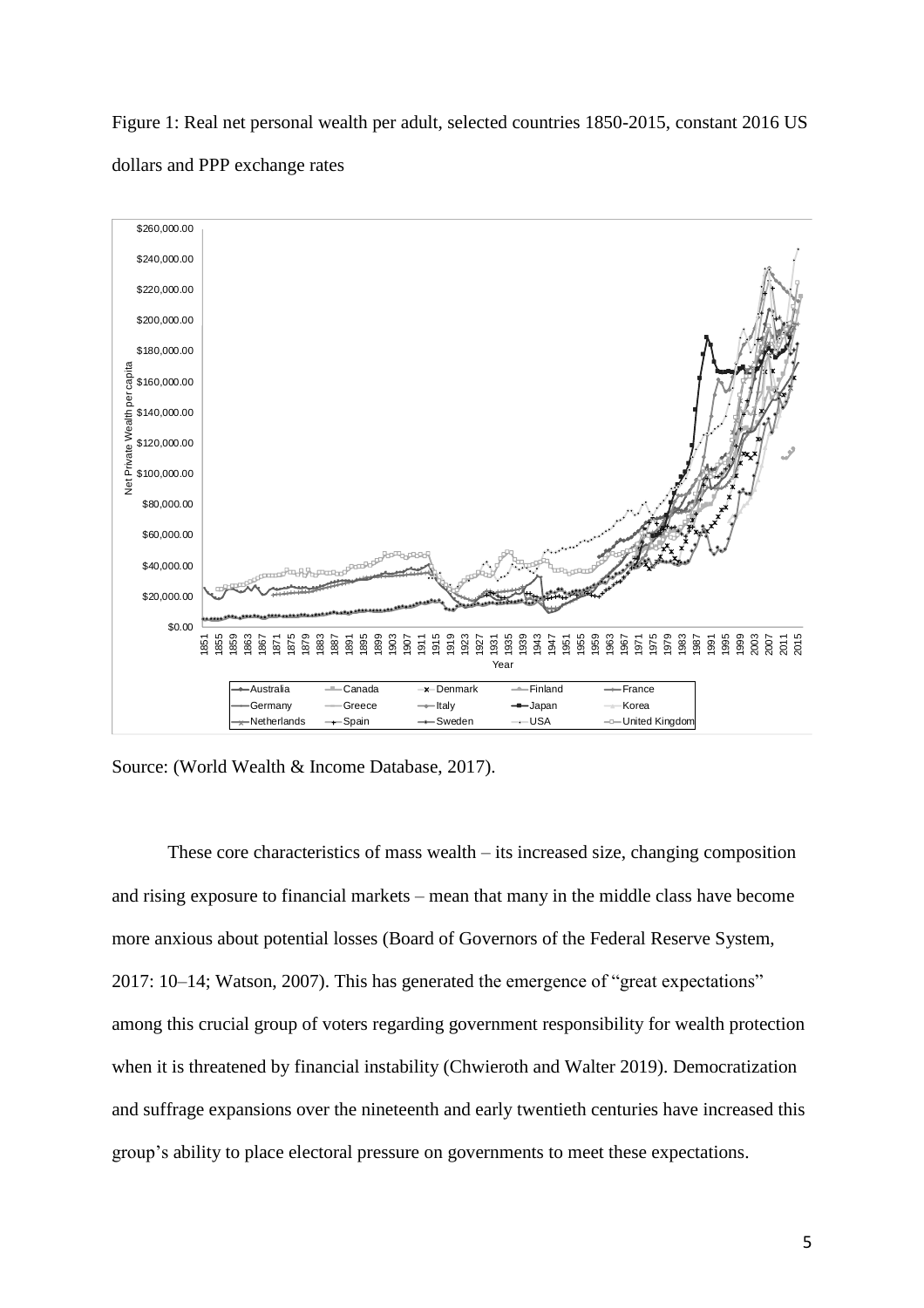Mass financialized wealth is historically recent. To illustrate in the British case, in the early nineteenth century, most wealth was property and business capital held by wealthy elites – a sizeable middle "wealth" class did not exist (Lindert, 1986; Offer, 1991; Piketty and Zucman, 2015). In 1873, less than a sixth of all households owned their own home; only 23 percent did in 1918 (Lindert, 1986: 1142). Middle class home ownership grew rapidly after 1945, peaking at 69 percent in 2001; the rapid expansion of mortgage lending made this possible (Jordà et al., 2016; Office for National Statistics, 2013). By 2008, about 55 percent of domestic wealth consisted of housing assets (Piketty and Zucman, 2015, fig. 15.1). Similarly, before 1945, household pensions comprised less than 0.03 percent of all financial assets, but they grew to roughly eight percent by 1966 and about 40 percent since 1987, with a strong trend towards market-exposed DC schemes from the 1980s (Office for National Statistics, 2014; Roe, 1971). The proportion of households with direct ownership of shares also grew from less than nine percent in 1983 to 22 percent in 1998 (Guiso et al., 2003), with such exposure increasing from the middle quintiles of the distribution. These characteristics distinguish the middle class from the very wealthy, for whom financial portfolio assets now dominate, housing and pension assets are relatively unimportant, and leverage far lower. These trends are largely replicated in the United States and other advanced democracies (Hoffman et al., 2009: 79–82; Wolff, 2017a, 2017b).

Why should governments that respond to financial instability with policy interventions now be more likely to suffer politically? Fundamentally, this is because great expectations set a new, higher bar for government performance during crises that most incumbents find difficult to meet. First, voters with an enhanced stake in financial stability will likely interpret the onset of banking crises as an "incompetency signal." Second, even well-managed crises are typically associated with large income and wealth losses (Reinhart and Rogoff, 2009). Most voters hold government responsible because a personal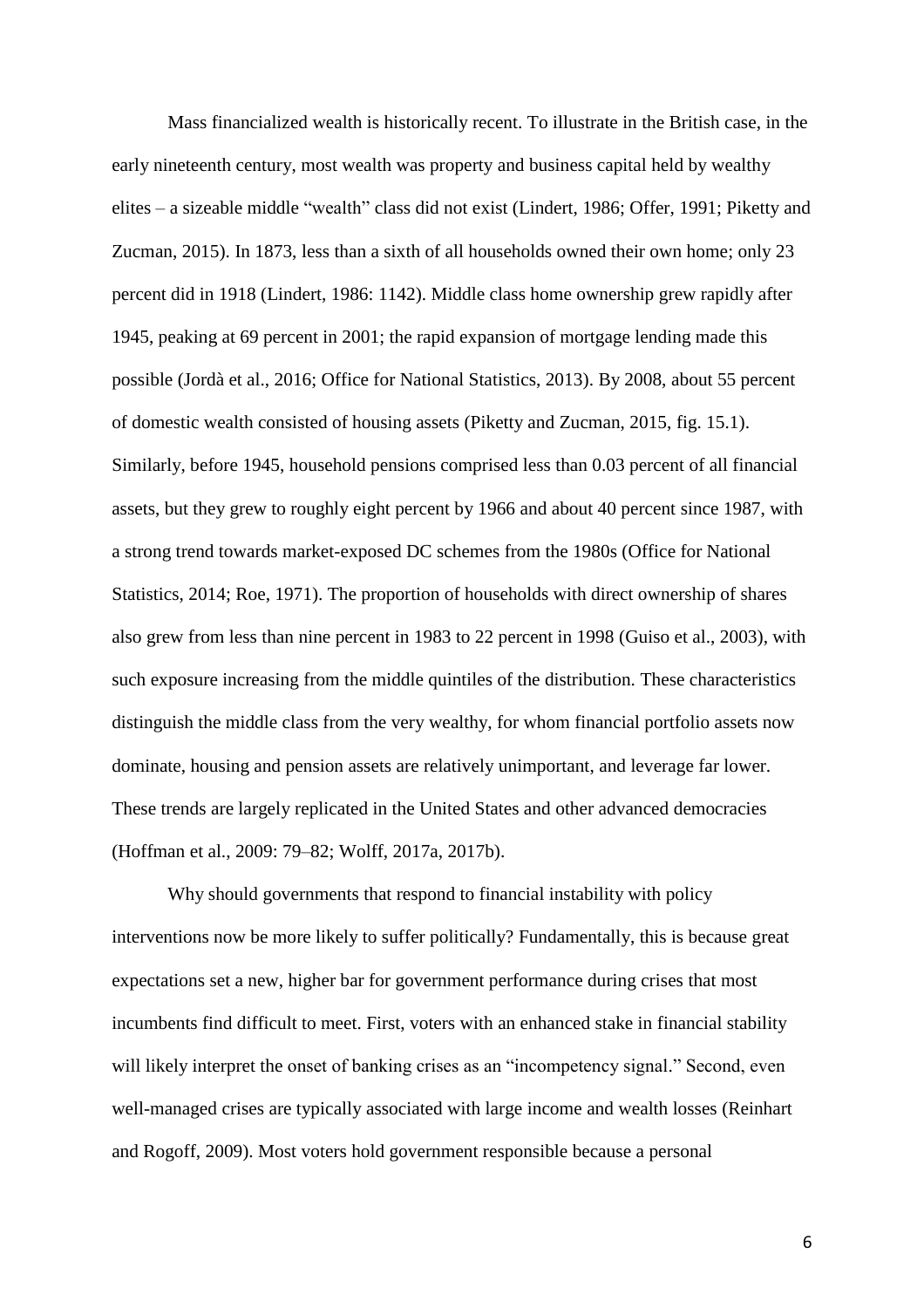responsibility narrative is unattractive given growing dependence on "asset-based welfare" (Fligstein and Goldstein, 2015; Langley, 2009; Pagliari et al., 2018). People are also lossaverse and less likely to attribute losses to personal choices than gains (Kahneman and Tversky, 1984). Third, modern voters' great expectations are often unrealistic, inconsistent and riddled with conflict. They want governments to protect their wealth but bridle at the large costs and inequity of bailing out institutions and bankers perceived as privileged and irresponsible. That is, many expect "ideal" interventions governments cannot achieve, which decisively and equitably alleviate financial distress for "ordinary" people at least cost to taxpayers (Financial Services Authority (UK), 2012; van der Cruijsen et al., 2013). Notably, governments cannot easily avoid supporting the large financial institutions at the centre of modern financial networks (Haldane and May, 2011). Institutional constraints mean that governments also respond slowly rather than decisively in crises (MacIntyre, 2003; Oatley, 2004), exacerbating market contagion and wealth losses and raising bailout costs. All this allows media critics and political rivals to portray crisis interventions as excessively costly, delayed, misjudged, inadequate and unfair.

Our argument departs from the "clarity of responsibility" hypothesis that voters will be more forgiving if low political and institutional unity makes it difficult to assign responsibility to individual policymakers (Powell and Whitten, 1993). Systemic banking crises differ from standard recessions in their comparative rarity and by exposing ordinary households to sudden, large wealth losses, placing a premium on a government's ability to act quickly and efficiently. Most voters cannot judge whether delays or policy failures are the result of institutional constraints, deliberate choice, or incompetence. Banking crises can also generate policy gridlock by exacerbating creditor-debtor conflict, raising economic inequality and ideological polarization, and favouring selective interventions that appear to benefit special interests (Funke et al., 2016; McCarty et al., 2015; Mian et al., 2014). For these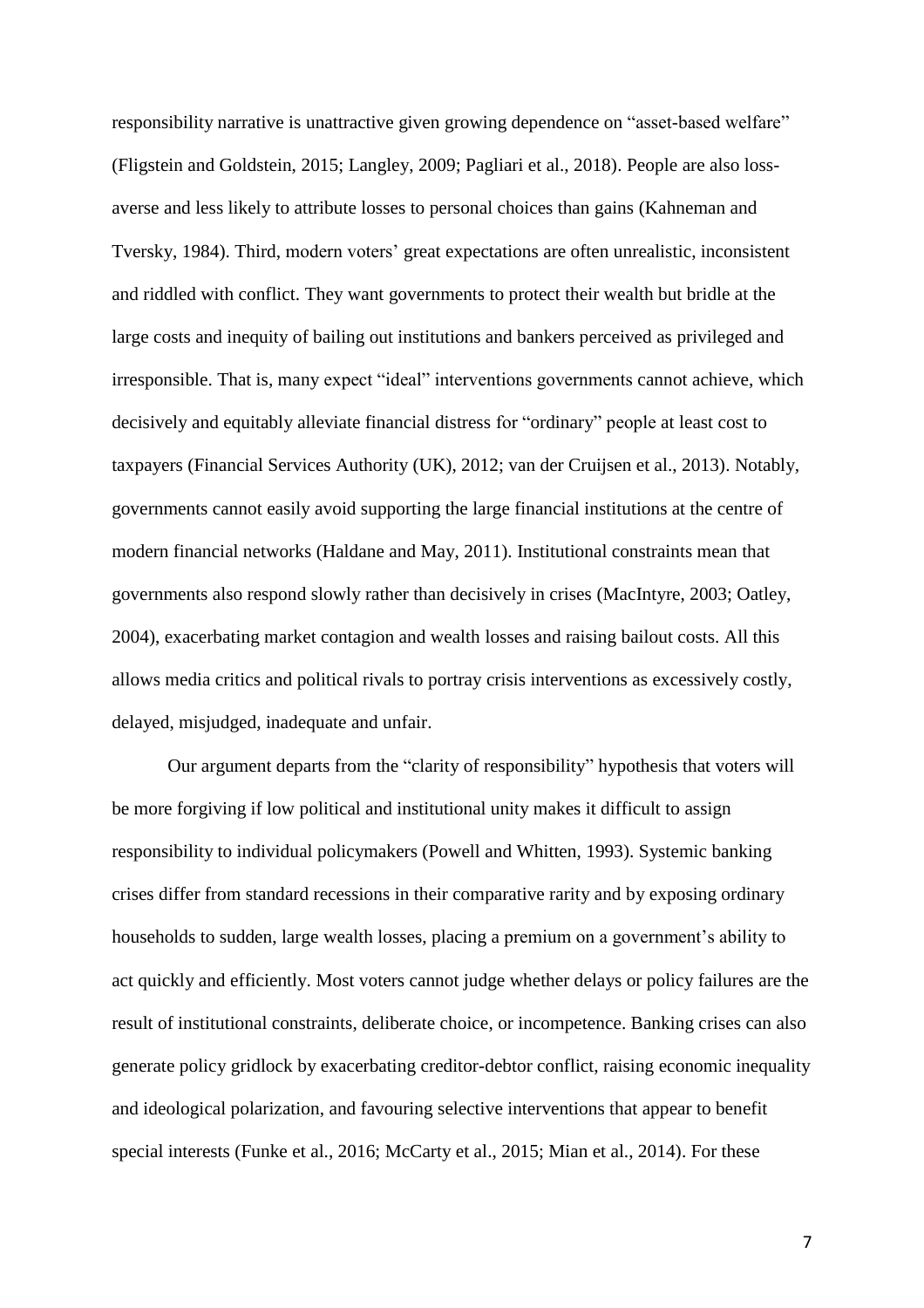reasons, voters will tend to judge government performance in the context of intra-crisis policy constraints negatively. Modern governments therefore face acute challenges in crises: they know that the political costs of not intervening are almost certainly greater than intervening, but the electoral rewards from intervention are tenuous.

Our theory produces two main empirical expectations. First, democratization and the financialization of mass wealth should together have led to more extensive bailouts during systemic crises. Second, the propensity of modern voters to punish incumbent governments after crises should also have increased, especially when policy responses are perceived as delayed and unfairly redistributive.

To investigate them, we undertake within- and across-case comparative analysis of the aftermaths of major banking crises in two important countries, Britain and the United States, before 1914 and over 2007-10, focusing on the large over-time variation in democracy and the financialization of wealth. We select these cases for two further reasons: both countries have become "exemplar financialized economies" (French et al., 2011: 805) and thus "crucial cases" for assessing its consequences (Gerring and Cojocaru, 2015); and both are crucial cases for alternative theories.

One such theory is that non-democratic regimes are more likely than democracies to undertake bailouts during banking crises due to entrenched elite rent-seeking (Rosas, 2009). Thus, democratization should promote less extensive bailouts, though partisan politics may produce different responses (Garrett 1998). Others argue that the rise of neoliberalism since the 1970s has made governments less willing to intervene (Blyth, 2002), or that globalization has had a constraining effect (Andrews, 1994). Globalization is also said to make it less likely that voters will assign blame to incumbents (Hellwig and Samuels, 2007). For these theories, Britain and the United States are plausible crucial cases for claims concerning neoliberalism and globalization and differed in their partisan orientation over 2007-8.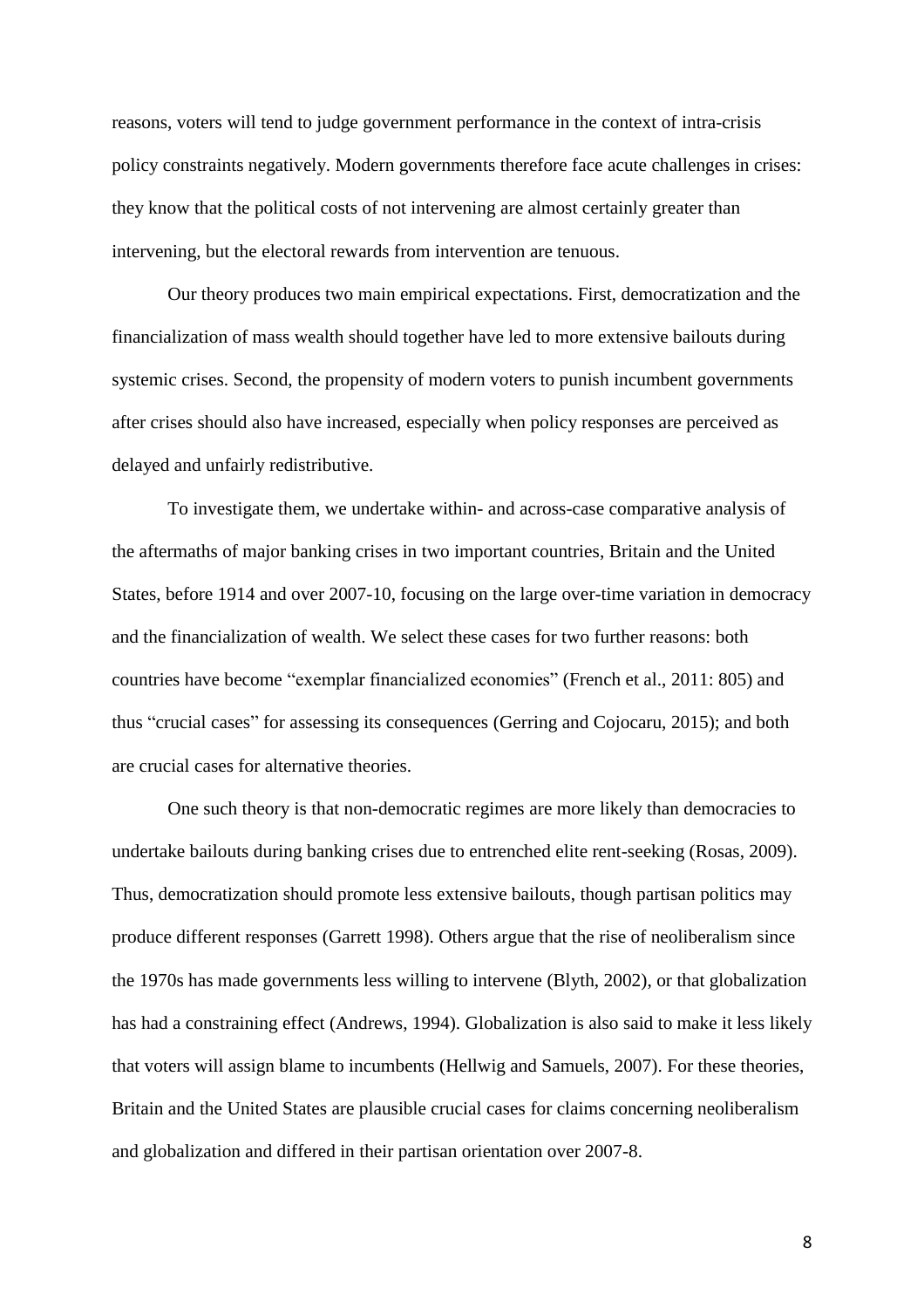Another school makes the opposite claim that bailouts should increase as financial actors "capture" policymaking, either via their extensive resources (Hacker and Pierson, 2010; Johnson and Kwak, 2010) or the structural power deriving from their centrality to mature economies (Bell and Hindmoor, 2015; Culpepper and Reinke, 2014). These authors see recent experience in Britain and the United States as paradigmatic but identify different mechanisms to ours.

To date, these competing claims have been assessed using historically narrow and recent time-windows. We extend the time horizon over nearly two centuries to examine the long UK and US experience with banking crises to better assess our theory against these alternatives. Our analysis here and elsewhere takes account of varying crisis frequency and severity, as well as financial openness (see online appendix and Chwieroth and Walter, 2019).

# 2 Pre-1914 crises

We first consider the political consequences of the financial crisis in England in 1825- 6, the deepest before 2007-9 (Turner, 2014: 57–61). Even in 1825, policymakers possessed sufficient knowledge and policy tools to implement lender of last resort (LOLR) policies and bailouts. Both sets of policies had been pursued in earlier crises, including in 1793 (Bagehot, 1962, chap. 7; Grossman, 2010: 99–101; Turner, 2014: 140–147). With its highly distressed financial sector and very limited democracy, we might expect elite rent-seeking to have induced a bailout in 1825, but we show this was not the case. Nor, despite the severe economic downturn and wealth destruction that followed, did the government's policy stance play much role in contested 1826 elections.

We then discuss the deep crisis of 1907 in the United States (Figure 2), where the majority of adult males were enfranchised – in sharp contrast to 1820s Britain. The United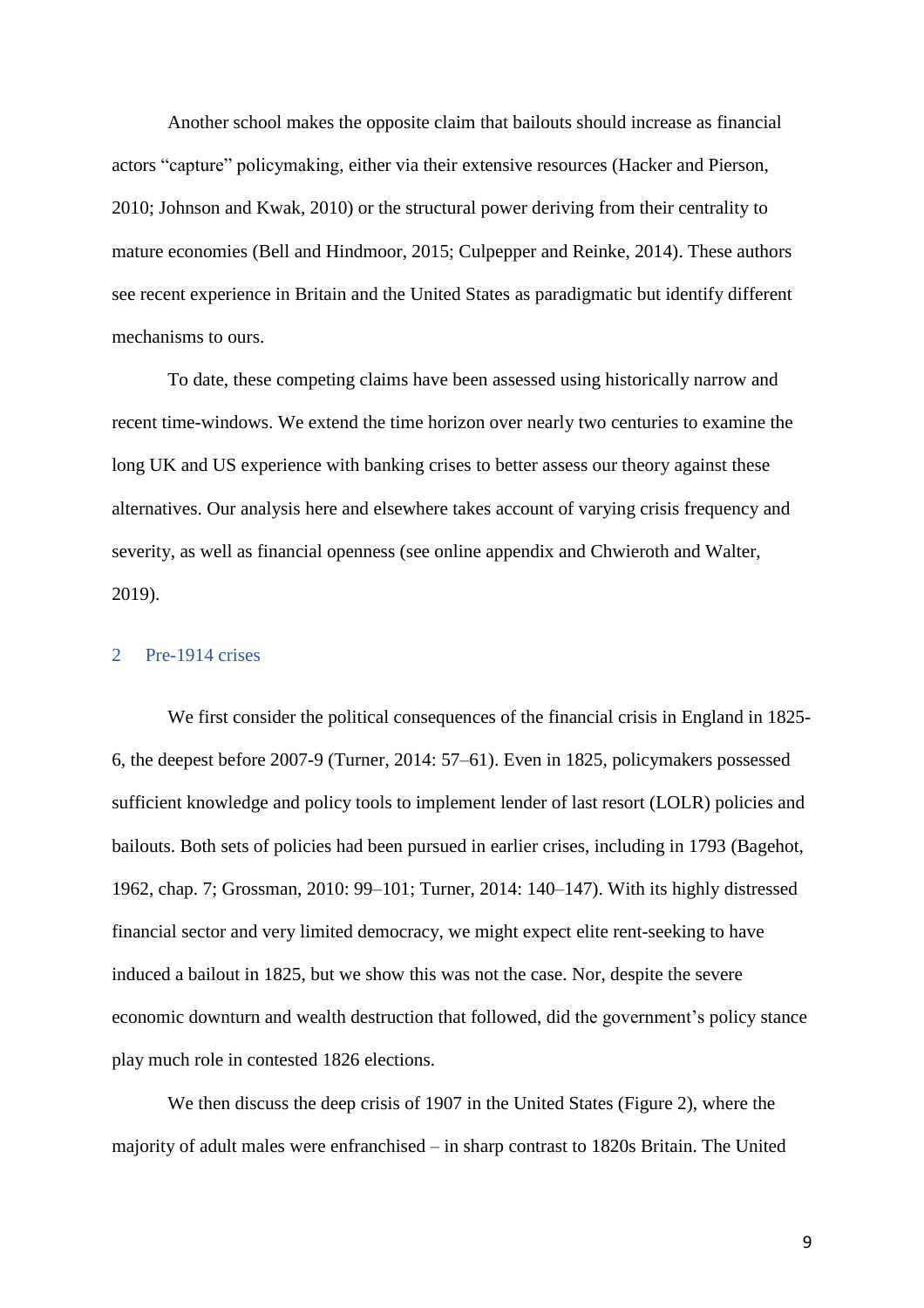States then lacked a central bank, focusing political pressure for crisis intervention on the Treasury. Yet the government chose to rely heavily on private sector actions that were insufficient to prevent an exceptionally deep downturn, again with few electoral consequences.

Figure 2: Real GDP growth before and after five systemic banking crises in the United Kingdom and the United States, with next election years



Source: (Johnson and Williamson, 2017; Thomas and Dimsdale, 2017).  $t =$  the first year of each crisis (Reinhart, 2010). Vertical lines indicate the next election year. For the UK, GDP growth estimates are for geographically consistent post-1922 political boundaries.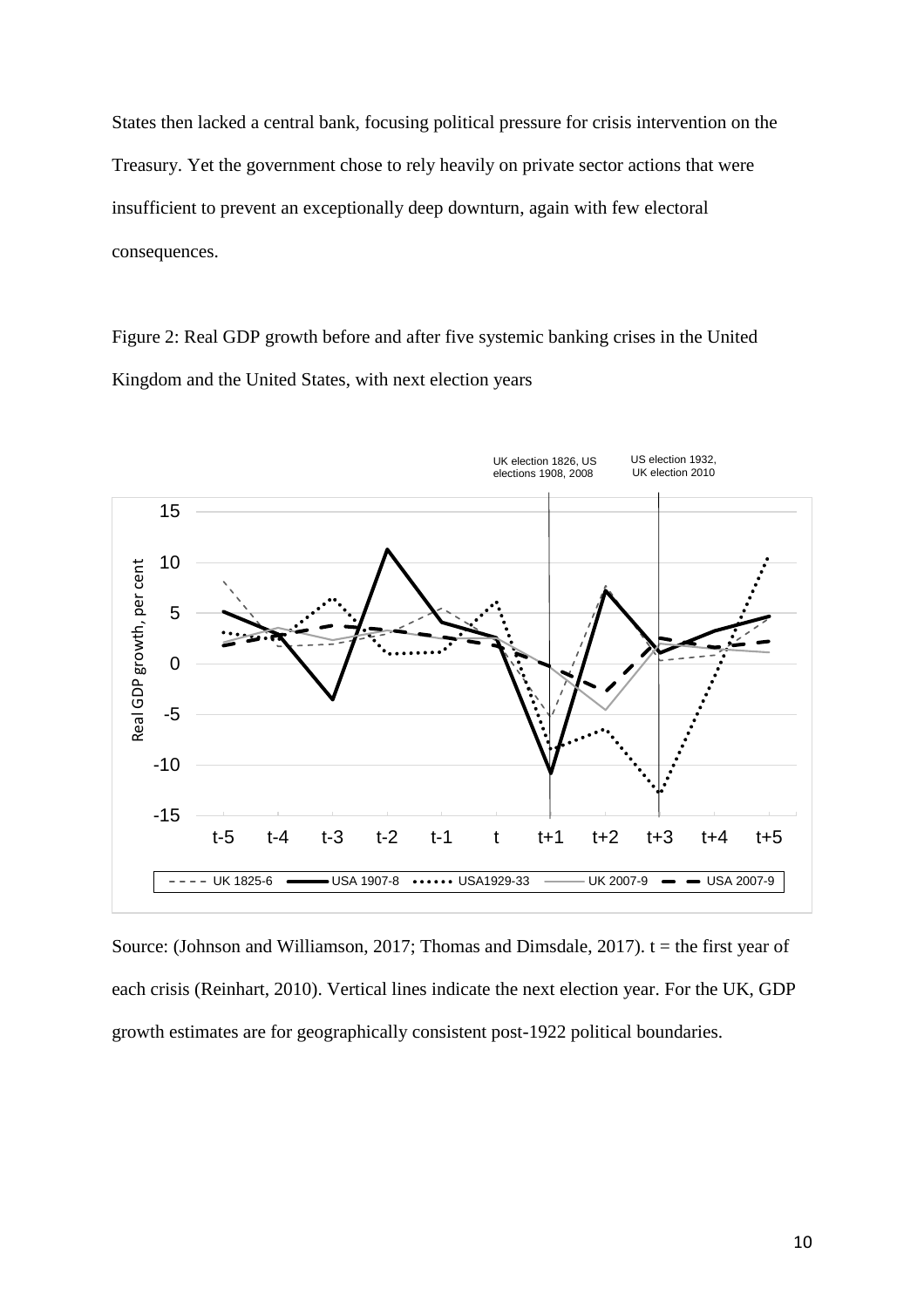#### 2.1 The 1825-6 English crisis

A panic developed after the bursting of a speculative bubble in early 1825 that first affected English country banks but by December had spread to London (Kindleberger and Aliber, 2011: 88; Thomas, 1934: 61–64; Turner, 2014: 67). Nearly 10 percent (73 of 770) of country banks failed during this crisis and informed contemporaries believed the country came close to complete financial collapse (Kindleberger and Aliber, 2011: 111; Thomas, 1934: 55–56). After a hesitant and much-criticized initial response, the Bank of England provided liquidity assistance to banks on commercial terms that stemmed the financial crisis in late December. A deep recession and a "massive" wave of bankruptcies followed in early 1826 (Gayer et al., 1975: 205).

The main constituency favouring extensive intervention was the financial and merchant community in London and in the country. They did not lack political connections. Four MPs' banks failed in the crisis (Fisher, 2009: 270). The Bank and other bankers pressured the government to suspend gold convertibility, as it had done from 1797 to 1821 (Thomas, 1934: 56). Parliamentary representatives associated with the merchant class called for the emergency issuance of Exchequer bills to distressed merchants in exchange for goods collateral.

Lord Liverpool's Tory government rejected these demands (Brock, 1967: 210). It is unlikely this was due to a lack of physical (note issuance) or fiscal capacity: the government ran large net and primary fiscal surpluses during the 1820s and the ratio of public debt to GDP was falling (Thomas and Dimsdale, 2017). However, Liverpool convened a meeting with the Bank's governor and encouraged him to print money and lend extensively against sound collateral (Brock, 1967: 205). Although privately owned and constrained by its public responsibility to maintain sterling's gold convertibility, the Bank's governors agreed reluctantly, keenly aware that its performance would shape political decisions about its next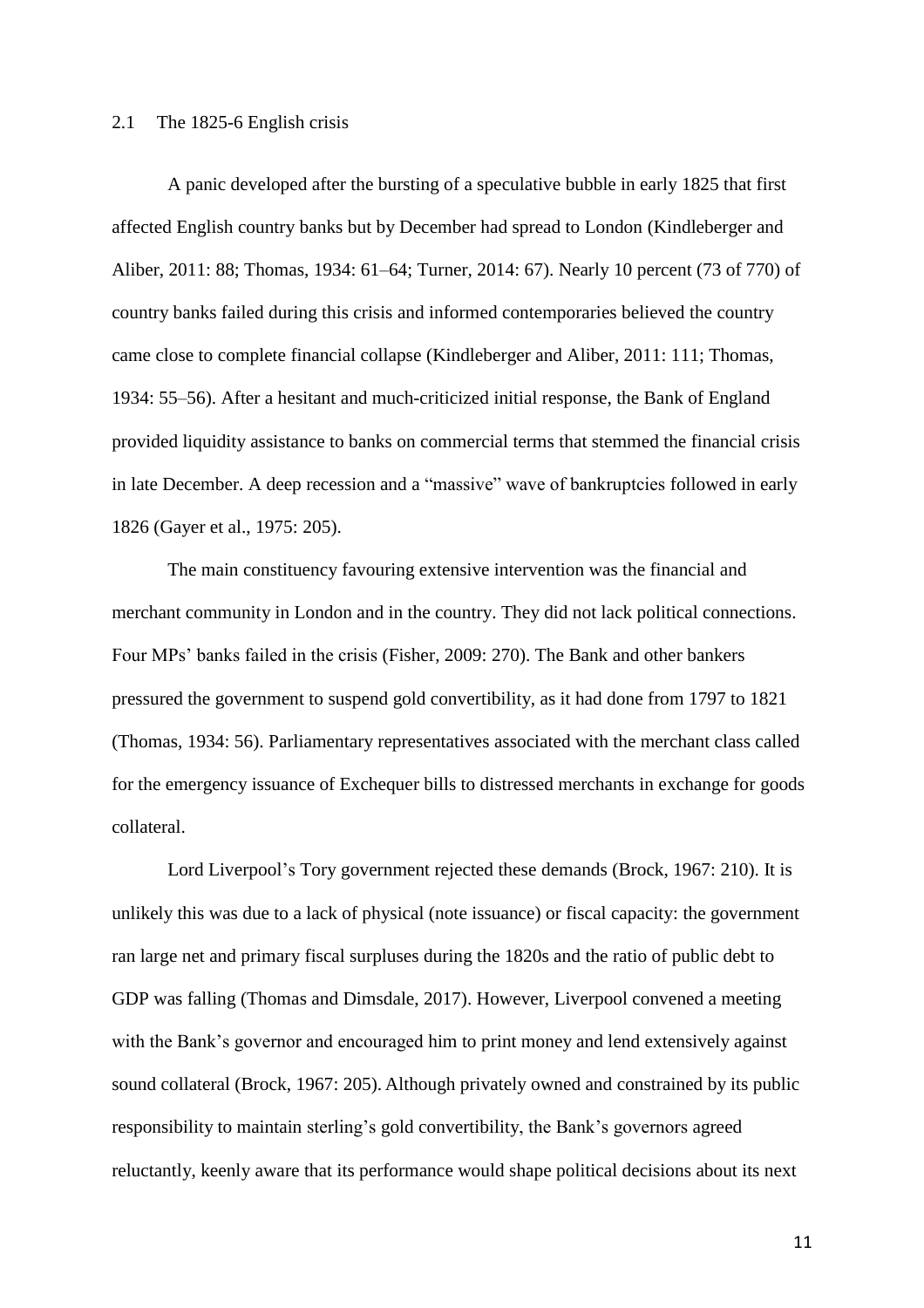charter renewal in 1833 (Kindleberger and Aliber, 2011: 217). It lent extensively to other firms by discounting bills and issuing new notes on collateral (Brock, 1967: 206).

This LOLR lending was largely consistent with the market-conforming approach advocated by Thornton, including collateralized lending and screening of borrowers (Bagehot, 1962: 25). It was not an indiscriminate bailout: dozens of insolvent financial institutions were allowed to fail. The government did indicate a willingness to reimburse Bank losses on advances it made on the limited quantity of Exchequer Bills outstanding, but it refused direct government relief to distressed firms.

Despite Tory concerns with maintaining social order (Gambles 1999), there is little indication that Liverpool's government, approaching its seven-year maximum duration, was seriously destabilized by this stance or by the deep recession that followed. The main issue in the 1826 election was not the government's crisis policy stance but Catholic emancipation. There was no substantial swing against the Tories and the government was comfortably returned (Fisher, 2009: 329–330).

The available evidence suggests this was not due to a shortage of contested elections. Of 28 individual bank failures we have identified from one key historical source, 11 occurred in constituencies with elections in 1826 (Fisher, 2009; Orbell and Turton, 2001). In these constituencies, in almost all cases where sitting Tories ran, they enjoyed an *increase* in their vote share.<sup>1</sup>

The limited electoral impact of the government's policy stance was probably linked to the salience of the emancipation question, but also to the great importance of land holdings in the wealth of the narrow electorate. Between 1820 and the Reform Act of 1832, the electoral franchise was property-based and included about three percent of the population (House of

 $\overline{a}$ 

 $<sup>1</sup>$  Author analysis of election data in Fisher (2009).</sup>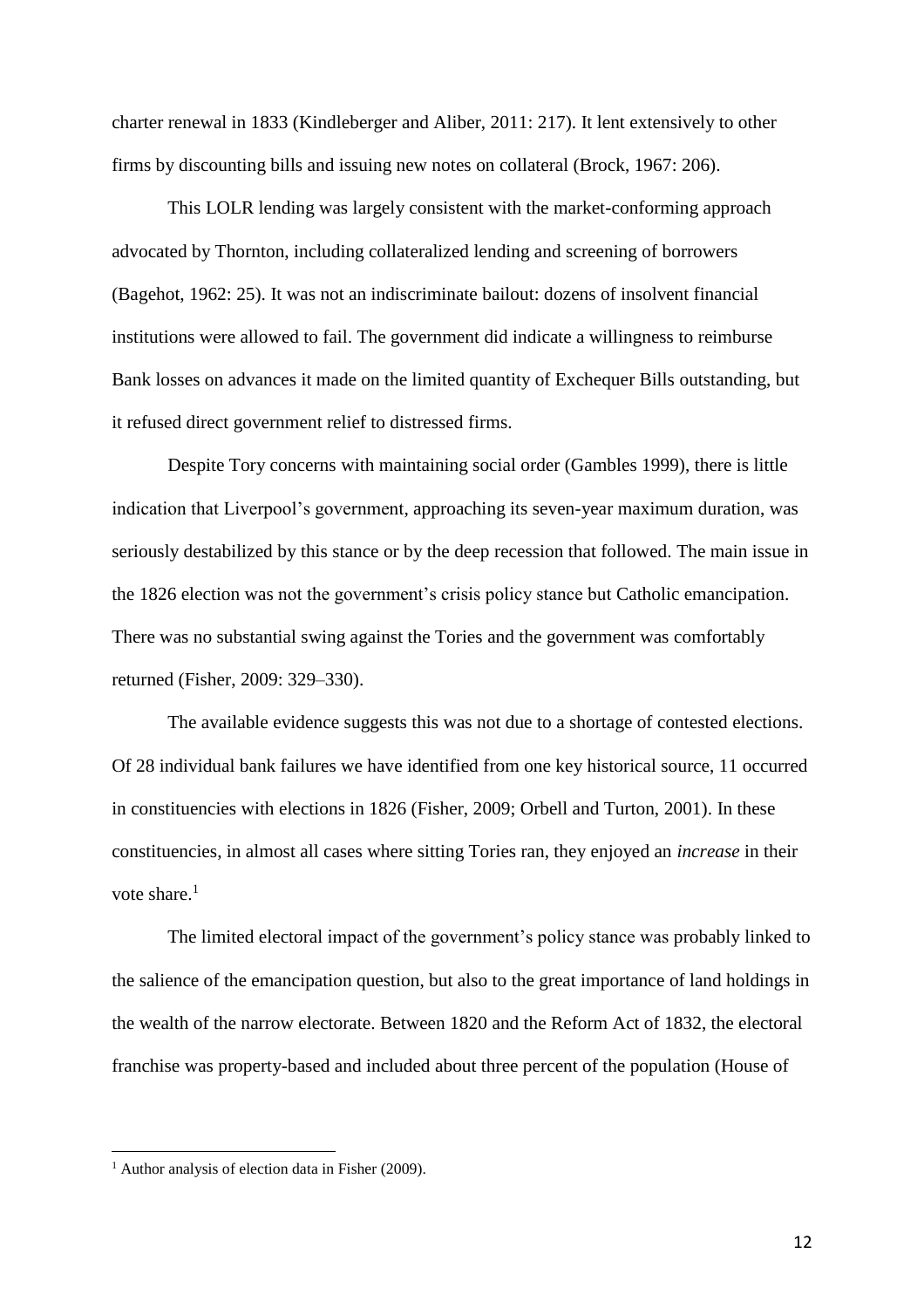Commons Library, United Kingdom, 2013: 3–4). The landed elite dominated both houses of parliament. Estimates suggest that land values and rental income were relatively stable following the crisis (Gayer et al., 1975: 929; Jaevicius et al., 2015: 18). Land-owning voters also likely minimized their vulnerability to country bank failures by maintaining their primary accounts with London bankers, including the Bank of England (Pressnell, 1956: 246–247). In short, the evidence suggests that Liverpool's government faced a low level of political risk in choosing limited intervention. The pro-bailout coalition lacked political influence because of the high concentration of wealth and substantial intra-elite opposition to bailouts.

#### 2.2 The 1907-8 U.S. crisis

Compared with 1820s Britain, the United States by 1907 exhibited much higher levels of democracy, financial development, and a more substantial middle class (Piketty and Zucman, 2014). Following a build-up of speculative pressure and banking sector fragility, a failed scheme to corner the copper market unleashed a sudden panic in New York in mid-October 1907 (Bruner and Carr, 2007: 7–55). Smaller banks connected with the copper speculation and the Knickerbocker Trust Company applied unsuccessfully for financial assistance to the New York Clearing House (NYCH), a private consortium dominated by the city's major banks. Panic spread, with about 70 banks and trusts collapsing over the final months of 1907 and some states declaring bank holidays (Conant, 1915: 714–718; Kindleberger and Aliber, 2011: 212; Moen and Tallman, 1992). Total commercial failures in 1908 increased by nearly 40 percent over the average levels of 1905-7, especially in Middle, Southern and Western states (U.S. Department of Commerce and Labor, 1910: 547–549). The economy shrank by nearly 11 percent in 1908 and the unemployment rate reached over 16 percent (Douglas and Director, 1931: 28).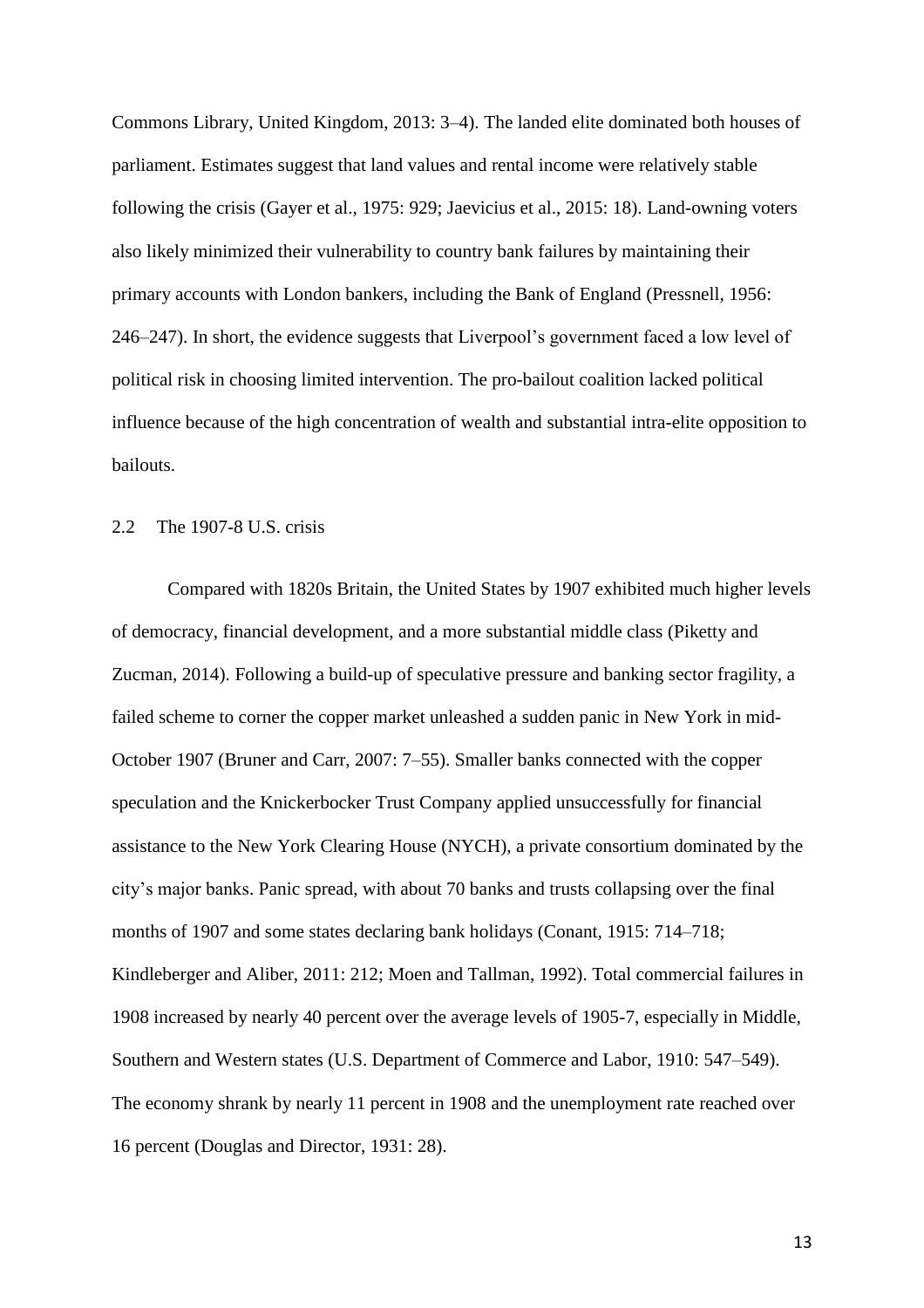Total U.S. deposits fell by about six percent from September to December 1907 (Jaremski and Rousseau, 2018). Depositor losses were concentrated in state banks rather than in better capitalized national banks (Gorton, 1988). Real stock prices fell about 40 percent from their peak in September 1906 in the lead up to the October 1907 crisis, but largely recovered by the November 1908 elections. Real average house prices were less resilient, falling about 15 percent from their 1907 peak to their 1910 trough (Shiller, n.d.). However, such losses only affected a minority of wealthier households.

Following Knickerbocker's collapse, the NYCH moved, under the leadership of John Pierpont Morgan, to stem the panic by lending to the Trust Company of America and brokers at the New York Stock Exchange (Bruner and Carr, 2007: 83–102). At Morgan's request, the Treasury deposited more government cash in approved banks and widened the acceptable range of instruments national banks could use to back note issuance (Conant, 1915: 714; McCulley, 1992: 100–147; Taus, 1943: 123–125). However, by early November the Treasury was running out of cash and failed to do much more (Bruner and Carr, 2007: 22, 34, 86–87, 136). The NYCH responded by issuing over \$100 million of loan certificates and suspending cash payments (McCulley, 1992: 146–147). The panic eventually subsided in early November with the provision of further substantial private sector assistance to major New York trusts, the news that nearly \$100 million in gold had arrived from Europe, and the announcement that US Steel would acquire the financially distressed Tennessee Coal and Iron (TCI) company (Bruner and Carr, 2007: 108, 124–139).

The government saw limited demand from the great majority of voters for bailouts. Most US households then held little wealth and their exposure to financial markets was low by late twentieth century standards (Piketty and Zucman, 2015; Short, 2002). Reflecting this, there was no strong clamour from the opposition Democrats or their constituents for more extensive government intervention, with the exception of demands by poor farmers for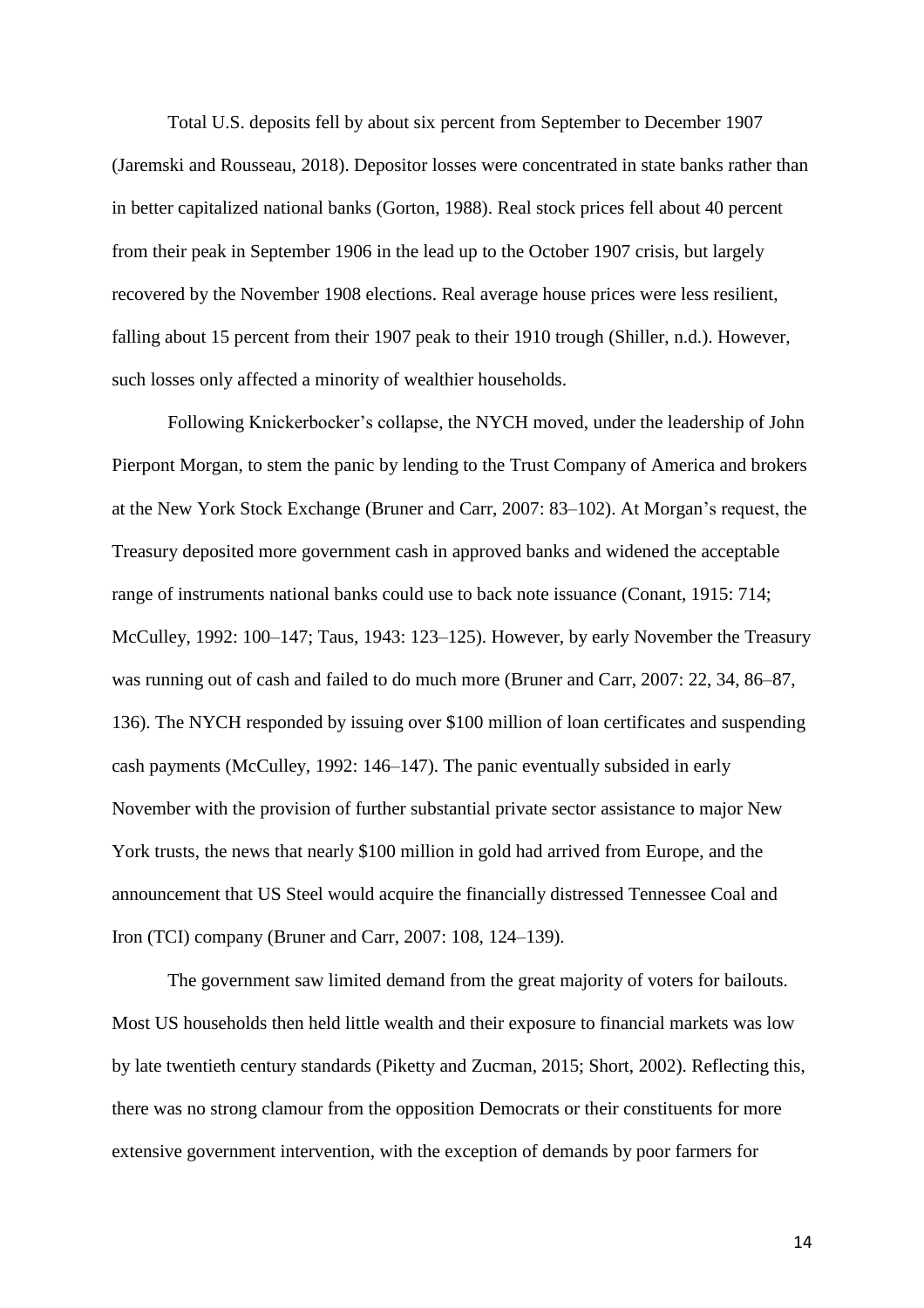deposit insurance championed by William Jennings Bryan. While these interests would later under Woodrow Wilson shape the creation of the Federal Reserve and a new farm credit system, the government, along with financial interests, most major newspapers outside the West and orthodox economists, rejected this demand (McCulley, 1992: 155–158; Sanders, 1999: 236-261).

The powerful negative economic impact of the crisis would very likely have harmed the incumbent Republican Party in a more recent presidential contest. Yet its candidate, William Howard Taft, easily beat his Democratic opponent, Bryan, by 51.1 percent of the popular vote to 43 percent in the election of November 1908. The weak political impact of the banking crisis is also indicated by the fact that states with more bank failures were not significantly more likely to inflict greater punishment on the Republican presidential candidate in November 1908 (Figure 3) or on the party's congressional candidates. 2

 $\overline{a}$ <sup>2</sup> The results are unchanged when we consider national bank failures. The bivariate relationship for the congressional seat outcomes is insignificant including (.0047, p=.795) and excluding (-.005, p=.709) potential outliers.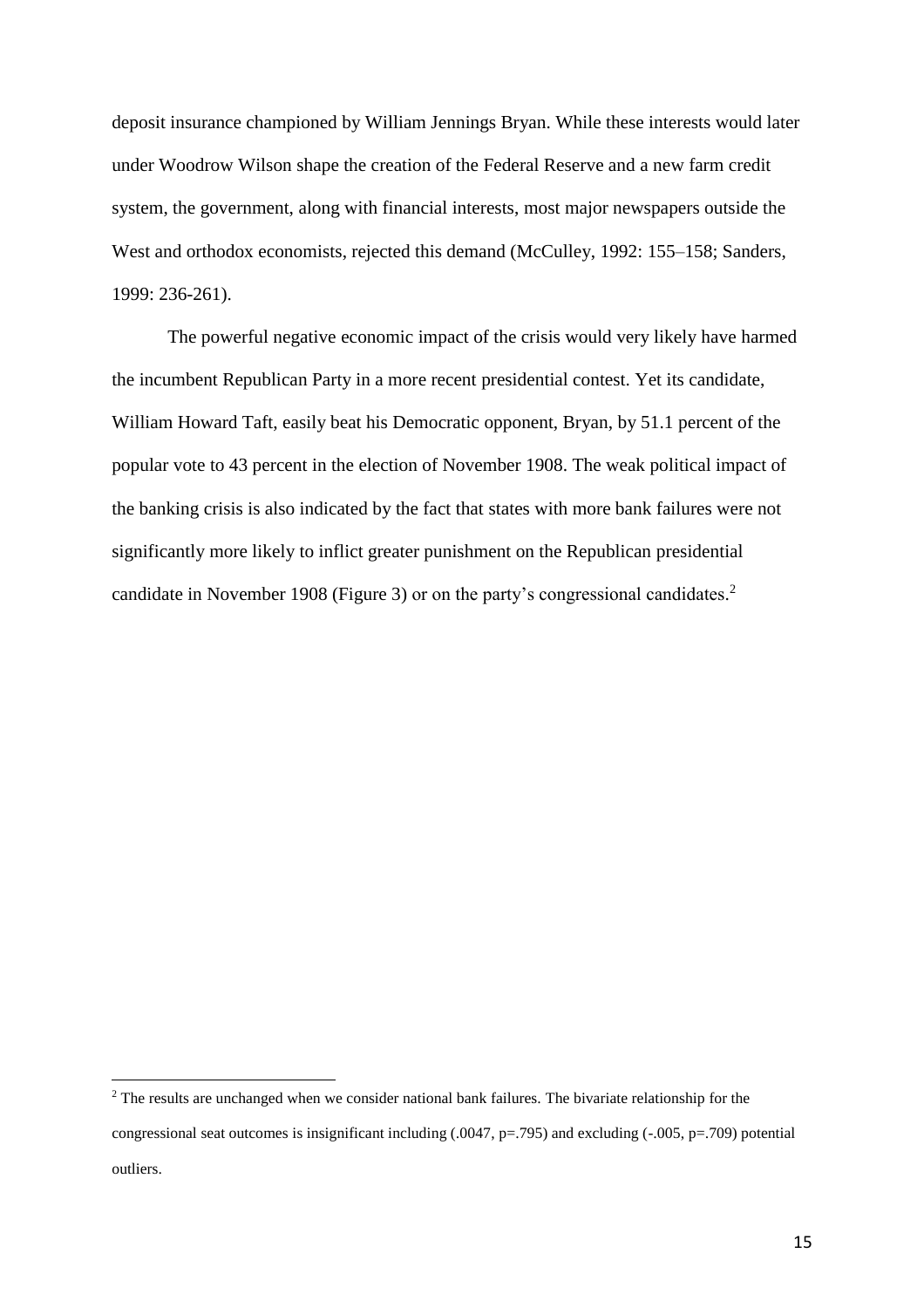Figure 3: Bank failures by U.S. state, 1907-8, and percent change in Republican presidential candidate vote share, 1904-8



Source: (Comptroller of the Currency (U.S.), 1909; Moore, 1985). The bivariate relationship is insignificant including  $(-.072, p=.6364)$  and excluding  $(-.2450, p=.1132)$  potential outliers.

Taken together, these results support our claim that the low level of mass wealth lowered the political risks of a non-interventionist policy stance.

# 3 The 2007-9 crises in the United Kingdom and the United States

Government interventions were far more extensive over 2007-9 in both countries. In addition to exceptionally large central bank liquidity provision, governments provided unprecedented public guarantees to previously uninsured financial system liabilities, purchased private institutions' distressed assets, and injected capital into major financial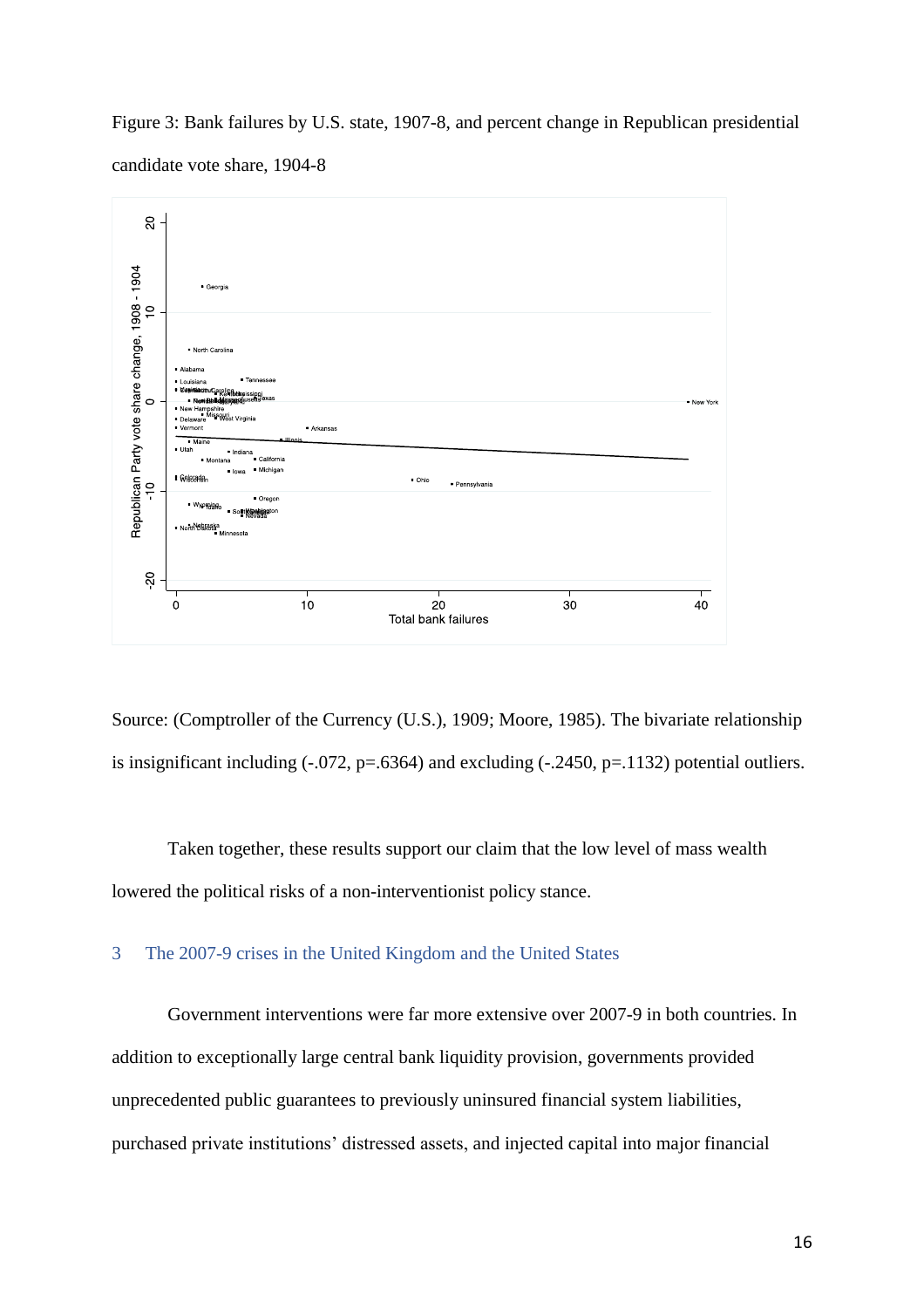institutions (Laeven and Valencia, 2013). These outcomes are inconsistent with broad claims that greater democracy, globalization and neoliberal ideology are powerful constraints on government bailouts. We show that the financialization of mass wealth in both democracies provides a more compelling explanation of these policy responses and of the much greater electoral punishment that followed.

### 3.1 British policy responses and the political aftermath

One reason why the Labour government gained little political advantage from its crisis interventions was that the opposition Conservative and Liberal Democratic parties quickly supported public intervention and distanced themselves from the banks, focusing attention on internal conflict among "New" and "Old" Labour Party factions (Darling, 2011: 54,68,174). They framed specific aspects of the package as overly costly, distributionally unfair but, crucially, as the economic costs of the crisis accumulated, also ineffective. These tactics demonstrate that all major parties were now responding to voters' entrenched great expectations. As our theory predicts, the outbreak of the crisis from August 2007 sent voters a strong negative signal regarding Prime Minister Gordon Brown's signature economic policy competence (BBC News, 2007; Croft, 2007). Public support for the Labour government collapsed after August 2007, falling from about 40 percent to about 25 percent by June 2008, by which time the Conservative opposition had a commanding lead. Brown and Chancellor Alastair Darling were keenly aware of these reputational consequences and their reluctance to discard the defining ideological attributes of "New Labour" led them to delay nationalizing Northern Rock for months until there was no alternative. Brown also sought to deflect responsibility by asserting that the crisis was "global" in nature, a tactic doomed by his earlier embrace of "light touch" financial regulation (Coates, 2009: 424–425; Foley, 2009).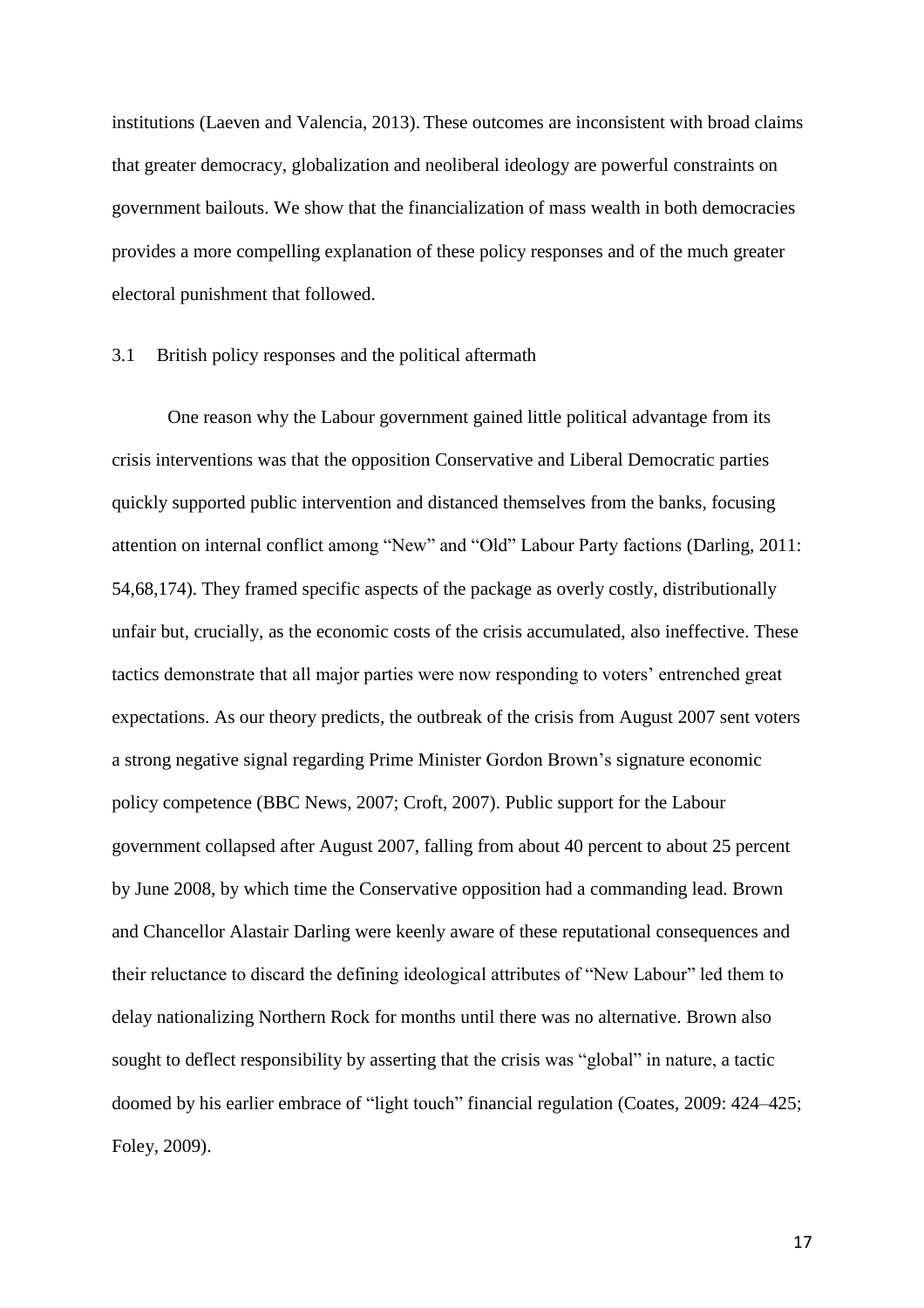Also consistent with our argument, voters responded more positively when the government acted with greater speed and purpose during the peak of the crisis in late 2008 (Quaglia, 2009). Support for the government recovered somewhat in the second half of 2008, including during the peak of the crisis in September-October 2008 and the large interventions that followed this. However, the aggregate size of the banking sector support package continued to escalate in the following months, reaching a spectacular 80 percent of GDP by 2009 (International Monetary Fund, 2010: 17). This deepened the public perception that bankers were being rescued while large costs would be borne by taxpayers and public sector beneficiaries – despite government denials. This growing perception of distributional inequity and the onset of income and wealth destruction fatally eroded voter support for Labour from early 2009.<sup>3</sup>

For many voters outside London, this was made worse by the fact that the perceived recipients of this largesse were located there, notably highly paid City financiers and the highly distrusted banks (British Social Attitudes, n.d.). Pre-crisis gains in housing wealth were also disproportionately concentrated in London and surrounding counties, and sustained thereafter (Haldane, 2016: 19). The government's counterfactual argument that everyone would have been far worse off had it not intervened thus gained little political traction (Financial Times, 2009; Haldane, 2018: 4–5). As the economy deteriorated over 2009, public support for the financial sector interventions fell substantially. The middle class was hit hardest: excepting the bottom two quartiles, most households saw their real incomes and wealth fall or stagnate in the period before the 2010 election (Office for National Statistics, 2017). This was particularly true for younger households, who were more leveraged and more likely to hold DC pensions, and for households outside London and the Southeast living

 $\overline{a}$ 

<sup>&</sup>lt;sup>3</sup> For additional detail on the evolution of British public opinion see the online appendix.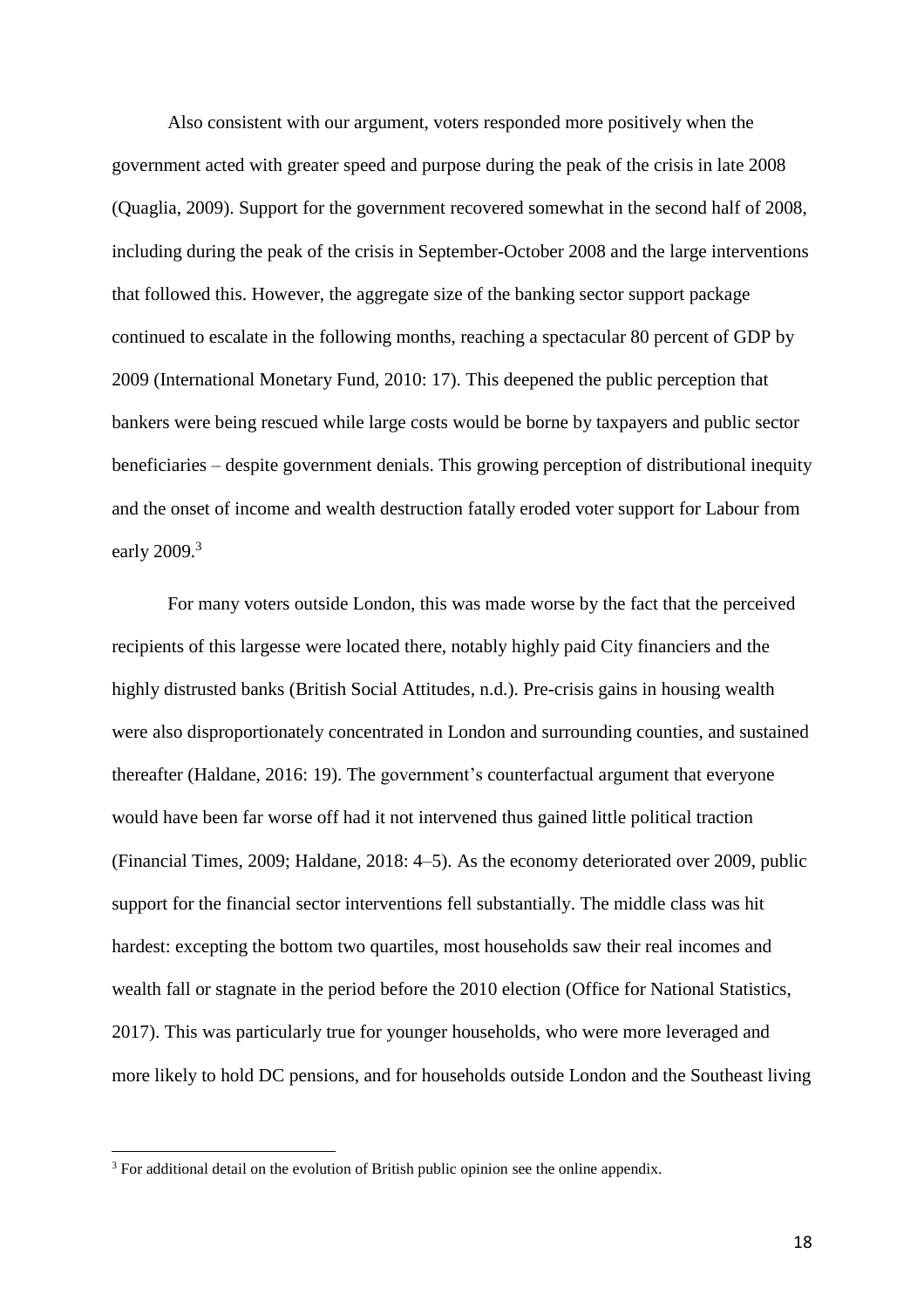in regions suffering from long term decline (Corlett and Judge, 2017: 30; Rodríguez-Pose, 2018). Average house prices fell by about 15 percent in real terms from 2008 to 2010 (Knoll et al., 2017: 344), yet continued to rise in wealthier parts of London and the Southeast, exacerbating perceptions of unfairness. Average real per capita wealth fell by nine percent from 2007 to 2009 while the wealth share of the top one percent of households increased; many voters also perceived inequality as rising (Atkinson et al., 2017; PewResearchCenter, 2013: 21–22). The government's political room for fiscal redistribution was constrained by ideology and its electoral strategy, which had depended on gaining the support of relatively prosperous centrist voters (Hopkin and Viarengo, 2012: 119). Rising public resentment about the distributional effects of the interventions limited the credit the government could claim from "saving the economy" (Woll, 2014: 106).

Labour was decisively defeated in the May election, gaining 29 percent of the vote compared to 36 percent for the Conservatives and 23 percent for the Liberal Democrats. The swing against the government was -6.2 percent compared to 2005. This was the second worst electoral result for the Labour Party since the war, only marginally better than the disastrous 1983 election.

To our knowledge, there are no opinion surveys that directly relate voter attitudes to government policy responses over 2007-9 with household wealth and leverage attributes. Surveys by the financial regulator since 2003 do consistently show that only about 30% of respondents hold the view that, in principle, the authorities will allow any financial firm to fail (Financial Services Authority (UK), 2012: 34). The remainder believe that either some or all will be bailed out (41% over the pre-crisis period 2003-7), or don't know (26% on average over the same period) (Financial Services Authority (UK), 2009: 26). While these results are not differentiated by respondent wealth attributes, there are strong indications that Labour's electoral losses were related to such attributes. In May 2010, the government experienced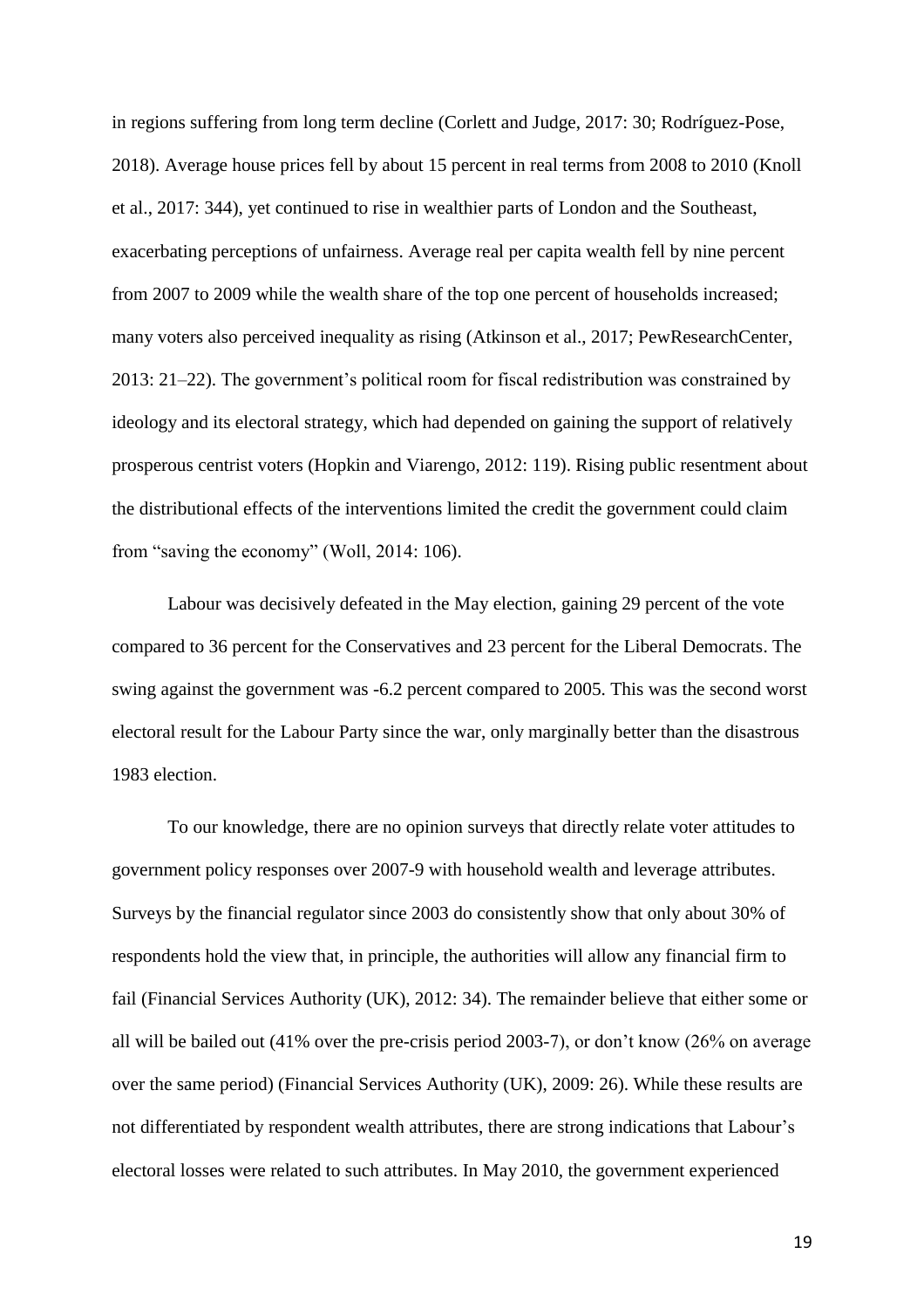disproportionately large losses in constituencies in which house prices had fallen most – that is, precisely where the middle class was most exposed to wealth losses (Figure 4).





Source: Pippa Norris shared datasets, [https://sites.hks.harvard.edu/fs/pnorris/Data/Data.htm;](https://sites.hks.harvard.edu/fs/pnorris/Data/Data.htm) UK House Price Index, [https://www.gov.uk/government/publications/about-the-uk-house](https://www.gov.uk/government/publications/about-the-uk-house-price-index)[price-index.](https://www.gov.uk/government/publications/about-the-uk-house-price-index) The bivariate relationship is significant including  $(.235 \text{ p} < .001)$  and excluding (.237 p<.001) potential outliers.

In combination with the other evidence we have discussed, it is reasonable to infer that a large segment of voters supported interventions in principle, but reacted negatively to policies they perceived as unfairly costly for themselves and disproportionately beneficial to the City and the wealthy generally. This outcome was striking for a government that strongly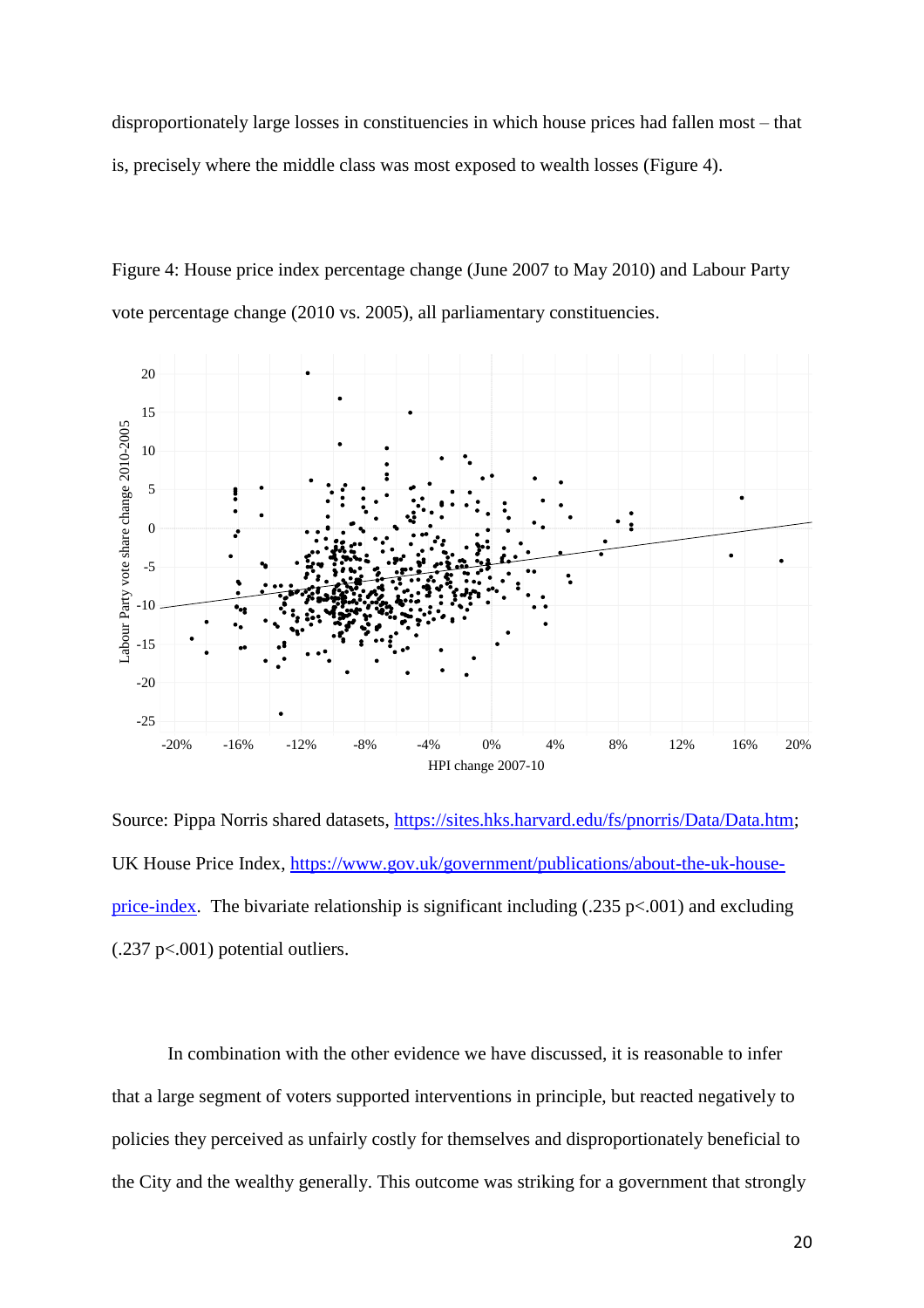believed it had responded effectively to voter expectations about wealth and income protection by preventing a complete financial collapse.

3.2 US policy responses and the political aftermath

The US case over 2007-9 exhibits even more strongly the rising political pressure on governments to intervene during recent banking crises and the perils of doing so. The promarket Bush administration and the Federal Reserve were, like their British counterparts, opposed on ideological grounds to bailouts. Yet they moved fitfully but inexorably towards extensive interventions: the comparatively high level of institutional vetoes and political polarization produced extended legislative delays and outright failures in crucial areas. The most spectacular example was Congress's initial rejection of the Bush administration's Troubled Asset Relief Program (TARP) in September 2008. Yet for more than a year before this, the administration struggled to gain support in Congress for its proposals to tackle the deepening crisis.

The policy delays were exemplified by the indecision regarding the governmentsponsored enterprises (GSEs). Both the Fed and the government knew as early as March 2007 that taxpayer money would be required to rescue Fannie Mae and Freddie Mac, which then held or guaranteed about \$5.2 trillion of home mortgage debt and which were caught in the vortex of a collapsing securitized debt market (Bernanke, 2015, chap. 11; Frame et al., 2015; Wessel, 2009, chap. 10). But many in Congress feared a voter backlash from a bailout. Political consensus on action was unachievable before the GSEs faced collapse more than a year later, when Congress passed legislation on 30 July 2008 enabling public "conservatorship" and costly recapitalizations (Paulson, 2010: 139, 143).

Government indecision shifted the policy burden to the Fed, which had provided generalized liquidity support consistent with the Bagehot rule. From December 2007, the Fed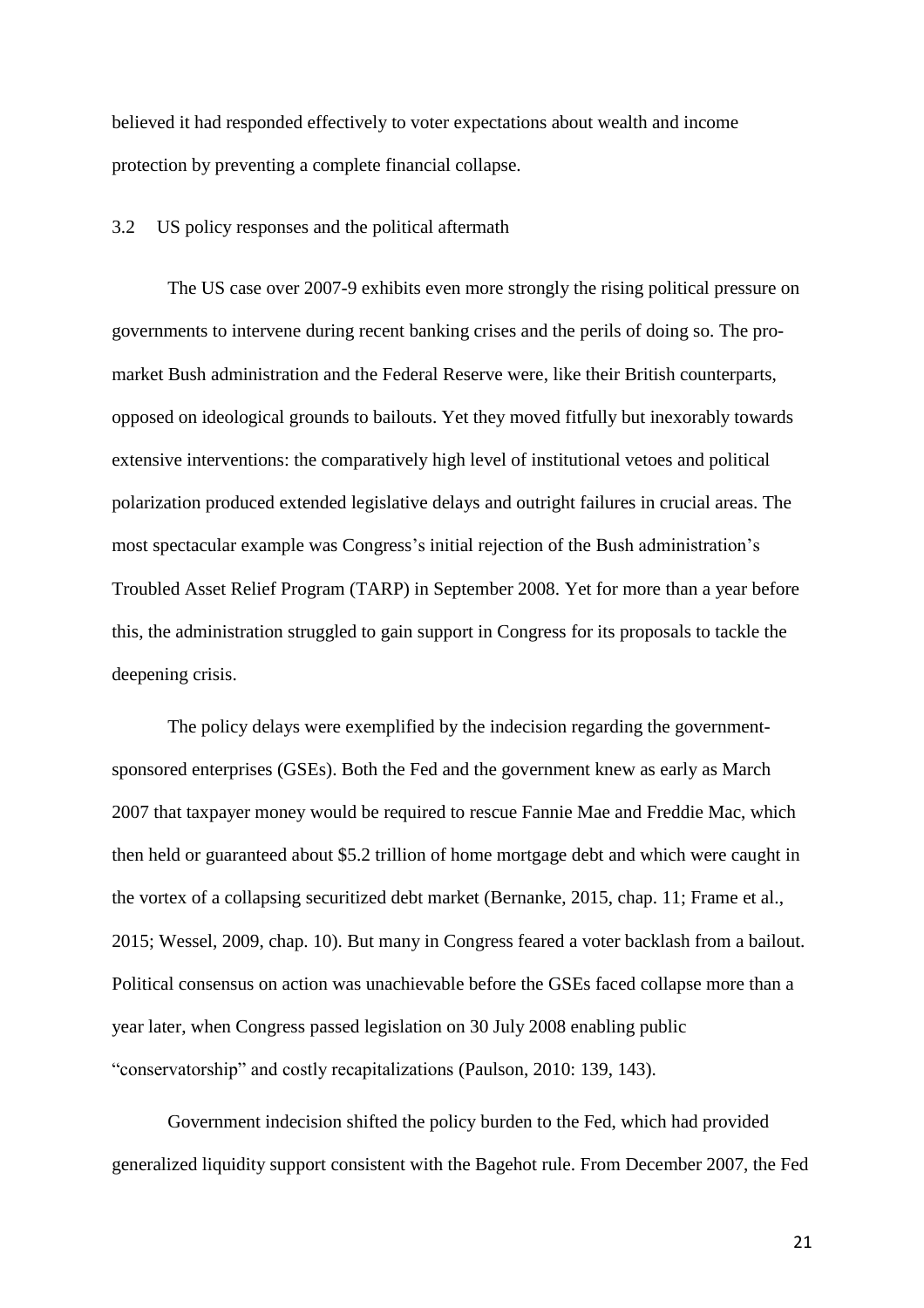began to depart substantially from this rule in offering a series of new liquidity facilities on increasingly generous terms; these grew dramatically after September 2008 (Bernanke, 2015: 410; Mishkin and White, 2016). By late October 2008, the Fed had also provided \$117 billion in direct support to Bear Stearns and AIG, testing the political limits of its authority and reinforcing the public perception that the authorities were bailing out Wall Street (Jacobe, 2008). For this reason, Barack Obama and John McCain, the Democratic and Republican candidates in the looming presidential elections, both felt compelled to oppose the GSE bailouts. There was no political appetite to repeat the favour for Lehman Brothers when it faced collapse in September (Paulson, 2010: 183). When its bankruptcy prompted a seizure of the interbank market, the Fed provided an \$85 billion direct loan to AIG in return for 79.9 percent of its stock, widely interpreted as providing a back-door bailout of major banks, including many foreign ones (CBS News, 2009; Pirrong, 2009). While a majority of voters in the pre-TARP period supported a Wall Street rescue, many worried that most costs would fall on taxpayers (Goldman, 2008; PewResearchCenter, 2008; Smith, 2014: 105).

When Treasury unveiled its sketchy TARP proposal to purchase illiquid assets from major banks it met bipartisan hostility in Congress. In an effort to build political support for the plan President Bush addressed voters, saying that while he understood why ordinary Americans disliked a bailout, "not passing a bill now would cost these Americans much more later" (New York Times, 2008). This plea was ineffective. Although retiring members of Congress were more supportive, others believed the weight of opinion in their constituencies opposed a bailout (McCarty et al., 2013: 214–223; Paulson, 2010: 286).

As in the British case, voter attitudes were complex and conflicted. The negative market reaction to Congress's rejection of TARP on 29 September threatened further wealth losses. A day after the vote, a Gallup/USA Today poll found 77 percent now supported government intervention via the same bill or a new plan (Gallup, 2008). Members of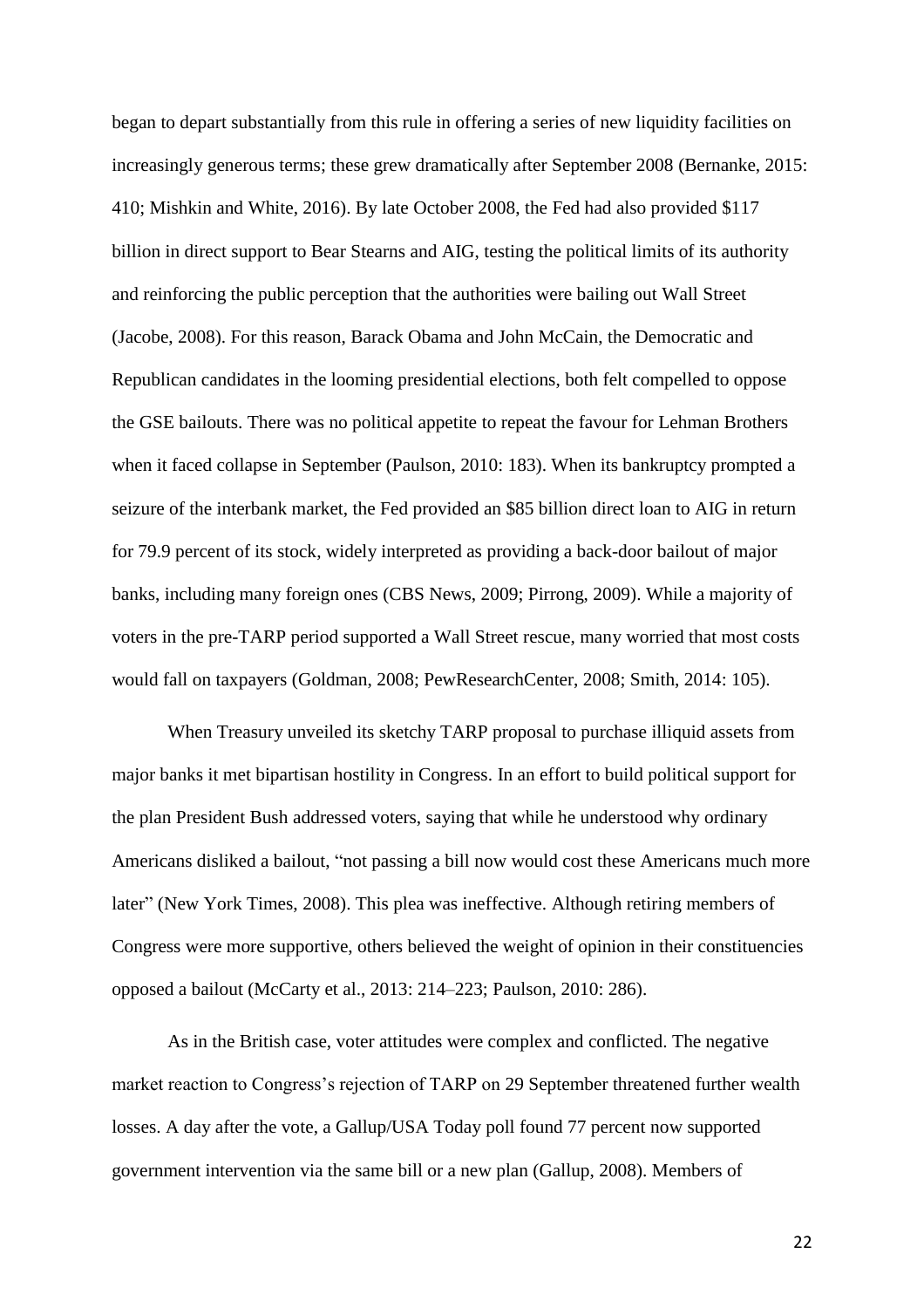Congress reported calls from constituents concerned about their life savings (Geithner, 2015: 221; McCarty et al., 2013: 234–237; Morales, 2008). An Ipsos/McClatchy poll over October 2-6 found a clear majority of respondents supported a government "rescue*"* but not a "bailout*"* of financial markets, suggesting most voters favoured an intervention that did not let banks off the hook (Bowman and Rugg, 2010: 10). After Senate amendments including business tax breaks and an increase in deposit insurance to \$250,000 per account, Congress passed a revised bill on October 3. Yet 46 percent of Republicans voted against it. The Bush administration used the funds to buy preferred non-voting stock in banks, to inject a further \$40 billion into AIG (later increased to \$70 billion), to provide liability guarantees for Citigroup and Bank of America and assistance to the ailing automobile sector.

The passage of TARP (just) allowed the incumbent Republicans to avoid what the administration and senior leadership of both parties agreed would have been a policy catastrophe, but it underlined the knife-edge politics of modern bailouts. The administration and the Fed wanted to prevent a second Great Depression, but their political dilemma – shared by Britain's Labour government – was that financialization meant this could not be done without a wholesale rescue of major financial firms, which voters clearly disliked (Bernanke, 2015: 145, 416; Bush, 2011: 458; Geithner, 2015: 248; Paulson, 2010). After the November 2008 elections, more Congressional Republicans distanced themselves from such interventions.

Housing market politics was also fraught. As in Britain, middle class American households have become increasingly leveraged since the early twentieth century, especially since the 1980s. References to the "sub-prime crisis" of 2007 notwithstanding, many middle income *prime* borrowers used mortgage debt to invest aggressively in property and these borrowers' share of total defaults increased sharply over 2006-9 (Albanesi et al., 2017; Adelino et al., 2017). By the 2000s, housing equity constituted the largest component of the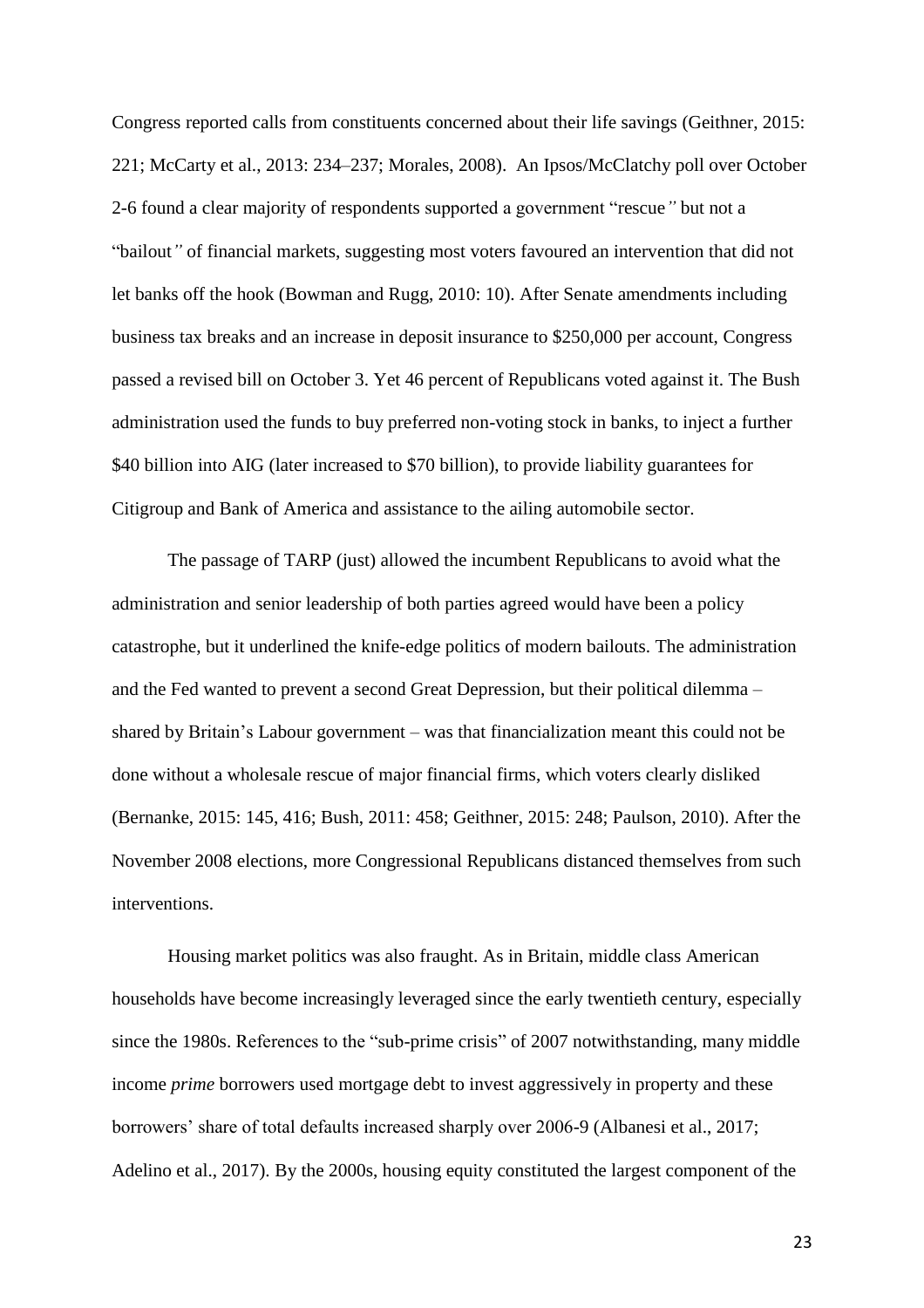middle class's net wealth, with pension assets second in importance (Kuhn et al., 2018; Wolff, 2017a: 568).

The housing market downturn was thus a crucial driver of middle class wealth losses after 2006. These losses were more evident to most voters by the November 2008 election than employment losses. Unemployment was then 6.8 percent – not yet unusually high for a recession and lower than in the 1908 election. Yet in a Pew survey in early 2009, 36 percent of respondents aged 30-49 believed their investment losses exceeded 20 percent; the figure for those aged 50-64 was 43 percent. Three-quarters of the latter group reported that the crisis had made it difficult for them to afford retirement (Morin and Taylor, 2009). Over 2007- 2010, Fed household survey estimates show that median real household wealth fell precipitously by 44 percent to its lowest level since 1969, "[wiping] out 40 years of wealth gains" (Wolff, 2017b: 36). As middle class households had invested most during the housing boom, they suffered more in the bust. The average home ownership rate for the middle three wealth quintiles fell sharply from 78.2 to 67 percent, more than for other quintiles (Bricker et al., 2017: 1–2; Wolff, 2017b: 51).

The stock market collapse, given the rising dependence of middle-class Americans on DC retirement plans, compounded housing losses. Stock losses were even sharper than house price losses before the November 2008 election. The S&P Composite stock index had fallen 42.6 percent from its pre-crisis peak to November 2008, compared to a 15.5 percent fall for national house prices (Shiller, n.d.).

There is considerable evidence that wealth losses, concentrated among middle class households, significantly shaped voting behaviour. Antoniades and Calomiris show that the sharp contraction of mortgage credit was more important than rising unemployment in reducing voter support for incumbent Republicans before the election (Antoniades and Calomiris, 2018). Other studies and polls indicate that household exposure to stock market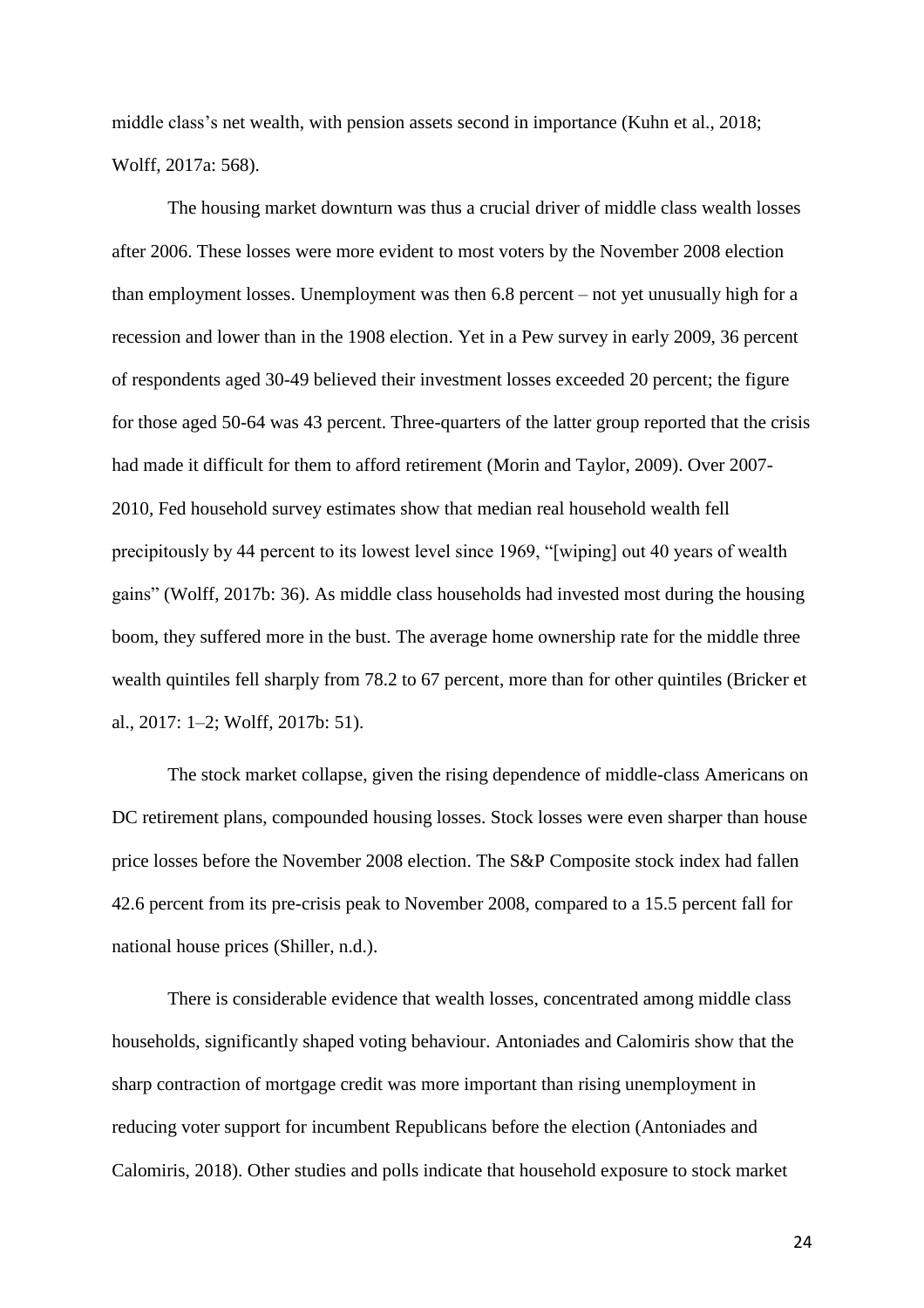risk increased support for TARP and for Obama in the 2008 election among middle class and wealthier households (Hill et al., 2010; Meckler, 2008; Pagliari et al., 2018). Our own analysis also shows that at the county level, Republican losses in the November presidential election were significantly associated with house price losses (Figure 5).

Figure 5: House price index percentage change (2007-8), and Republican Party presidential vote percentage change (2004-8), all US counties.



Source: (Bogin et al., 2016; MIT Election Data and Science Lab, 2018). The bivariate relationship is significant including  $(.1643 \text{ p} < .001)$  and excluding  $(.1646 \text{ p} < .001)$  potential outliers.

These losses were at odds with voters' great expectations and compounded their perceptions of the unfairness of the interventions. Polls immediately after TARP's passage indicated that most respondents believed Wall Street and elites would benefit most (Bowman and Rugg, 2010: 15–16). These perceptions were reinforced over time and layered onto long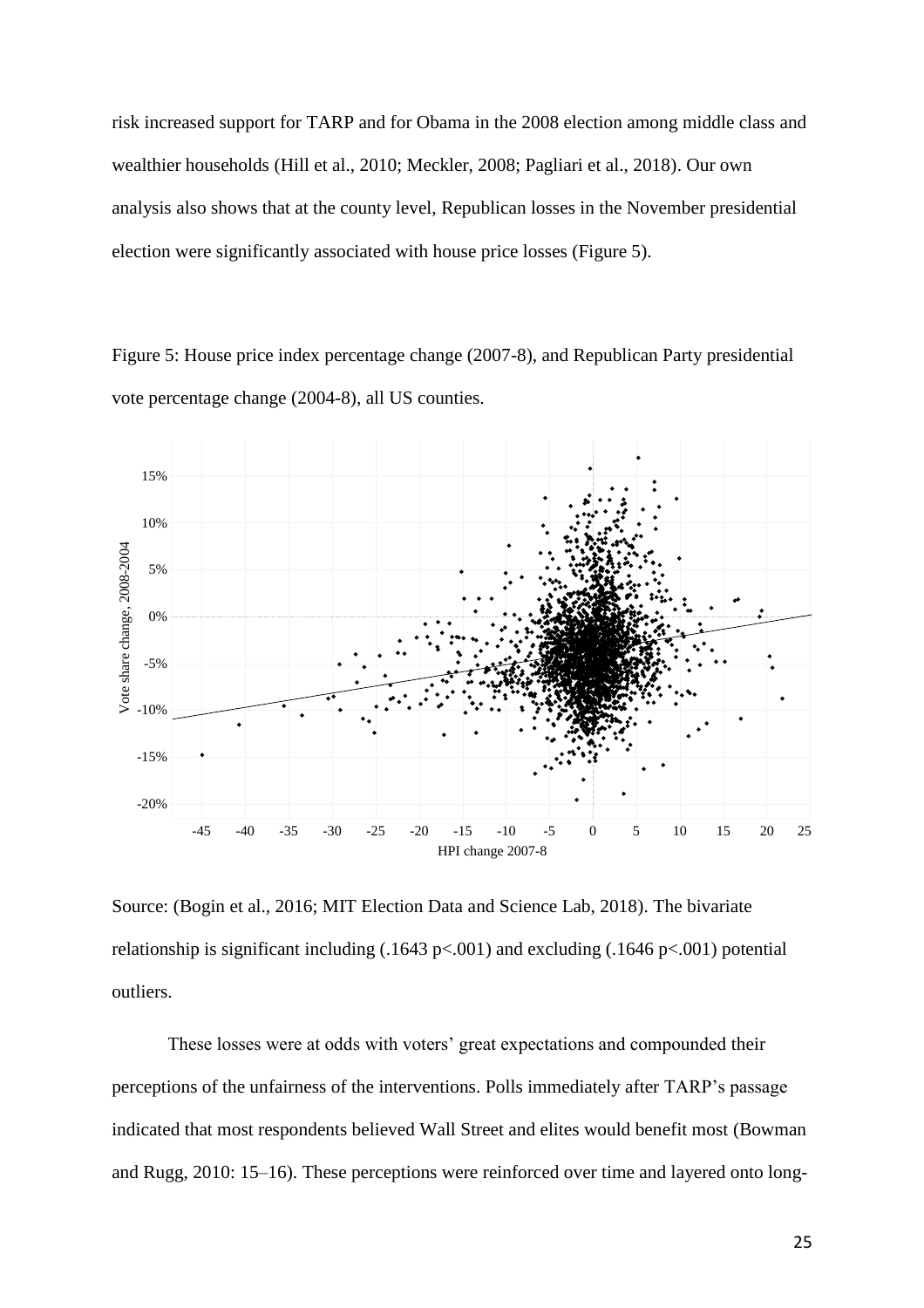running concerns among a majority of Americans of rising distributional unfairness, perceptions that aligned with rising measured wealth inequality (Bricker et al., 2017: 1–2; Wolff, 2017b: 10–12). BBC World Service polls found that a majority of American respondents agreed that "economic benefits and burdens have been unfairly shared in recent years" (52% in 2008, 54% in 2009, and 65% in 2012) (BBC World Service, 2012). Similarly, a 2013 Pew survey found 47% of respondents agreeing that "inequality is a very big problem," 66% agreeing that "the gap between rich and poor has increased" and 61% agreeing that "the system favours the wealthy" (PewResearchCenter, 2013: 21–22).

It was not difficult for the media and Democratic opponents to frame the Bush administration's interventions as ineffective and unfair (BBC Press Office, 2010; McCarty et al., 2013: 234–236). In the final month of the election campaign, Obama opened up a substantial lead over McCain, who had led briefly in most polls in early September but then lost ground as he failed to distance himself from the administration's policies (Jacobson, 2010: 216; RealClear Politics, 2008; Saad et al., 2008). Obama's election victory margin of 7.2 percent was substantial though not a landslide, perhaps because the government's policy interventions had prevented another Great Depression (Bartels, 2013: 53). The new administration would also suffer from the sustained economic trauma wrought by the crisis and its own policy interventions, contributing to large Democrat losses in the 2010 mid-term elections (Chwieroth and Walter 2019).

# 4 The interwar period as a transitional era

If our argument is correct, we would expect the combination of a post-1918 expansion of democracy and rising but still limited mass financialized wealth to have produced partial signs of this effect in the interwar period. We briefly illustrate the important US interwar case, which is consistent with this expectation.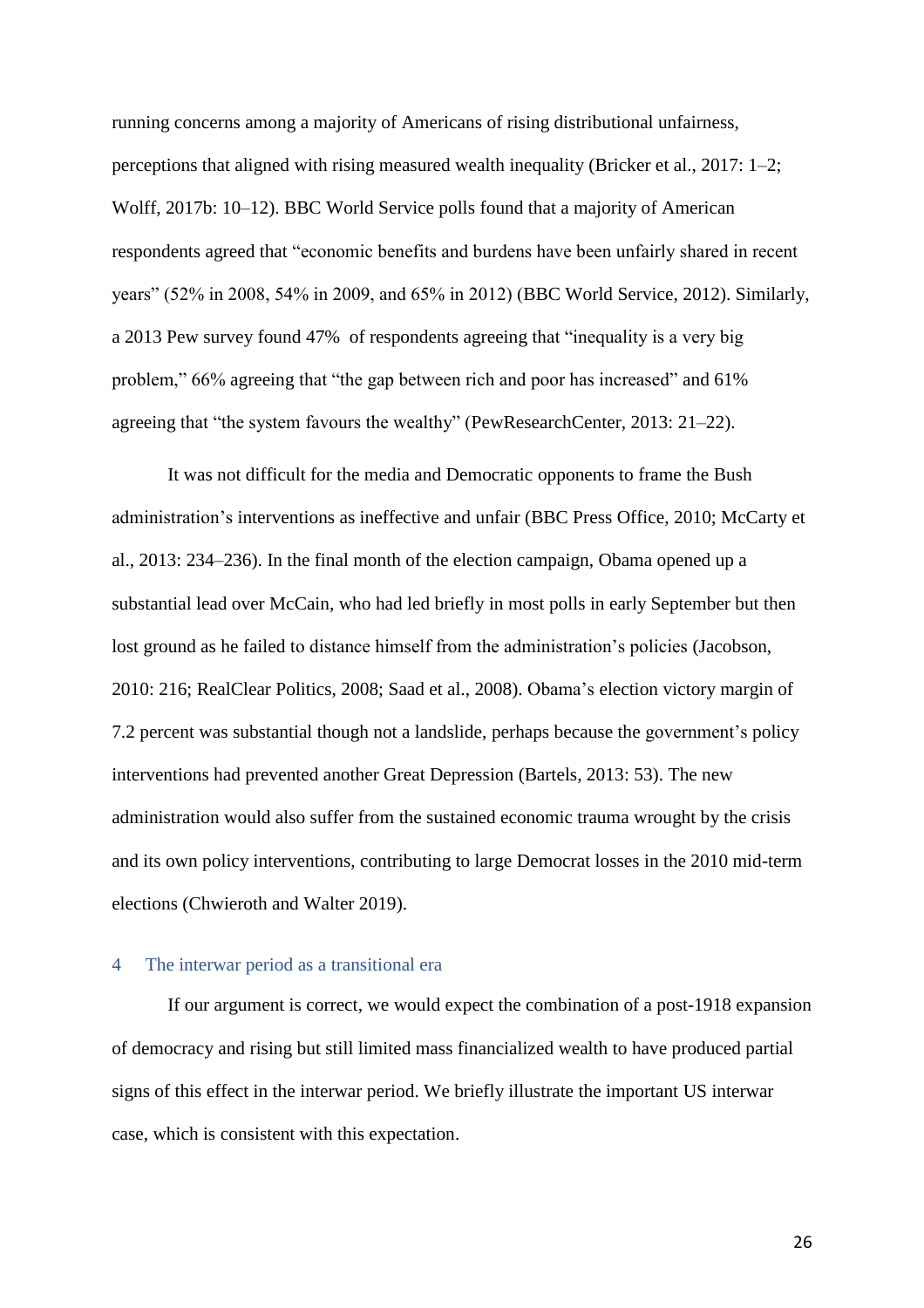Although the level of financialization achieved in the United States by the late 1920s was substantially lower than that reached in recent decades, it was high by contemporary standards. A boom in mortgage financing in the 1920s and relatively high rates of owneroccupation (nearly half of all households) compared to Europe created a substantial constituency for protecting housing wealth among distressed urban homeowners and farmers, the construction industry and employees, banks, buildings and loan associations, mutual savings banks and insurance companies (Olson, 1988: 94). By 1933, a quarter or more of homeowners were in default (Federal Housing Finance Agency, 2011: 1). In July 1932, Congress passed the Federal Home Loan Bank Act to promote lending for house building and to reduce foreclosures, and the Emergency Relief and Construction Act to fund public works. Yet house prices continued to fall and bank failures accelerated in late 1932 before a final dramatic collapse in March 1933 (U.S. Federal Reserve, 1937: 909).

Policymakers had failed to tackle the underlying banking sector problems (Meltzer, 2010, chap. 5; Mishkin and White, 2016: 21). With the cooperation of Congressional Democrats, President Herbert Hoover established the Reconstruction Finance Corporation (RFC) with \$500 million of public funds in January 1932 to provide collateralized loans to local and state governments, banks and businesses. But a conservative lending policy limited its impact (Olson, 1988: 19–21). Meanwhile, Federal Reserve banks had pursued "liquidationist" policies in some regions and LOLR policies in others (Jalil, 2014; Richardson and Troost, 2009). The Fed's belief that enough had been done by early 1930 held despite accelerating bank failures, a position supported by the Hoover administration. Although the first Glass-Steagall act of February 1932 extended the Fed's ability to discount, its purchase program swung back towards caution by mid-year and worsened the crisis (Meltzer, 2010: 347, fn.83).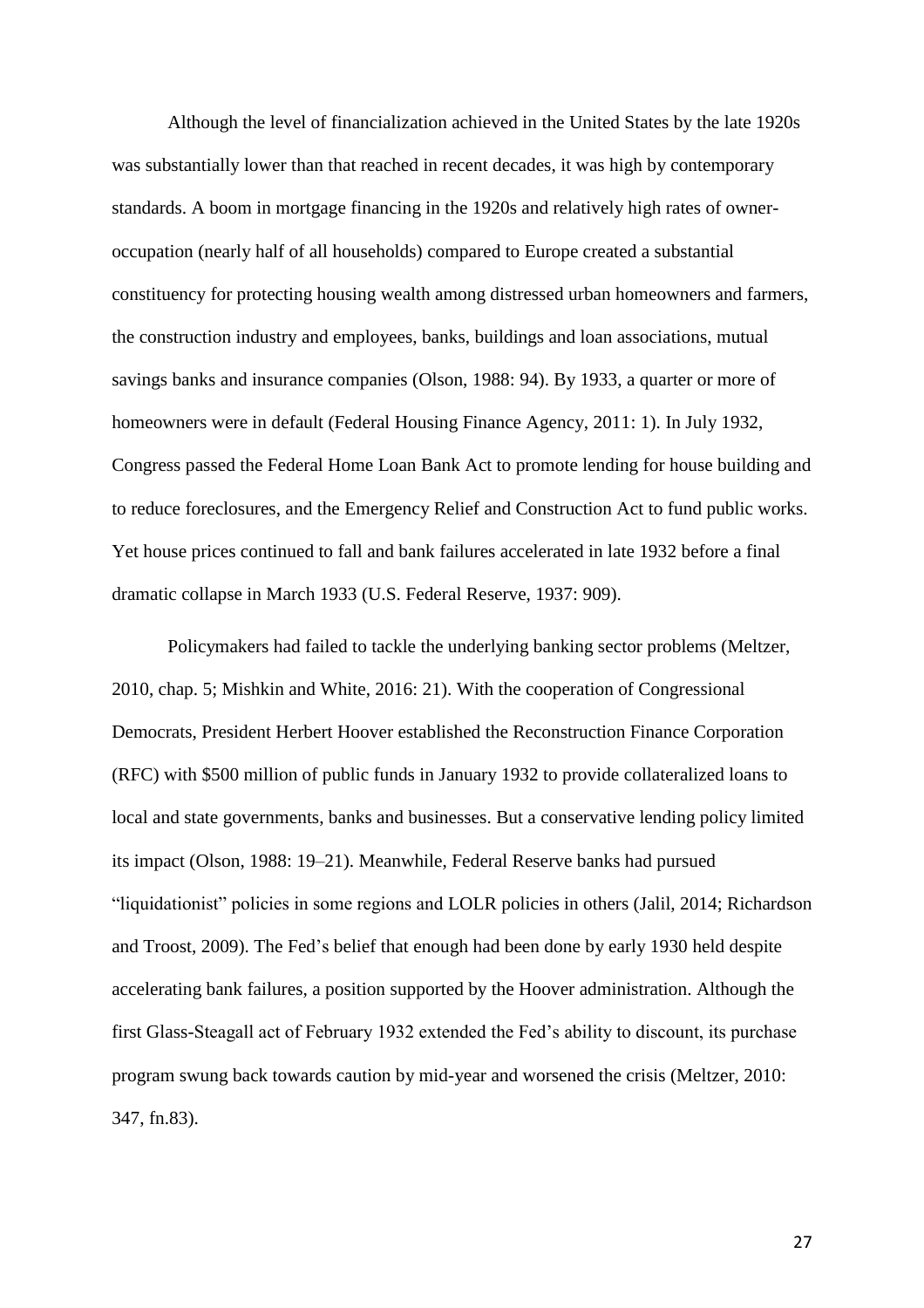The new President, Franklin Delano Roosevelt, shifted towards a bailout strategy. He immediately declared a national bank holiday and an accompanying emergency plan to protect depositors, reopen sound banks and reorganize others, and empower the Fed to lend more decisively (Burns, 1974: 46–47). The Emergency Banking Act (EBA) of March 9<sup>th</sup> 1933 sanctioned the bank closures and gave the President powers to restructure and reopen closed banks. The RFC would take equity stakes in national and state banks (after government audits) to restore solvency and could provide collateralized loans to closed banks to unfreeze deposits (Olson, 1988: 64–65, 81). Recapitalizations enabled the gradual reopening of banks deemed solvent by the Treasury; insolvent banks were to be wound up. In a less financialized economy than today this was easier to achieve. The RFC often limited bank executives' salaries, helping to deflect criticism that it was enriching the wealthy (Olson, 1988: 126). The EBA also allowed the Fed to make advances in "exceptional and exigent circumstances" to member banks on any acceptable assets – a provision made permanent in the 1935 Banking Act.

The Roosevelt administration also moved quickly to support the wealth of ordinary households in a way that was absent in 1907-8. It adopted a de facto deposit insurance system by committing the Fed to lend money to Treasury-vetted banks, and it ultimately accepted a Congressional proposal for a formal deposit insurance regime managed by the Federal Deposit Insurance Corporation targeted at small savers (Silber, 2009: 20). It undertook new initiatives to promote home ownership and associated building via intervention in the distressed mortgage market (Fishback, 2017). The Home Owners' Loan Corporation (HOLC) was established as a government-sponsored corporation in June 1933 with RFC capital to borrow so as to refinance mortgages in default to prevent foreclosure and to buy bad loans from banks (Wheelock, 2008). The Federal Housing Administration (FHA) was also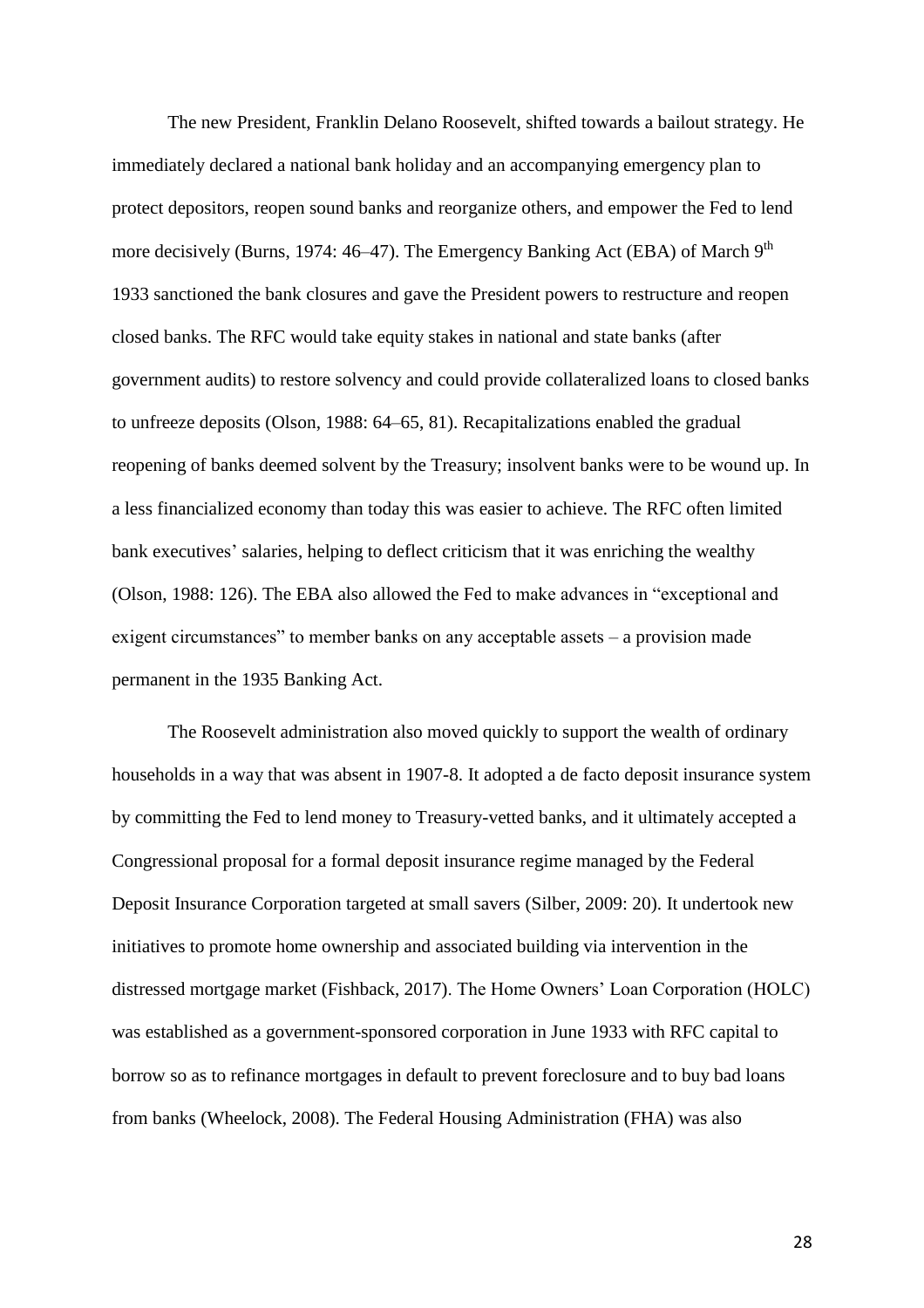established in 1934 as a government agency to, among other things, insure and thereby subsidize mortgage lending.

Roosevelt won by a landslide in the November 1932 election with 57.4 percent of the popular vote compared to Hoover's 39.6 percent. We find, only after excluding a likely outlier and only in the presidential election, a weak negative relationship between state-level bank failures and the electoral swing against the incumbent Republican party in 1932 (Figure 6). <sup>4</sup> However, the incumbent Republicans suffered significantly greater losses in 1932 than they did in 1908 in states in which bank failures were higher than average. <sup>5</sup> This suggests that the political costs of financial instability were increasing for incumbents, though not yet at the level of 2008-10. Democratic dominance throughout the 1930s suggests that although the administration's efforts to protect ordinary householders' wealth were modest compared to the interventions of 2007-9, they were more consistent with most voters' expectations. Evidence from other interwar democracies paints a similar picture.<sup>6</sup>

l

<sup>&</sup>lt;sup>4</sup> The bivariate relationship for House congressional seats is insignificant  $(-0.004, p=424)$ , with no outliers detected.

<sup>&</sup>lt;sup>5</sup> The difference in means for both seat losses (4.9 in 1932 versus 1.4 in 1908, t=2.30, p<.05) and seat share swing  $(-42.7 \text{ percent in } 1932 \text{ versus } -5.2 \text{ percent in } 1908, t=2.76, p<.05)$  is significant.

<sup>6</sup> See: Belgium and the Netherlands (Vanthemsche, 1991), Denmark (Hansen, 1994), Norway (Knutsen, 1994), and generally (James et al., 1991; Olsson, 1991).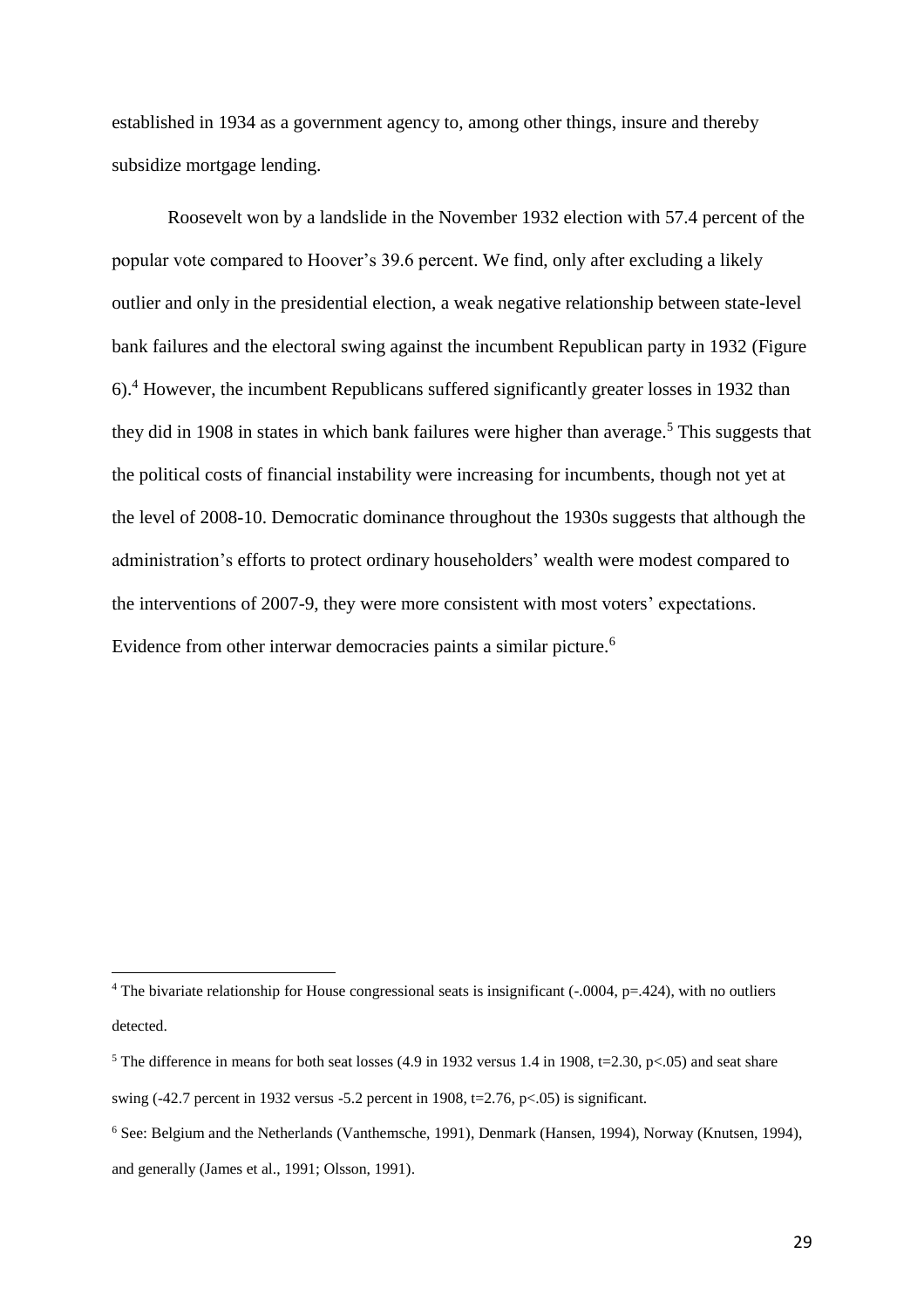Figure 6: Bank failures by U.S. state, 1929 - 32, and percent change in Republican presidential candidate vote share, 1928-32.



Source: (Moore, 1985; U.S. Federal Reserve, 1937). The bivariate relationship is insignificant including potential outliers (-.1711, p=.245). Excluding potential outliers, it is significant at  $p<.10$  (-.277,  $p=.059$ ).

### 5 Conclusion

l

Our panoramic analysis reveals the political impact of the rise of mass middle class wealth over two centuries. Rising democratization cannot account for the evolving form of mass politics we observe, as the case of the 1908 U.S. election suggests.<sup>7</sup> In addition, the policy and political aftermath of the interwar US crisis is consistent with the rising but still

<sup>7</sup> Many African Americans, representing about 10 percent of the total population, were still disenfranchised but held little wealth. Women were enfranchised in 1920 and could own property.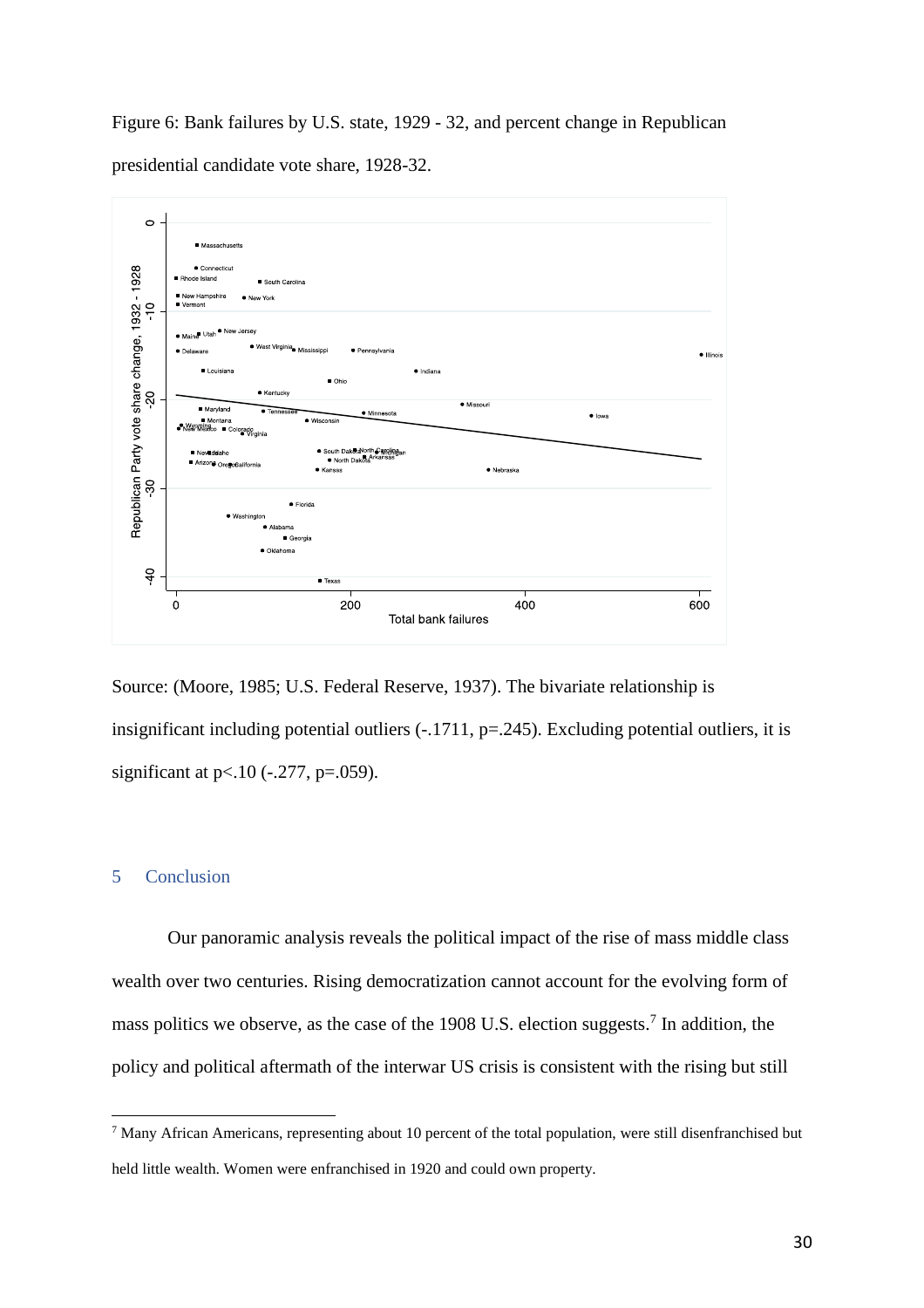limited financialization of mass wealth at this time. It is the combination of financialized mass middle class wealth and electoral democracy that has transformed the aftermaths of systemic banking crises over the long run.

Democratic political institutions contribute in another way in an era of great expectations. In both cases after 2007, especially in the United States, institutional constraints in the context of political polarization generated substantial delays in government policy responses. These further undermined public perceptions of policy competence and exacerbated wealth losses, with powerful political consequences that were largely absent in the pre-1914 crises. This suggests that institutional and political features that constrain the ability of governments to undertake the efficient, effective and fair crisis interventions now expected by many voters make them more rather than less inclined to punish incumbents. The emergence of "asset dominance" and rising financial instability may thereby invert the rule that voters are more forgiving in circumstances of lower institutional clarity.

Might our findings be driven by evolving voter understandings of the appropriate role of the state in reducing risk to individuals? In the online appendix, using data from the World Values Survey (WVS) from 1981 to 2014, we show that public opinion over this period exhibits no discernable trend towards rising expectations of general government responsibilities. Our finding that voters increasingly expected extensive stabilizing financial interventions as private wealth accumulated over this period is thus probably specific to this policy domain.

Indeed, Ansell (2014) shows that rising housing wealth in democratic countries is associated with *less* support for general redistribution and social insurance policies. The long run expansion of the welfare state in both countries seems not to have substantially reduced rising mass anxiety about the threat crises pose to household wealth. If welfare transfers dampen societal discontent following crises (Anderson and Hecht, 2014), then voter anxiety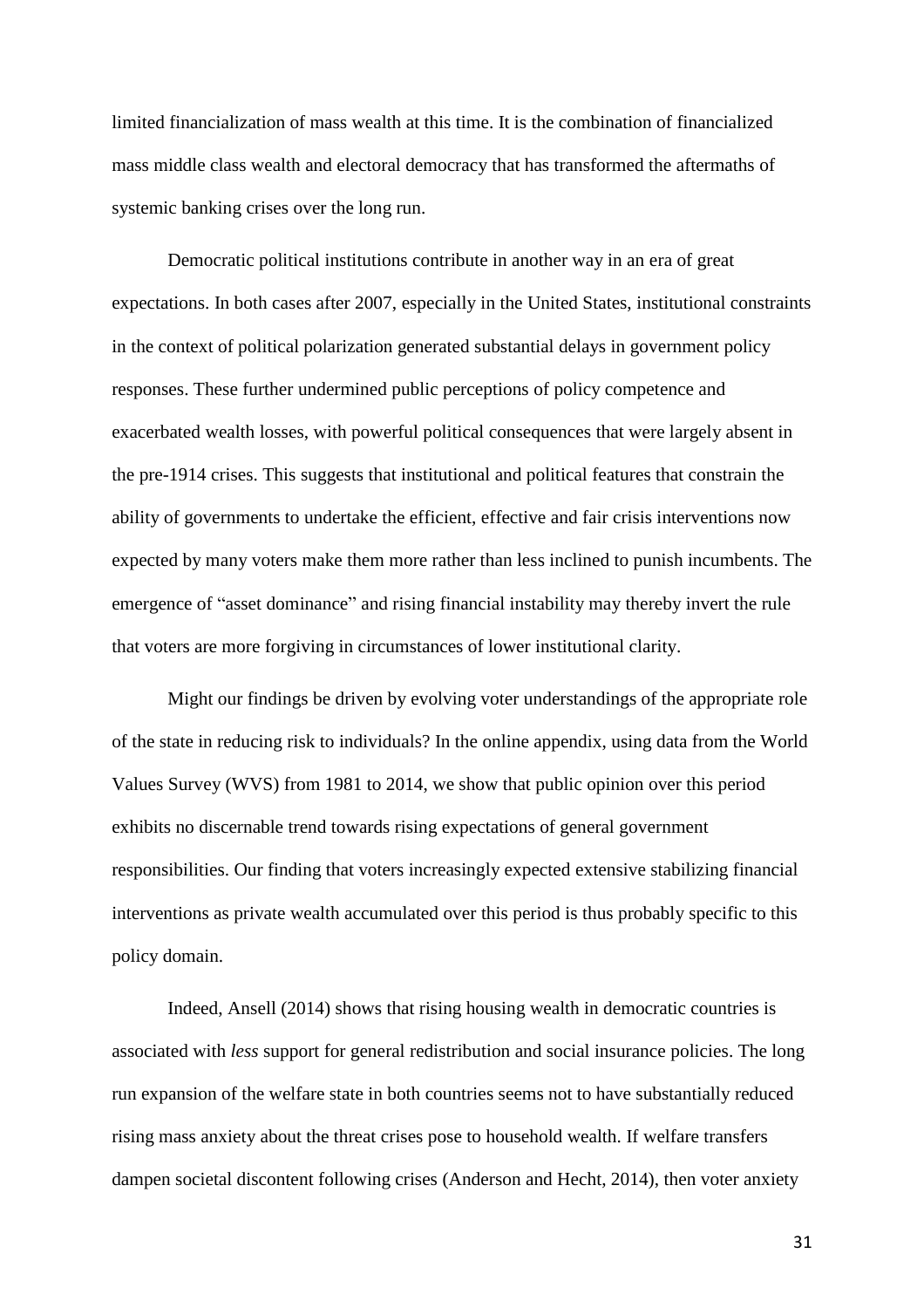about banking crises should be strongest in countries with weaker welfare states. Yet such anxieties were as evident in Britain, with its larger welfare state, as in the United States. Further research could assess whether more extensive welfare states in parts of Western Europe and Scandinavia provide a stronger buffer, although financialization and private "asset-based welfare" is increasingly evident even there, and such safety nets protect employment income more than household assets (Aalbers, 2016; Belfrage and Kallifatides, 2018).

Our argument has further implications. First, scholars should attend to how long term developments can transform household interests and social expectations regarding government policy responsibilities. Prospects for government survival in an era of rising mass wealth and financialization have become more fraught, in part because voters can have unrealistic expectations of government performance. Such expectations have also increased the political leverage of pro-bailout elites during crises – a kind of "political structural power" that accrues less from globalization than from financialization.

Second, although our findings are consistent with the claim that the rise of mass wealth can shift voters towards more conservative political views (Ansell, 2014), these effects may be dynamically unstable. Households may embrace the opportunities provided by financialization during asset booms, then demand government protection during busts. This likely exacerbates societal conflict and contributes to growing volatility in domestic and foreign policies.

Finally, the political aftermaths of modern crises may have become increasingly prolonged. The rising mass stake in asset markets can generate extended political economy cycles that disadvantage successive governments, as the political reversal experienced by the Democrats after November 2008 attests. The effects of crises and associated interventions also exacerbate the divergence in house prices between thriving and declining regions,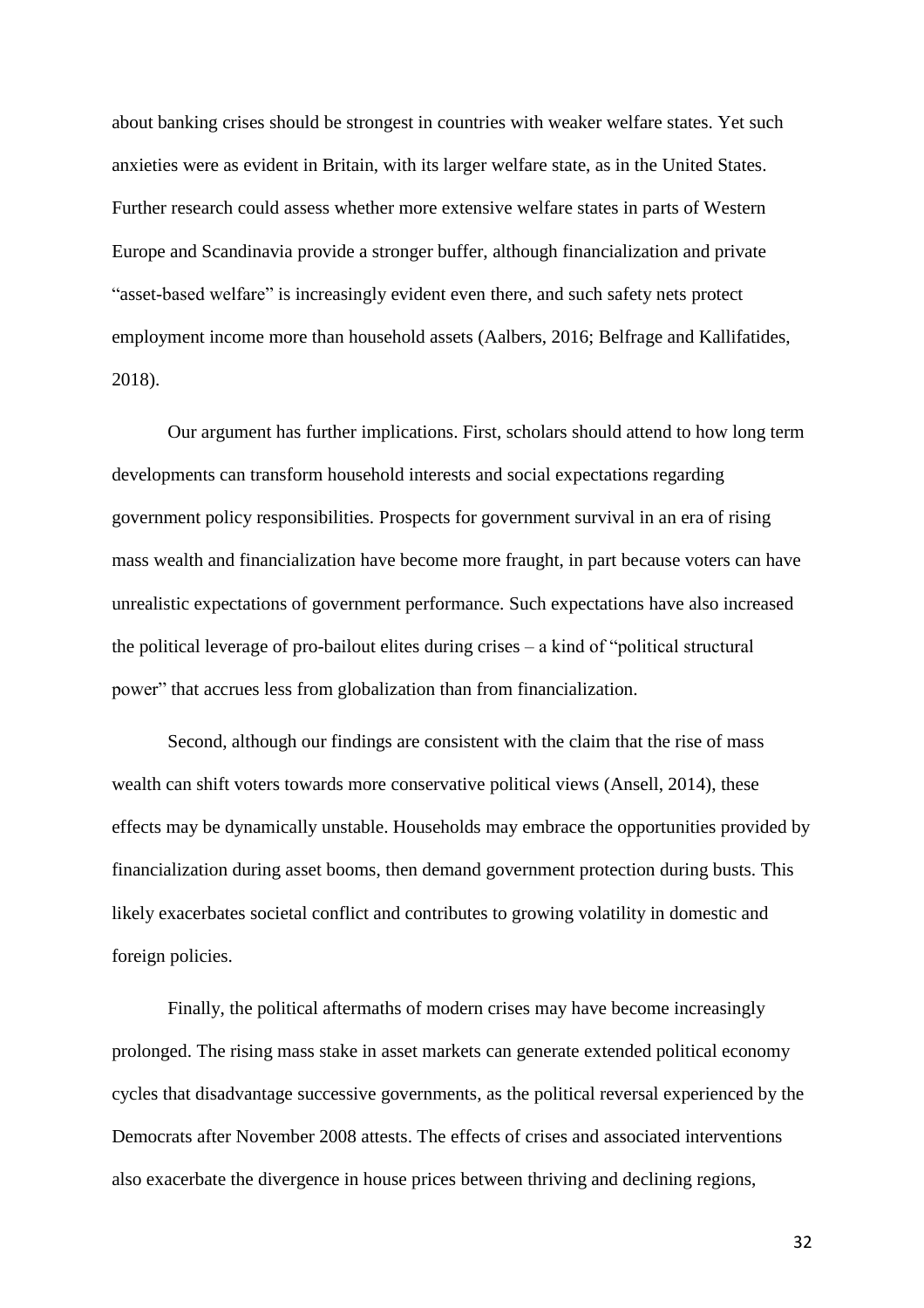reinforcing the perception of voters in the latter of being "left behind" and their willingness to reject neoliberal policy norms (Ansell, 2017b; Rodríguez-Pose, 2018). The rise of mass wealth and financialization may thus have contributed to the widespread erosion of faith in democratic politics and in longstanding foreign policies (Foa and Mounk, 2017).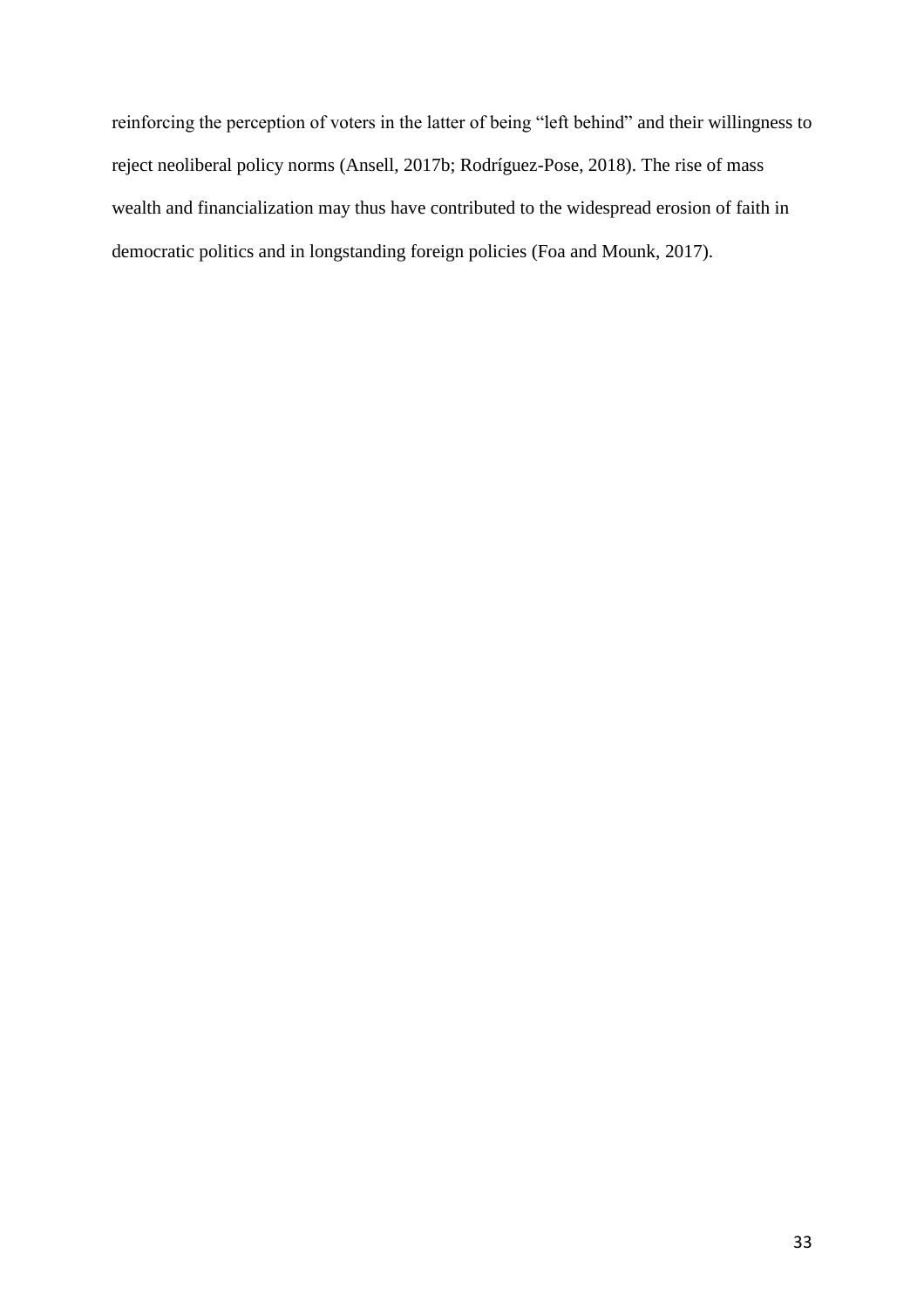- Aalbers MB (2016) *The Financialization of Housing: A Political Economy Approach*. London: Routledge.
- Adelino M, Schoar A and Severino F (2017) Dynamics of Housing Debt in the Recent Boom and Great Recession*.* Working Paper 23502, October. National Bureau of Economic Research.
- Albanesi S, Giorgi GD and Nosal J (2017) Credit Growth and the Financial Crisis: A New Narrative. Working Paper 23740, August. National Bureau of Economic Research.
- Anderson CJ and Hecht JD (2014) Crisis of Confidence?: The Dynamics of Economic Opinions during the Great Recession. In: Bermeo NG and Bartels LM (eds) *Mass Politics in Tough Times: Opinions, Votes, and Protest in the Great Recession*. New York, NY: Oxford University Press, pp. 40–71.
- Andrews DM (1994) Capital Mobility and State Autonomy: Toward a Structural Theory of International Monetary Relations. *International Studies Quarterly* 38(2): 193–218.
- Ansell BW (2014) The Political Economy of Ownership: Housing Markets and the Welfare State. *American Political Science Review* 108(2): 383–402.

Ansell BW (2017a) Housing, Credit and Brexit. Available at: http://users.ox.ac.uk/~polf0487/papers/Ansell%20Brexit%20Memo.pdf.

Ansell BW (2017b) Wealth Beyond Piketty. Paper prepared for Challenges to the Contemporary World Order Workshop, Filzbach, Switzerland, 6-8 October.

Antoniades A and Calomiris CW (2018) Mortgage Market Credit Conditions and U.S. Presidential Elections. Working Paper 24459, March. National Bureau of Economic Research.

Atkinson AB and Brandolini A (2013) Chapter 2. On the Identification of the Middle Class. In: Gornick JC and Jäntti M (eds) *Income Inequality: Economic Disparities and the*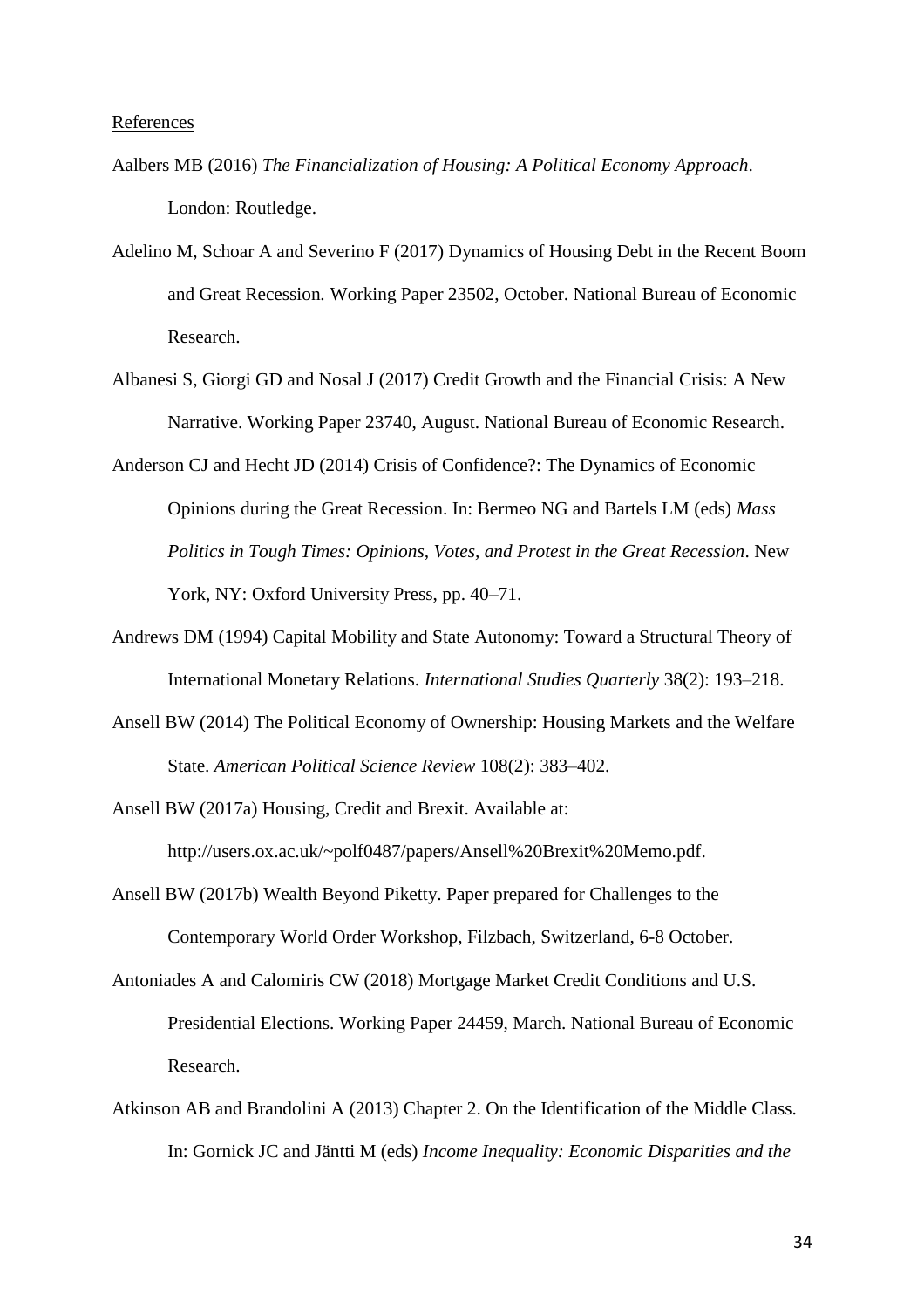*Middle Class in Affluent Countries.* Stanford, CA: Stanford University Press, pp. 77– 100.

Atkinson AB, Hasell J, Morelli S, et al. (2017) The Chartbook of Economic Inequality – Data on Economic Inequality over the long-run. Institute for New Economic Thinking, Oxford Martin School. Available at:

https://www.chartbookofeconomicinequality.com/.

- Bagehot W (1962) *Lombard Street: A Description of the Money Market*. Homewood, Ill.: R. D. Irwin.
- Bartels LM (2013) Political Effects of the Great Recession. *The ANNALS of the American Academy of Political and Social Science* 650(1): 47–76.
- Bartels LM (2014) Ideology and Retrospection in Electoral Responses to the Great Recession. In: Bartels LM and Bermeo N (eds) *Mass Politics in Tough Times: Opinions, Votes and Protest in the Great Recession*. Oxford, New York: Oxford University Press, pp. 185–224.
- Bartels LM and Bermeo N (eds) (2014) *Mass Politics in Tough Times: Opinions, Votes and Protest in the Great Recession*. Oxford, New York: Oxford University Press.
- BBC News (2007) Brown attacked over Northern Rock. 19 September. Available at: https://www.reuters.com/article/northernrock-brown-crisis/bank-crisis-deals-blow-tobrowns-reputation-idUKNOA92342420070919.
- BBC Press Office (2010) Global poll: Governments misspend more than half our taxes. 9 September. Available at:

http://www.bbc.co.uk/pressoffice/pressreleases/stories/2010/09\_september/27/poll.sht ml.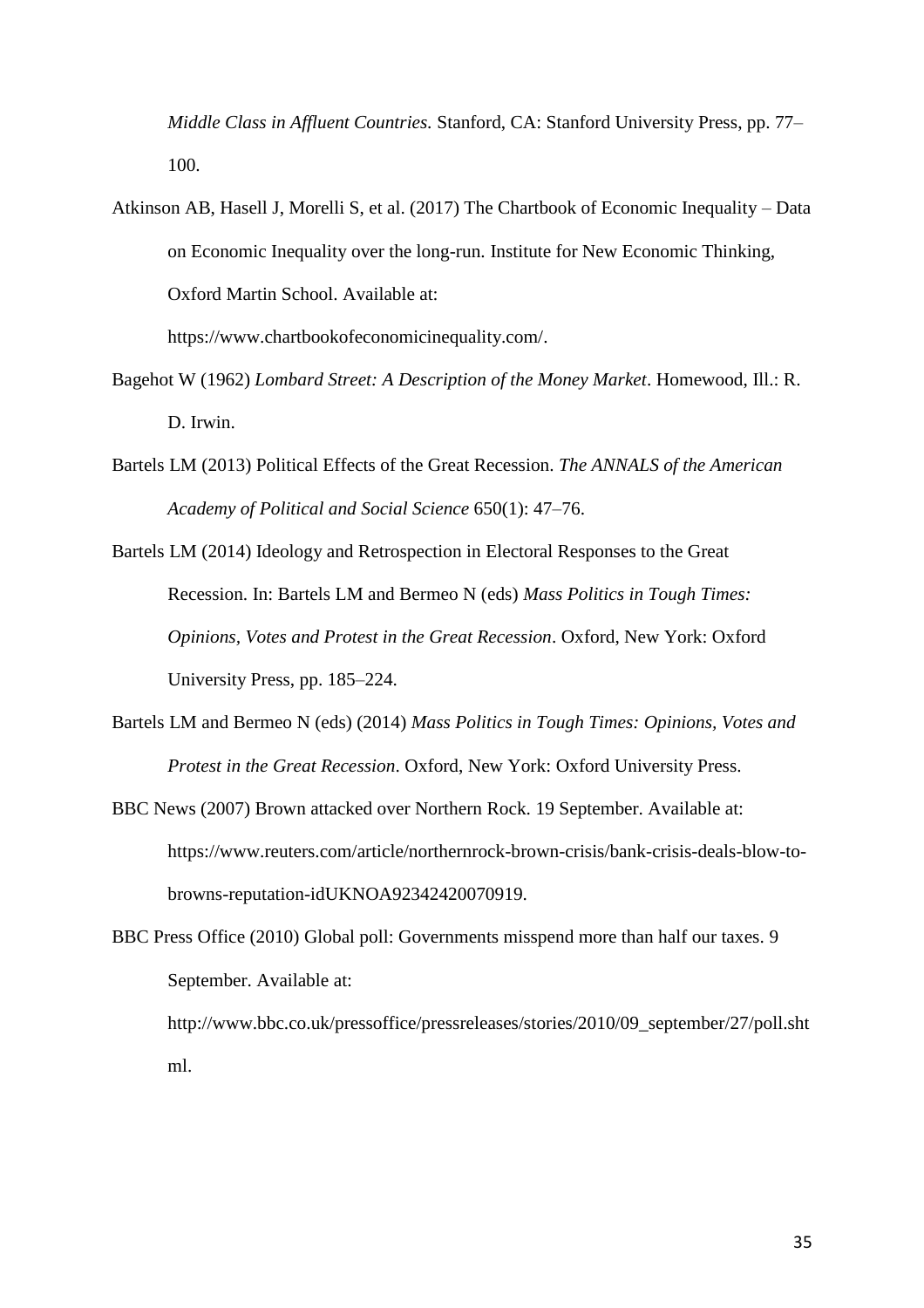BBC World Service (2012) Economic System Seen as Unfair: Global Poll. 25 April. Available at: https://globescan.com/wp-

content/uploads/2012/03/BBC12\_Economics.pdf.

- Belfrage C and Kallifatides M (2018) Financialisation and the New Swedish Model. *Cambridge Journal of Economics* 42(4): 875–900.
- Bell S and Hindmoor A (2015) Taming the City? Ideas, Structural Power and the Evolution of British Banking Policy Amidst the Great Financial Meltdown. *New Political Economy* 20(3): 454–474.
- Bernanke BS (2015) *The Courage to Act: A Memoir of a Crisis and Its Aftermath*. New York, NY: W. W. Norton.
- Blyth M (2002) *Great Transformations: The Rise and Decline of Embedded Liberalism.* New York, NY: Cambridge University Press.
- Blyth M and Matthijs M (2017) Black Swans, Lame Ducks, and the Mystery of IPE's Missing Macroeconomy. *Review of International Political Economy* 24(2): 203–231.
- Board of Governors of the Federal Reserve System (2017) *Report on the Economic Well-Being of U.S. Households in 2016*. Washington, DC: Federal Reserve Board.
- Bogin AN, Doerner WM and Larson WD (2016) *Local House Price Dynamics: New Indices and Stylized Facts*. FHFA Working Paper 16-01, 12 April. Washington, DC: FHFA.
- Bowman K and Rugg A (2010) *TARP, the Auto Bailout, and the Stimulus*. AEI Studies in Public Opinion, 22 April. American Enterprise Institute.
- Bricker J, Dettling LJ, Henriques A, et al. (2017) Changes in US Family Finances from 2013 to 2016: Evidence from the Survey of Consumer Finances. *Federal Reserve Bulletin* 103(3): 1–42.
- British Social Attitudes (n.d.) Key Findings. Available at: http://www.bsa.natcen.ac.uk/latestreport/british-social-attitudes-30/key-findings/trust-politics-and-institutions.aspx.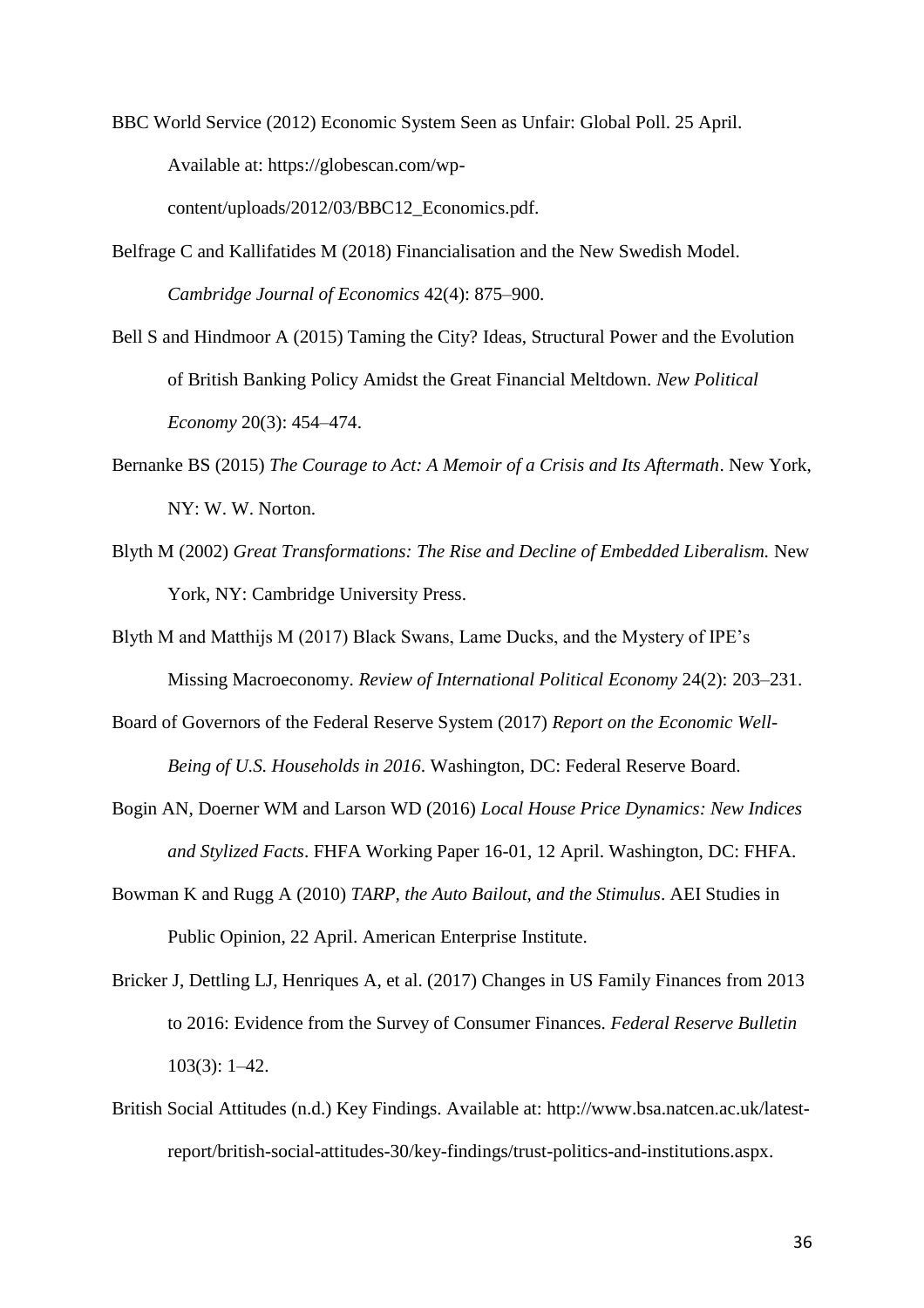- Brock WR (1967) *Lord Liverpool and Liberal Toryism 1820 to 1827*. 3rd ed. London: Cass  $&Co.$
- Brooks SM (2005) Interdependent and Domestic Foundations of Policy Change: The Diffusion of Pension Privatization Around the World. *International Studies Quarterly* 49(2): 273–294.
- Bruner RF and Carr SD (2007) *The Panic of 1907: Lessons Learned from the Market's Perfect Storm.* Hoboken, NJ: John Wiley & Sons.
- Burns HM (1974) *The American Banking Community and New Deal Banking Reforms, 1933- 1935*. Westport, CN: Greenwood Press.

Bush GW (2011) *Decision Points*. Reprint edition. New York, NY: Broadway Books.

- CBS News (2009) \$90B Of AIG's Federal Rescue Went To Banks. 16 March. Available at: https://www.cbsnews.com/news/90b-of-aigs-federal-rescue-went-to-banks/.
- Chwieroth JM and Walter A (2019) *The Wealth Effect:* How the Great Expectations of the Middle Class Have Changed the Politics of Banking Crises. Cambridge: Cambridge University Press.
- Coates D (2009) Chickens Coming Home to Roost? New Labour at the Eleventh Hour. *British Politics* 4(4): 421–433.
- Comptroller of the Currency (U.S.) (1909) *Annual Report of the Comptroller of the Currency to the Second Session of the Sixty-First Congress of the United States*. Washington, DC: U.S. Treasury.
- Conant CA (1915) *A History of Modern Banks of Issue*. New York, NY: G.D. Putnam's Sons.
- Corlett A and Judge L (2017) *Home Affront: Housing Across the Generations*. Wealth Series, Intergenerational Commission Report, September. Resolution Foundation.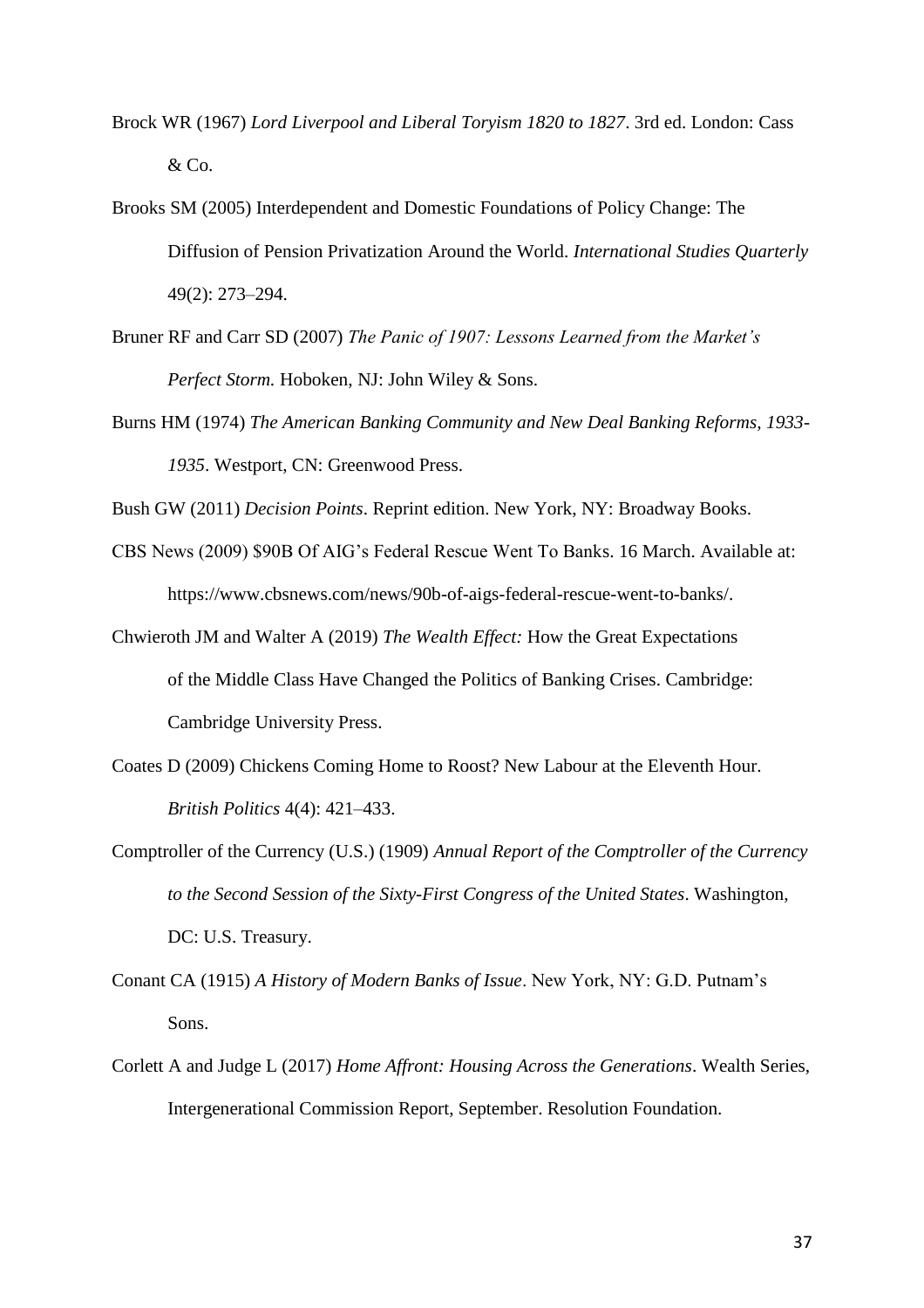- Crespo-Tenorio A, Jensen NM and Rosas G (2014) Political Liabilities: Surviving Banking Crises. *Comparative Political Studies* 47(7): 1047–1074.
- Croft A (2007) Bank crisis deals blow to Brown's reputation. 19 September. Available at: https://www.reuters.com/article/northernrock-brown-crisis/bank-crisis-deals-blow-tobrowns-reputation-idUKNOA92342420070919.
- Culpepper PD and Reinke R (2014) Structural Power and Bank Bailouts in the United Kingdom and the United States. *Politics & Society* 42(4): 427–454.
- Curtis KA, Jupille J and Leblang D (2014) Iceland on the Rocks: The Mass Political Economy of Sovereign Debt Resettlement. *International Organization* 68(3): 721– 740.

Darling A (2011) *Back From the Brink*. London: Atlantic Books.

- Domanski D, Scatigna M and Zabai A (2016) Wealth inequality and monetary policy. *BIS Quarterly Review* March: 45–64.
- Douglas PH and Director A (1931) *The Problem of Unemployment*. New York, NY: Macmillan.
- Epstein GA (ed.) (2005a) *Financialization and the World Economy*. Cheltenham: Edward Elgar.
- Epstein GA (2005b) Introduction: Financialization and the World Economy. In: Epstein GA (ed.) *Financialization and the World Economy*. Cheltenham: Edward Elgar, pp. 3–16.
- Federal Housing Finance Agency (2011) A Brief History of the Housing Government-Sponsored Enterprises. Washington, DC: FFHA, Office of the Inspector General.
- Financial Services Authority (UK) (2009, 2012) Consumer Awareness of the FSA and Financial Regulation, Fieldwork Conducted by TNS Research International. London: Financial Services Authority.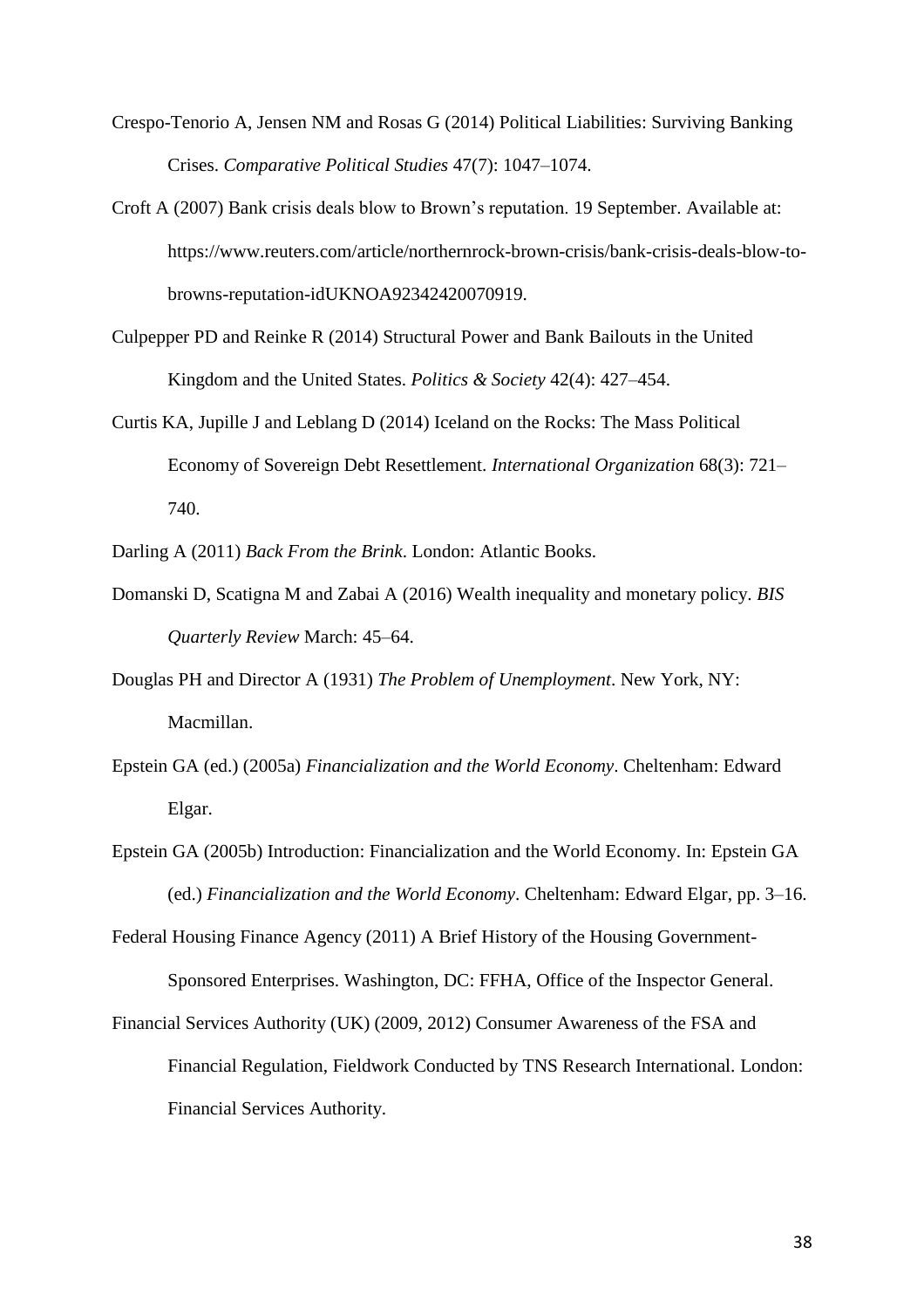- Financial Times (2009) Transcript: The full Gordon Brown interview. *Financial Times*, 31 August.
- Finlayson A (2009) Financialisation, Financial Literacy and Asset-Based Welfare. *The British Journal of Politics & International Relations* 11(3): 400–421.
- Fioretos O (ed.) (2017) *International Politics and Institutions in Time*. Oxford: Oxford University Press.
- Fishback PV (2017) How Successful Was the New Deal? The Microeconomic Impact of New Deal Spending and Lending Policies in the 1930s. *Journal of Economic Literature* 55(4): 1435–85.
- Fisher DR (2009) *The History of Parliament: The House of Commons 1820-1832, Vol. I: Introductory Survey, Appendices*. Cambridge: Cambridge University Press.
- Fligstein N and Goldstein A (2015) The Emergence of a Finance Culture in American Households, 1989–2007. *Socio-Economic Review* 13(3): 575–601.
- Foa RS and Mounk Y (2017) The Signs of Deconsolidation. *Journal of Democracy* 28(1): 5– 15.
- Foley M (2009) Gordon Brown and the Role of Compounded Crisis in the Pathology of Leadership Decline. *British Politics* 4(4): 498–513.
- Frame WS, Fuster A, Tracy J, et al. (2015) The Rescue of Fannie Mae and Freddie Mac. *Journal of Economic Perspectives* 29(2): 25–52.
- French S, Leyshon A and Wainwright T (2011) Financializing space, spacing financialization. *Progress in Human Geography* 35(6): 798–819.
- Funke M, Schularick M and Trebesch C (2016) Going to Extremes: Politics After Financial Crises, 1870–2014. *European Economic Review* 88(C): 227–260.
- Gallup (2008) Americans to Congress: Start From Scratch. 1 October. Available at: [https://news.gallup.com/poll/110884/Americans-Congress-Start-From-Scratch.aspx.](https://news.gallup.com/poll/110884/Americans-Congress-Start-From-Scratch.aspx)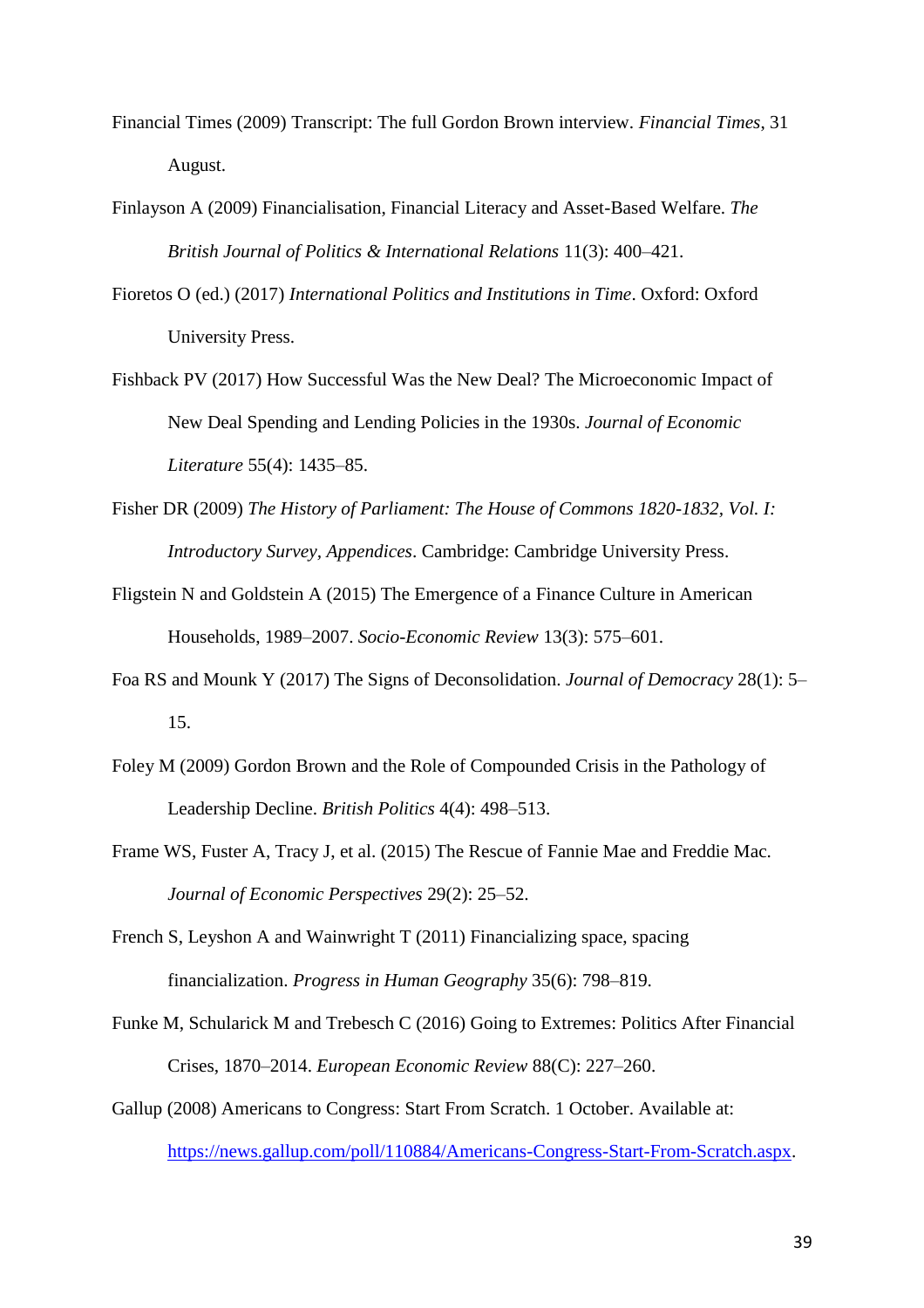- Gambles A (1999) *Protection and Politics: Conservative Economic Discourse, 1815-1852*. Suffolk: Boydell Press.
- Garrett G (1998) *Partisan Politics in the Global Economy.* Cambridge: Cambridge University Press.
- Gayer AD, Rostow WW and Schwartz AJ (1975) *The Growth and Fluctuation of the British Economy, 1790-1850: An Historical, Statistical, and Theoretical Study of Britain's Economic Development*. Hassocks: Harvester Press.

Geithner TF (2015) *Stress Test: Reflections on Financial Crises*. New York, NY: Crown.

Gerring J and Cojocaru L (2015) Case-Selection: A Diversity of Methods and Criteria. Unpublished paper. Available at:

https://pdfs.semanticscholar.org/7ff9/124c7427e6404cd6dbd27cbed8cef666b8f1.pdf.

Goldman D (2008) Americans Want Bailout, But Cost a Concern. *CNN Money*, 3 April.

- Gorton G (1988) Banking Panics and Business Cycles. *Oxford Economic Papers* 40(4): 751– 781.
- Grossman RS (2010) *Unsettled Account: The Evolution of Banking in the Industrialized World since 1800*. Princeton NJ: Princeton University Press.
- Guiso L, Haliassos M, Jappelli T, et al. (2003) Household Stockholding in Europe: Where Do We Stand and Where Do We Go? *Economic Policy* 18(36): 125–170.
- Hacker JS and Pierson P (2010) *Winner-Take-All Politics: How Washington Made the Rich Richer, and Turned Its Back on the Middle Class.* New York, NY: Simon & Schuster.
- Haldane AG (2016) *Whose Recovery?* Speech given by Andrew G Haldane, Chief Economist, Bank of England, 30 June. Bank of England.
- Haldane AG (2018) How Monetary Policy Affects Your GDP, 2018 Finch Lecture, University of Melbourne. London: Bank of England.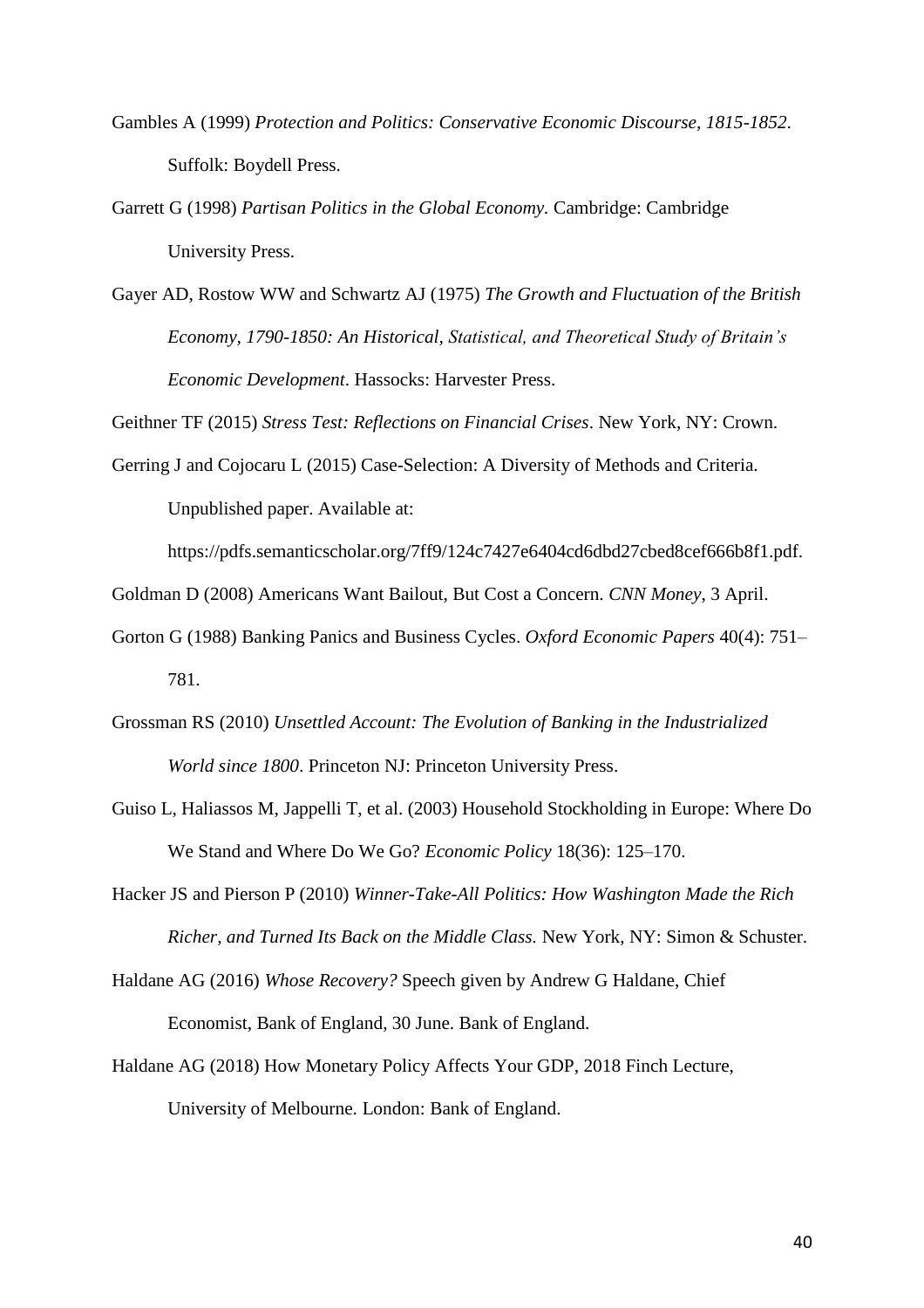- Haldane AG and May RM (2011) Systemic Risk in Banking Ecosystems. *Nature* 469 (7330): 351–355.
- Hansen PH (1994) Production Versus Currency: The Danish Central Bank in the 1920s. In: Teichova A, Gourvish TR, and Pogány Á (eds) *Universal Banking in Twentieth Century Europe: Finance, Industry and State in North and Central Europe*. Aldershot and Brookfield, VT: Edward Elgar, pp. 59–78.
- Hellwig T and Samuels D (2007) Voting in Open Economies: The Electoral Consequences of Globalization. *Comparative Political Studies* 40(3): 283–306.
- Hill SJ, Herron MC and Lewis JB (2010) Economic Crisis, Iraq, and Race: A Study of the 2008 Presidential Election. *Election Law Journal: Rules, Politics, and Policy* 9(1): 41–62.
- Hoffman PT, Postel-Vinay G and Rosenthal J-L (2009) *Surviving Large Losses: Financial Crises, the Middle Class, and the Development of Capital Markets*. Cambridge, MA: Harvard University Press.
- Hopkin J and Viarengo M (2012) Inequality, Poverty and the 2010 Election. In: Baldini G and Hopkin J (eds) *Coalition Britain: The UK Election of 2010*. Manchester: Manchester University Press, pp. 111–130.
- House of Commons Library, United Kingdom (2013) The History of the Parliamentary Franchise, Research Paper 13/14.
- International Monetary Fund (2010) *Fiscal Monitor: Navigating the Fiscal Challenges Ahead.* Washington, DC: International Monetary Fund.
- Jacobe D (2008) Six in 10 Oppose Wall Street Bailouts. 3 April. Available at: http://news.gallup.com/poll/106114/Six-Oppose-Wall-Street-Bailouts.aspx
- Jacobson GC (2010) George W. Bush, the Iraq War, and the Election of Barack Obama. *Presidential Studies Quarterly* 40(2): 207–224.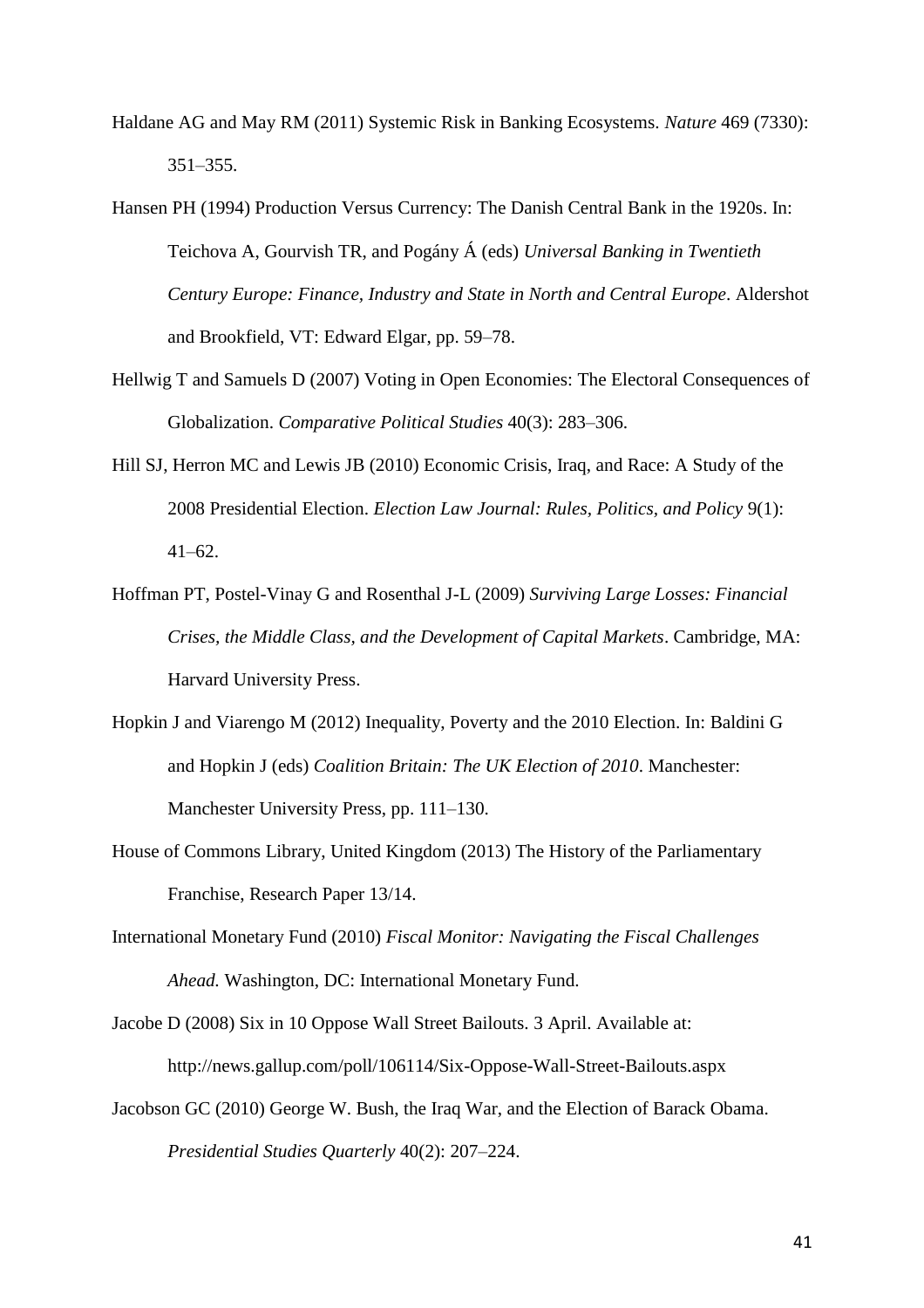- Jaevicius A, Huston S and Baum A (2015) Two Centuries of Farmland Prices in England. Available at: http://ssrn.com/abstract=2604130.
- Jalil AJ (2014) Monetary Intervention Really Did Mitigate Banking Panics During the Great Depression: Evidence Along the Atlanta Federal Reserve District Border. *The Journal of Economic History* 74(1): 259–273.
- James H, Lindgren H and Teichova A (1991) *The Role of Banks in the Interwar Economy*. Cambridge and Paris: Cambridge University Press; Éditions de la Maison des sciences de l'homme.
- Jaremski M and Rousseau PL (2018) The Dawn of an 'Age of Deposits' in the United States. *Journal of Banking & Finance* 87 (Supplement C): 264–281.
- Johnson L and Williamson SH (2017) What Was the U.S. GDP Then? Measuring Worth. Available at: https://measuringworth.com/usgdp12/.
- Johnson S and Kwak J (2010) *13 Bankers: The Wall Street Takeover and the Next Financial Meltdown*. New York, NY: Pantheon Books.
- Jordà Ò, Schularick M and Taylor AM (2016) The Great Mortgaging: Housing Finance, Crises and Business Cycles. *Economic Policy* (85): 107–140.
- Kahneman D and Tversky A (1984) Choices, Values, and Frames. *American Psychologist* 39(4): 341–350.
- Kindleberger CP and Aliber RZ (2011) *Manias, Panics and Crashes: A History of Financial Crises*. Basingstoke and New York, NY: Palgrave Macmillan.
- Knoll K, Schularick M and Steger T (2017) No Price Like Home: Global House Prices, 1870- 2012. *American Economic Review* 107(2): 331–53.
- Knutsen S (1994) Norwegian Banks and the Legacy of the Interwar Years. In: Gourvish TR, Pogány Á, and Teichova A (eds) *Universal Banking in the Twentieth Century:*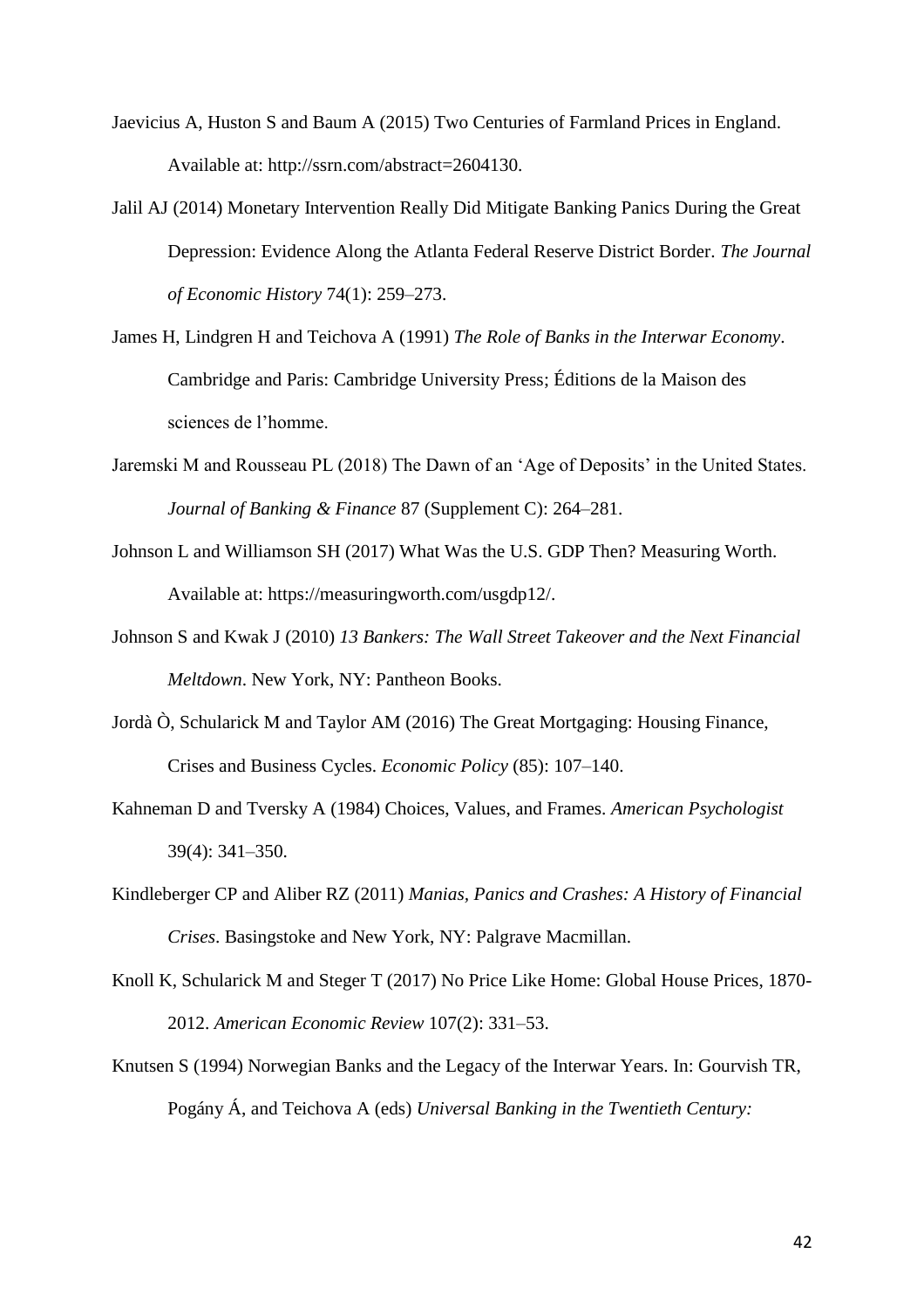*Finance, Industry and State in North and Central Europe*. Aldershot: Edward Elgar, pp. 77–95.

- Kuhn M, Schularick M and Steins U (2018) Income and Wealth Inequality in America, 1949- 2016. CEPR, London. Available at: http://www.wiwi.unibonn.de/kuhn/paper/Wealthinequality\_7June2018\_edt.pdf.
- Laeven L and Valencia F (2013) Systemic Banking Crises Database. *IMF Economic Review* 61(2): 225–270.
- Langley P (2009) *The Everyday Life of Global Finance: Saving and Borrowing in Anglo-America*. Oxford and New York, NY: Oxford University Press.
- Lieberman ES (2005) Nested Analysis as a Mixed-Method Strategy for Comparative Research. *American Political Science Review* 99(3): 435–452.
- Lindert PH (1986) Unequal English Wealth Since 1670. *Journal of Political Economy* 94(6): 1127–1162.
- MacIntyre AJ (2003) *The Power of Institutions: Political Architecture and Governance*. Cornell studies in political economy. Ithaca, NY: Cornell University Press.
- McCarty N, Poole KT and Rosenthal H (2013) *Political Bubbles: Financial Crises and the Failure of American Democracy.* Princeton, NJ: Princeton University Press.
- McCarty N, Poole K and Rosenthal H (2015) *Polarized America: The Dance of Ideology and Unequal Riches*. 2nd ed. Cambridge, MA: MIT Press.
- McCulley RT (1992) *Banks and Politics During the Progressive Era: The Origins of the Federal Reserve System, 1897-1913*. New York, NY and London: Garland.
- Meckler L (2008) Campaign '08: Independent Voters Move Toward Obama; New Poll Indicates That Democrat Ticket Is Benefiting From Financial Crisis. *Wall Street Journal*, 7 October. New York.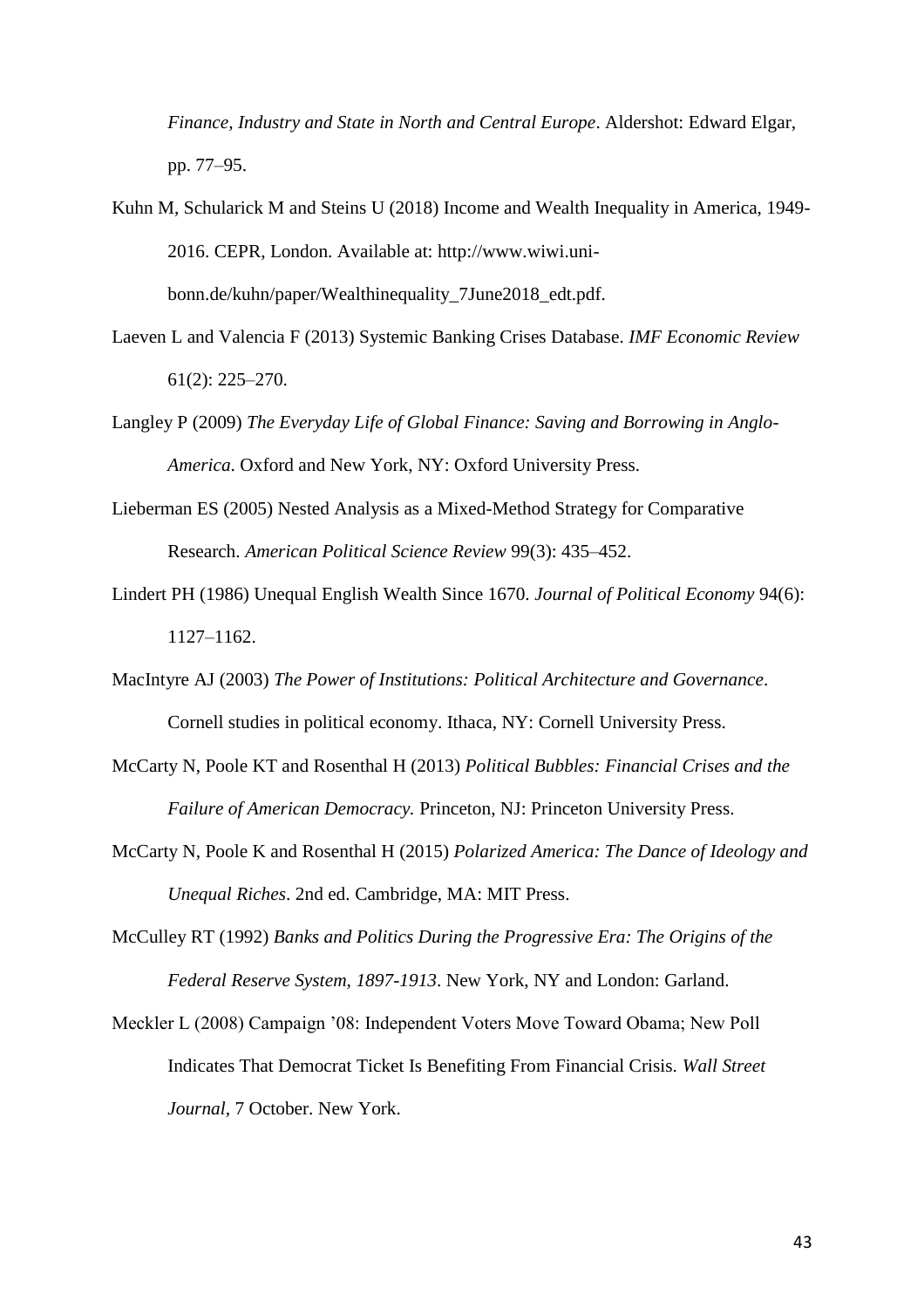- Meltzer AH (2010) *A History of the Federal Reserve, Volume 1: 1913-1951*. Chicago: University of Chicago Press.
- Mian A, Sufi A and Trebbi F (2014) Resolving Debt Overhang: Political Constraints in the Aftermath of Financial Crises. *American Economic Journal: Macroeconomics* 6(2): 1–28.
- Mishkin FS and White EN (2016) Unprecedented Actions: The Federal Reserve's Response to the Global Financial Crisis in Historical Perspective. In: Bordo MD and Wynne MA (eds) *The Federal Reserve's Role in the Global Economy: A Historical Perspective.* New York, NY: Cambridge University Press, pp. 220–258.
- MIT Election Data and Science Lab (2018) County Presidential Election Returns 2000-2016. Available at:

https://dataverse.harvard.edu/dataset.xhtml?persistentId=doi:10.7910/DVN/VOQCH Q.

- Moen J and Tallman EW (1992) The Bank Panic of 1907: The Role of Trust Companies. *The Journal of Economic History* 52(3): 611–630.
- Moore JL (1985) *Congressional Quarterly's Guide to U.S. Elections, Second Edition.* 2nd ed. Washington, DC: Congressional Quarterly, Inc.
- Morales L (2008) Initial Bailout Falling Out of Favor With Americans. 9 December. Available at: http://news.gallup.com/poll/113047/Americans-Falling-Favor-Initial-Bailout.aspx.
- Morin R and Taylor P (2009) Different Age Groups, Different Recessions. In: *Pew Research Center's Social & Demographic Trends Project*. Available at: http://www.pewsocialtrends.org/2009/05/14/different-age-groups-differentrecessions/.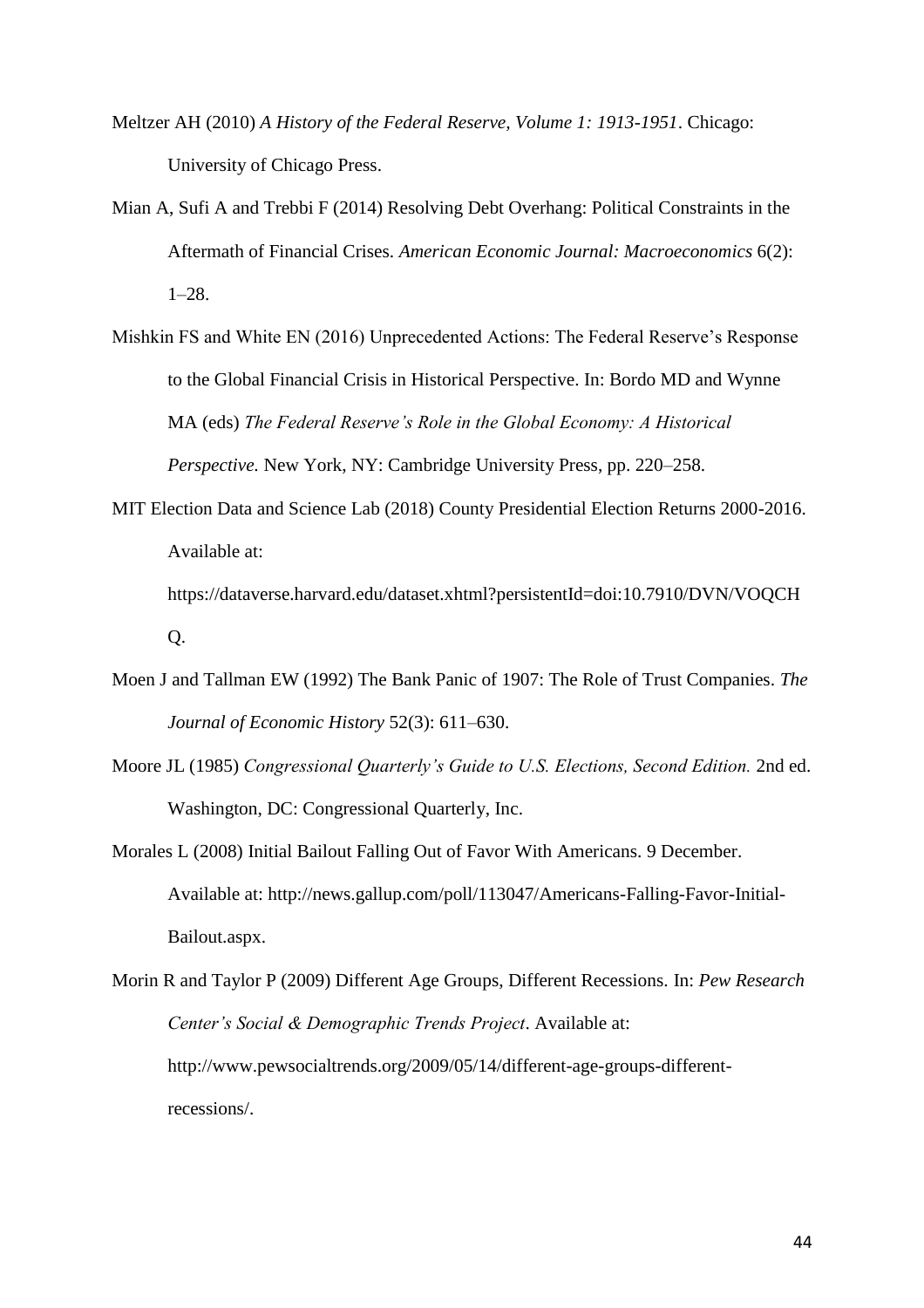Munck GL and Snyder R (2007) Debating the Direction of Comparative Politics: An Analysis of Leading Journals. *Comparative Political Studies* 40(1): 5–31.

New York Times (2008) President Bush's Speech to the Nation on the Economic Crisis. *The New York Times*, 24 September. Available at:

https://www.nytimes.com/2008/09/24/business/economy/24text-bush.html

- Oatley T (2004) Why is Stabilization Sometimes Delayed? Reevaluating the Regime-Type Hypothesis. *Comparative Political Studies* 37(3): 286–312.
- Offer A (1991) Farm Tenure and Land Values in England, c. 1750-1950. *The Economic History Review* 44(1): 1–20.
- Office for National Statistics (2013) A Century of Home Ownership and Renting in England and Wales. Available at:

http://webarchive.nationalarchives.gov.uk/20160105160709/http://www.ons.gov.uk/o ns/rel/census/2011-census-analysis/a-century-of-home-ownership-and-renting-inengland-and-wales/short-story-on-housing.html.

- Office for National Statistics (2014) Pension Trends: Compendium. ONS. Available at: https://www.ons.gov.uk/economy/investmentspensionsandtrusts/compendium/pension trends/2014-11-28.
- Office for National Statistics (2017) Household Disposable Income and Inequality in the UK. ONS. Available at:

https://www.ons.gov.uk/peoplepopulationandcommunity/personalandhouseholdfinanc es/incomeandwealth/bulletins/householddisposableincomeandinequality/financialyear ending2016.

Olson JS (1988) *Saving Capitalism: The Reconstruction Finance Corporation and the New Deal, 1933-1940*. Princeton, NJ: Princeton University Press.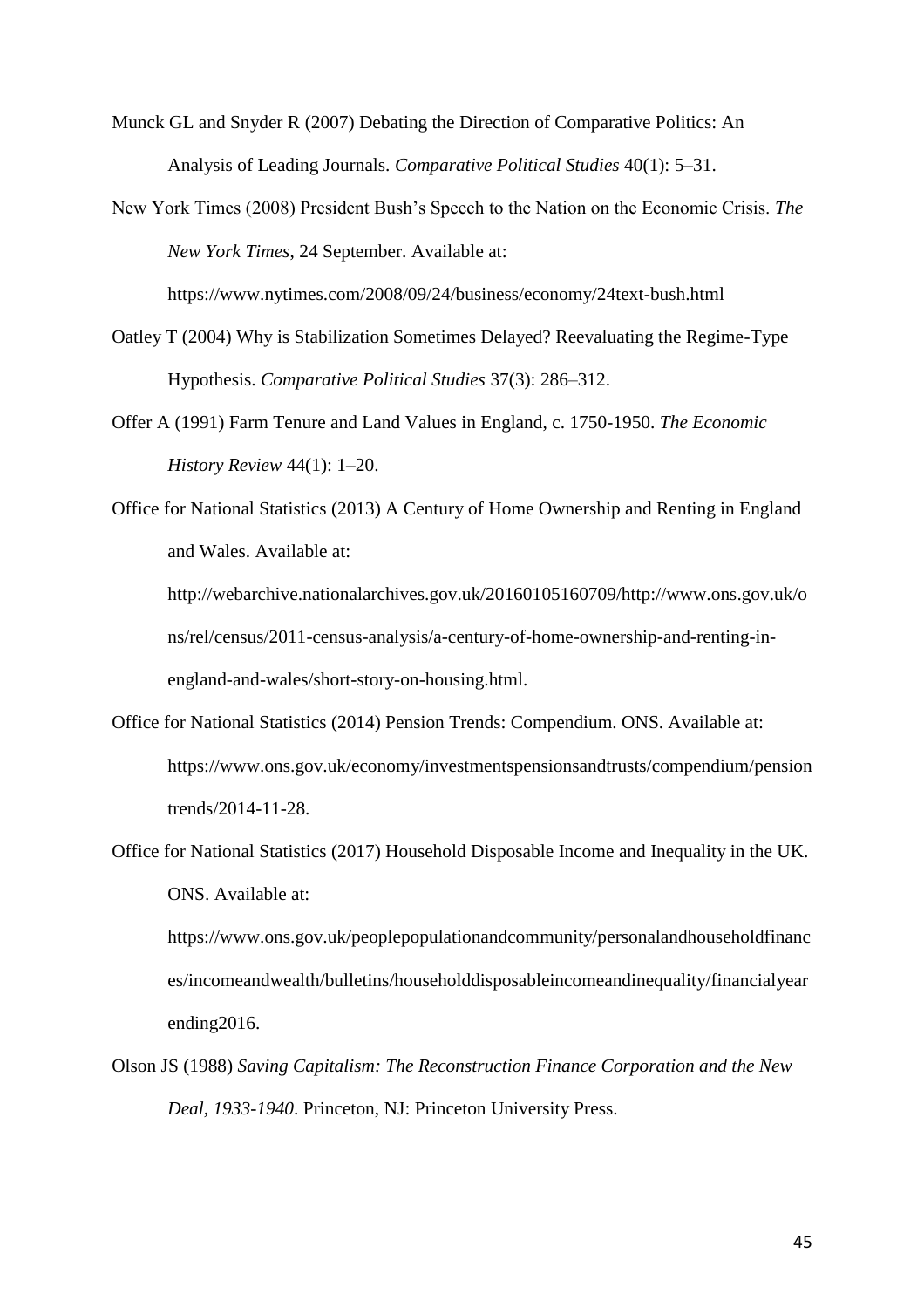- Olsson U (1991) Comparing the Interwar Banking History of Five Small Countries in Northwest Europe. In: James H, Lindgren H, and Teichova A (eds) *The Role of Banks in the Interwar Economy*. Cambridge: Cambridge University Press, pp. 26–34.
- Orbell J and Turton A (2001) *British Banking: A Guide to Historical Records*. Studies in British business archives. Aldershot: Ashgate.
- Pagliari S, Phillips L and Young KL (2018) The Financialization of Policy Preferences: Financial Asset Ownership, Regulation and Crisis Management. *Socio-Economic Review* forthcoming.
- Paulson HM (2010) *On the Brink: Inside the Race to Stop the Collapse of the Global Financial System*. New York, NY: Business Plus.
- PewResearchCenter (2008) *Obama Seen As Better Able to Address Crisis; 57% of Public Favors Wall Street Bailout.* 23 September. Washington, DC. Available at: http://assets.pewresearch.org/wp-content/uploads/sites/5/legacy-pdf/452.pdf.
- PewResearchCenter (2013) Economies of Emerging Markets Better Rated During Difficult Times. Available at: http://www.pewglobal.org/2013/05/23/chapter-3-inequality-andeconomic-mobility/.
- Piketty T and Zucman G (2014) Capital is Back: Wealth-Income Ratios in Rich Countries 1700–2010. *The Quarterly Journal of Economics* 129(3): 1255–1310.
- Piketty T and Zucman G (2015) Wealth and Inheritance in the Long Run. In: Bourguignon ABA and F (ed.) *Handbook of Income Distribution*. Handbook of Income Distribution. Elsevier, pp. 1303–1368.
- Pirrong C (2009) AIG Bailout: A Goldman Rescue in Drag? 22 November. Available at: https://seekingalpha.com/article/174686-aig-bailout-a-goldman-rescue-in-drag.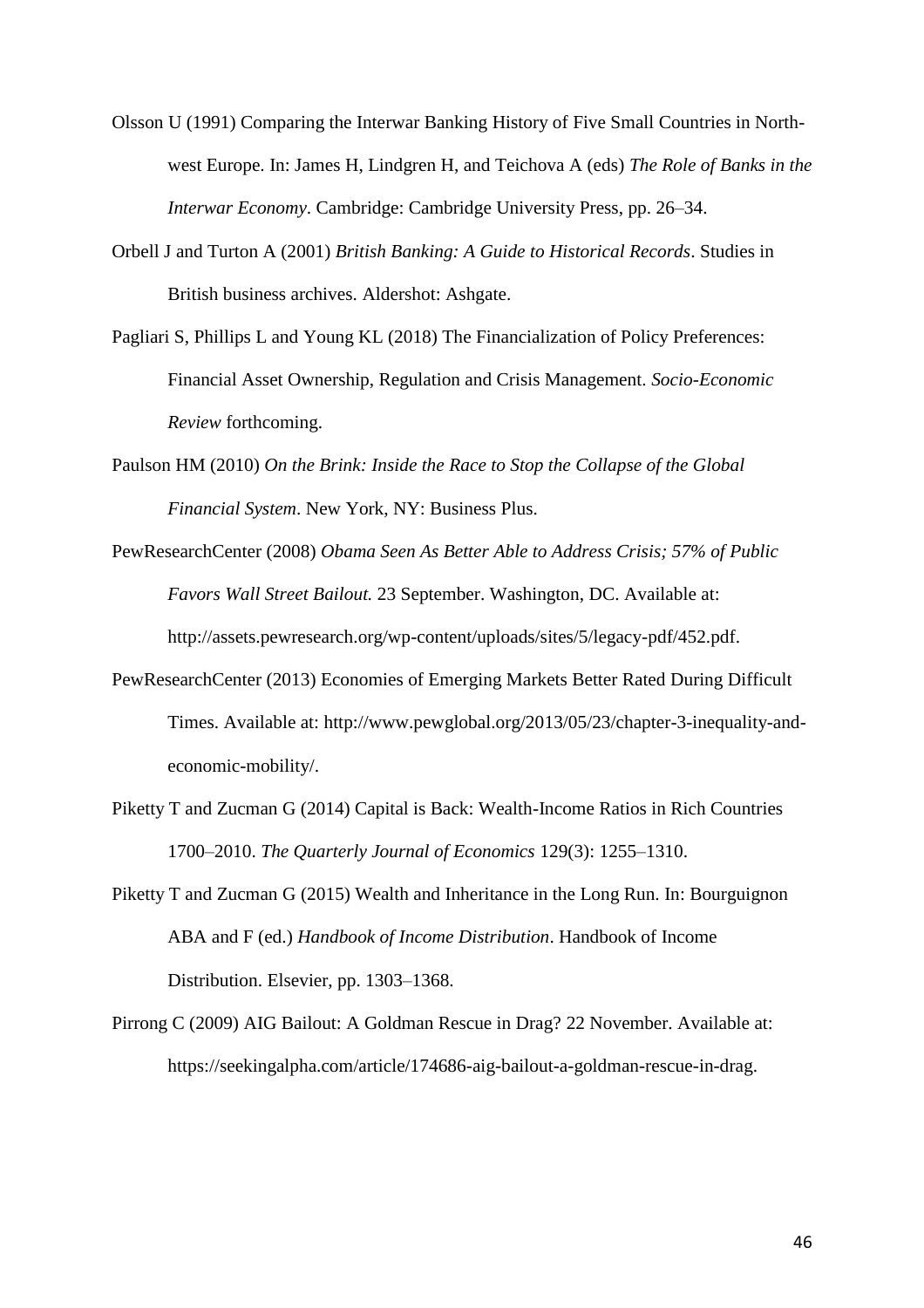- Powell GB and Whitten GD (1993) A Cross-National Analysis of Economic Voting: Taking Account of the Political Context. *American Journal of Political Science* 37(2): 391– 414.
- Pressnell LS (1956) *Country Banking in the Industrial Revolution*. Oxford: Clarendon Press.
- Quaglia L (2009) The 'British Plan' as a Pace-Setter: The Europeanization of Banking Rescue Plans in the EU? *JCMS: Journal of Common Market Studies* 47(5): 1063– 1083.
- RealClear Politics (2008) General Election 2008 McCain vs. Obama. Available at: /epolls/2008/president/us/general\_election\_mccain\_vs\_obama-225.html.
- Reinhart CM (2010) This Time is Different Chartbook: Country Histories on Debt, Default, and Financial Crises. Working Paper 15815, March. National Bureau of Economic Research.
- Reinhart CM and Rogoff KS (2009) *This Time Is Different: Eight Centuries of Financial Folly*. Princeton, NJ: Princeton University Press.
- Richardson G and Troost W (2009) Monetary Intervention Mitigated Banking Panics during the Great Depression: Quasi‐Experimental Evidence from a Federal Reserve District Border, 1929–1933. *Journal of Political Economy* 117(6): 1031–1073.
- Rodríguez-Pose A (2018) The Revenge of the Places That Don't Matter (And What to Do About It). *Cambridge Journal of Regions, Economy and Society* 11(1): 189–209.

Roe A (1971) *The Financial Interdependence of the Economy*. London: Chapman and Hall.

- Rohlfing I (2008) What You See and What You Get: Pitfalls and Principles of Nested Analysis in Comparative Research. *Comparative Political Studies* 41(11): 1492– 1514.
- Rosas G (2006) Bagehot or Bailout? An Analysis of Government Responses to Banking Crises. *American Journal of Political Science* 50(1): 175–191.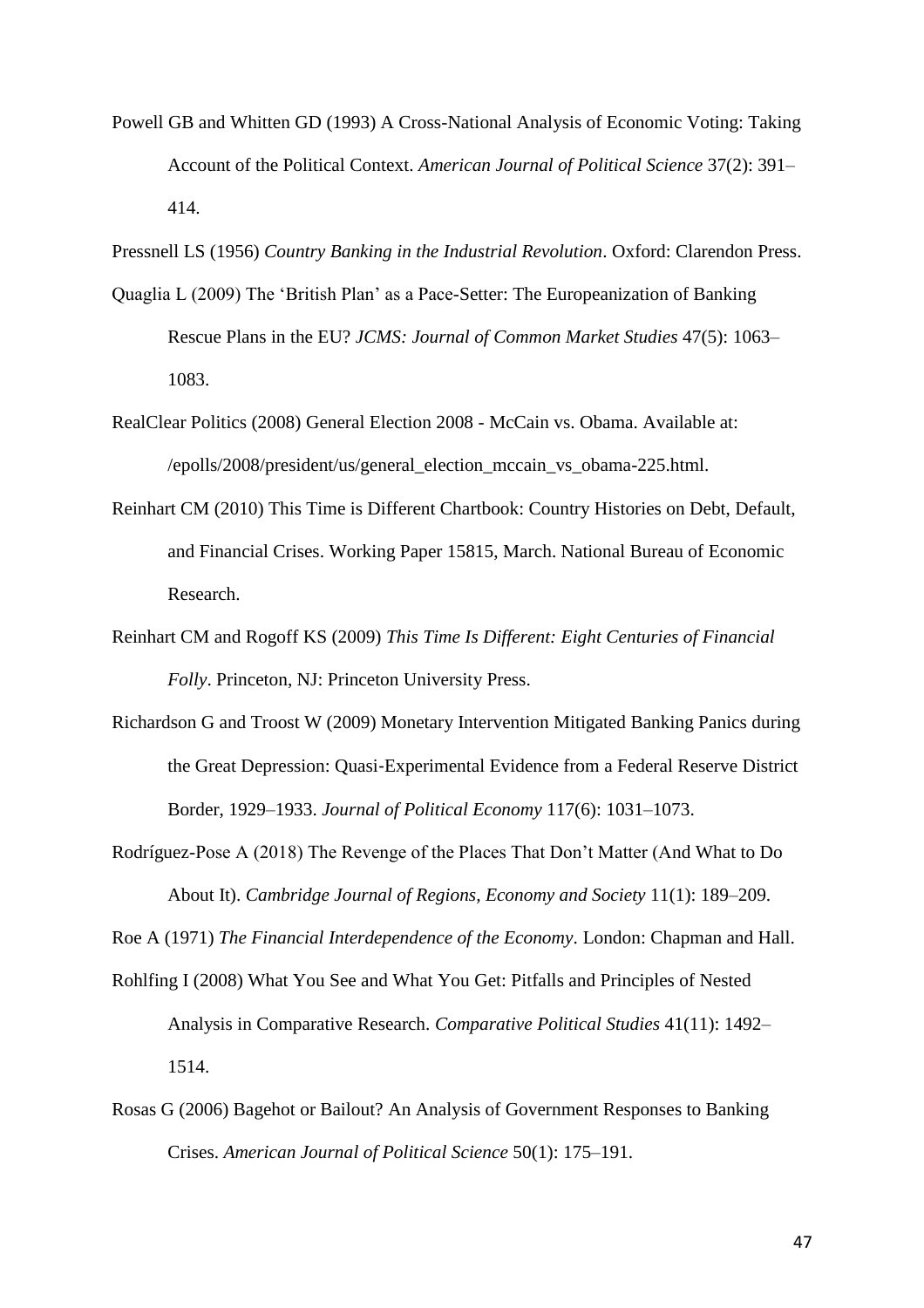Rosas G (2009) *Curbing Bailouts: Bank Crises and Democratic Accountability in Comparative Perspective*. Ann Arbor, MI: University of Michigan Press.

- Saad L, Jones JM and Newport F (2008) Obama's Road to the White House: A Gallup Review. Available at: http://news.gallup.com/poll/111742/Obamas-Road-White-House-Gallup-Review.aspx.
- Sanders E (1999) *Roots of Reform: Farmers, Workers, and the American State 1877 – 1917.* Chicago: University of Chicago Press.
- Schwartz HM and Seabrooke L (2009) *The Politics of Housing Booms and Busts*. International political economy series. Basingstoke: Palgrave Macmillan.

Shiller RJ (n.d.) Online Data - Robert Shiller. Available at: http://www.econ.yale.edu/~shiller/data.htm.

- Short J (2002) Economic History of Retirement in the United States. Available at: https://eh.net/encyclopedia/economic-history-of-retirement-in-the-united-states/.
- Silber WL (2009) Why Did FDR's Bank Holiday Succeed? *FRBNY Economic Policy Review* 15(1): 19–30.
- Smith MG (2014) *Three Essays on the Political Economy of Corporate Bailouts*. Unpublished PhD dissertation, Columbia University.
- Taus ER (1943) *Central Banking Functions of the United States Treasury, 1789-1941.* New York, NY: Columbia University Press.
- Thomas R and Dimsdale NH (2017) A Millennium of UK Data: Bank of England OBRA dataset. Bank of England. Available at:

http://www.bankofengland.co.uk/research/Pages/onebank/threecenturies.aspx.

Thomas SE (1934) *The Rise and Growth of Joint Stock Banking*. London: Pitman.

Tooze A (2018) *Crashed: How a Decade of Financial Crises Changed the World*. New York: Viking.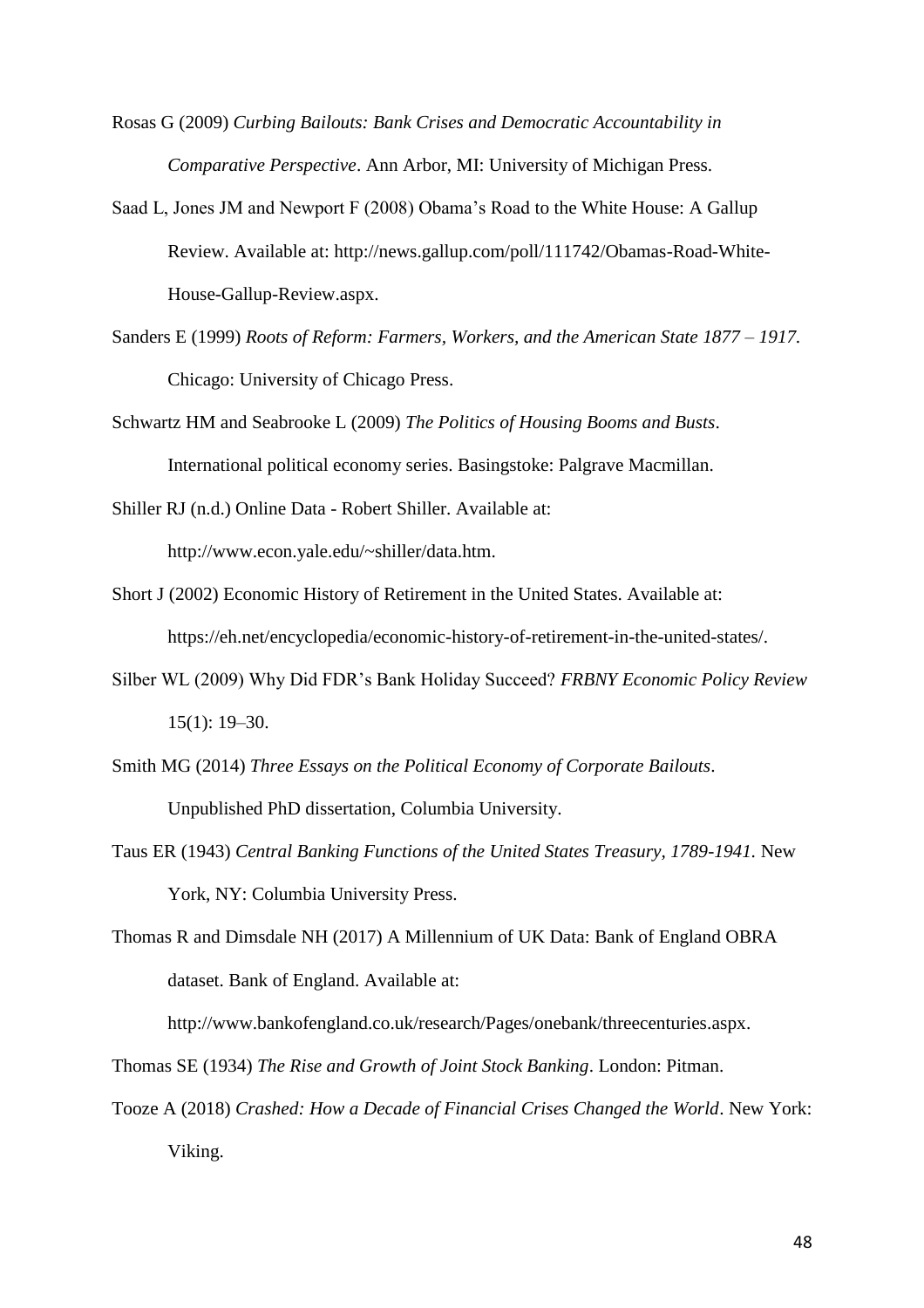- Tsebelis G (2002) *Veto Players: How Political Institutions Work*. Princeton, NJ: Princeton University Press.
- Turner JD (2014) *Banking in Crisis: The Rise and Fall of British Banking Stability, 1800 to the Present*. Cambridge: Cambridge University Press.
- United Nations Human Settlements Program (2006) United Nations Human Settlements Programme 2005 Annual Report. United Nations.
- U.S. Department of Commerce and Labor (1910) Statistical Abstract of the United States: 1909. Washington: Government Printing Office.
- U.S. Federal Reserve (1937) Bank Suspensions, 1921-1936. *Federal Reserve Bulletin* September: 866–910.
- van der Cruijsen C, de Haan J, Jansen D-J, et al. (2013) Knowledge and Opinions About Banking Supervision: Evidence From a Survey of Dutch Households. *Journal of Financial Stability* 9(2): 219–229.
- van der Zwan N (2014) Making sense of financialization. *Socio-Economic Review* 12(1): 99– 129.
- Vanthemsche G (1991) States, Banks, and Industry in Belgium and the Netherlands, 1919 1939. In: James H, Lindgren H, and Teichova A (eds) *The Role of Banks in the Interwar Economy*. Cambridge: Cambridge University Press, pp. 104–121.
- Watson M (2007) *The Political Economy of International Capital Mobility*. International political economy series. Basingstoke: Palgrave Macmillan.
- Wessel D (2009) *In FED We Trust: Ben Bernanke's War on the Great Panic*. Reprint edition. New York, NY: Crown Business.
- Wheelock DC (2008) The Federal Response to Home Mortgage Distress: Lessons from the Great Depression. *Federal Reserve Bank of St. Louis Review* 90(3): 133–148.